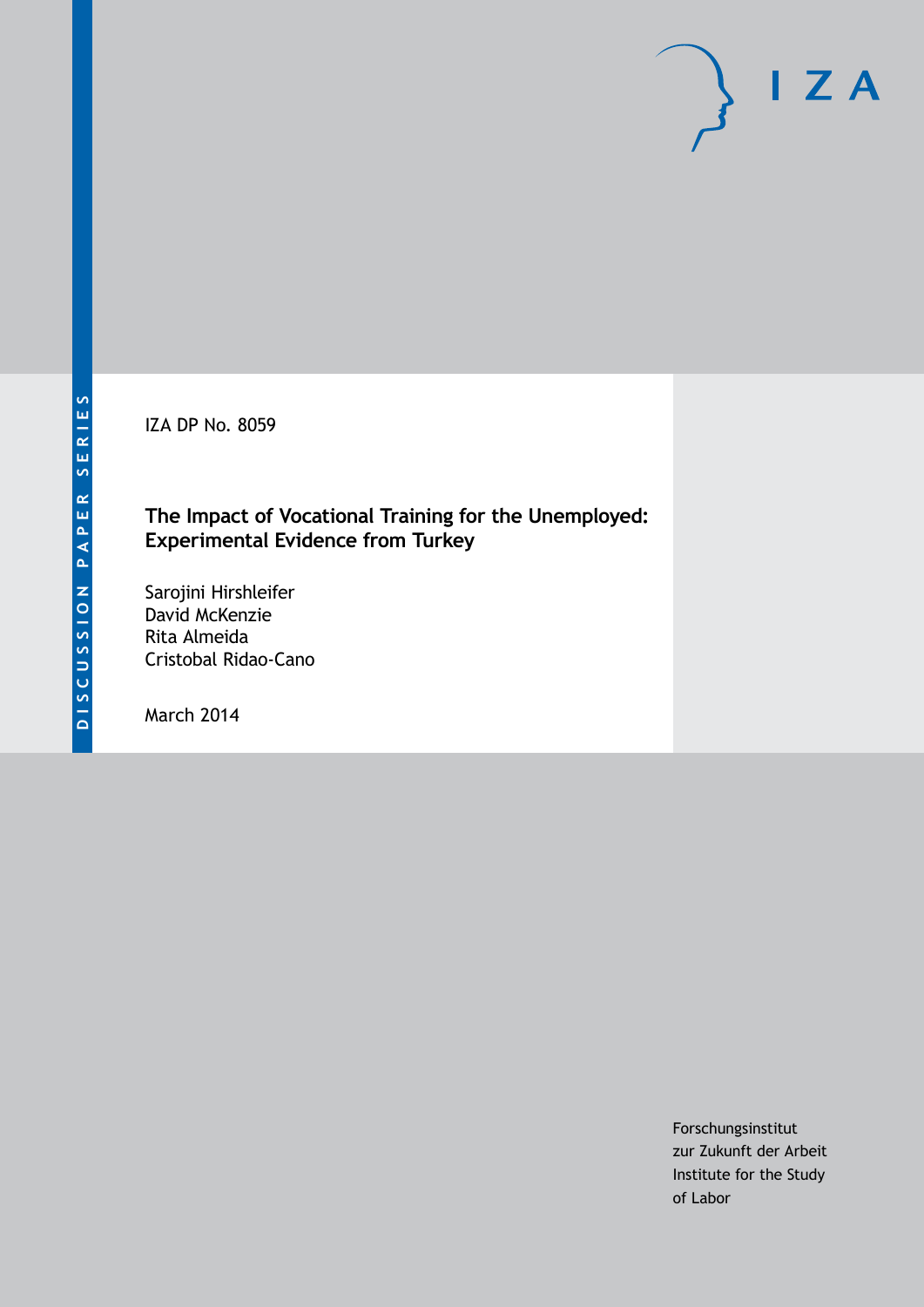# **The Impact of Vocational Training for the Unemployed: Experimental Evidence from Turkey**

# **Sarojini Hirshleifer**

*University of California, San Diego*

# **David McKenzie**

*World Bank, BREAD, CEPR and IZA*

# **Rita Almeida**

*World Bank and IZA*

# **Cristobal Ridao-Cano**

*World Bank*

Discussion Paper No. 8059 March 2014

IZA

P.O. Box 7240 53072 Bonn **Germany** 

Phone: +49-228-3894-0 Fax: +49-228-3894-180 E-mail: [iza@iza.org](mailto:iza@iza.org)

Any opinions expressed here are those of the author(s) and not those of IZA. Research published in this series may include views on policy, but the institute itself takes no institutional policy positions. The IZA research network is committed to the IZA Guiding Principles of Research Integrity.

The Institute for the Study of Labor (IZA) in Bonn is a local and virtual international research center and a place of communication between science, politics and business. IZA is an independent nonprofit organization supported by Deutsche Post Foundation. The center is associated with the University of Bonn and offers a stimulating research environment through its international network, workshops and conferences, data service, project support, research visits and doctoral program. IZA engages in (i) original and internationally competitive research in all fields of labor economics, (ii) development of policy concepts, and (iii) dissemination of research results and concepts to the interested public.

<span id="page-1-0"></span>IZA Discussion Papers often represent preliminary work and are circulated to encourage discussion. Citation of such a paper should account for its provisional character. A revised version may be available directly from the author.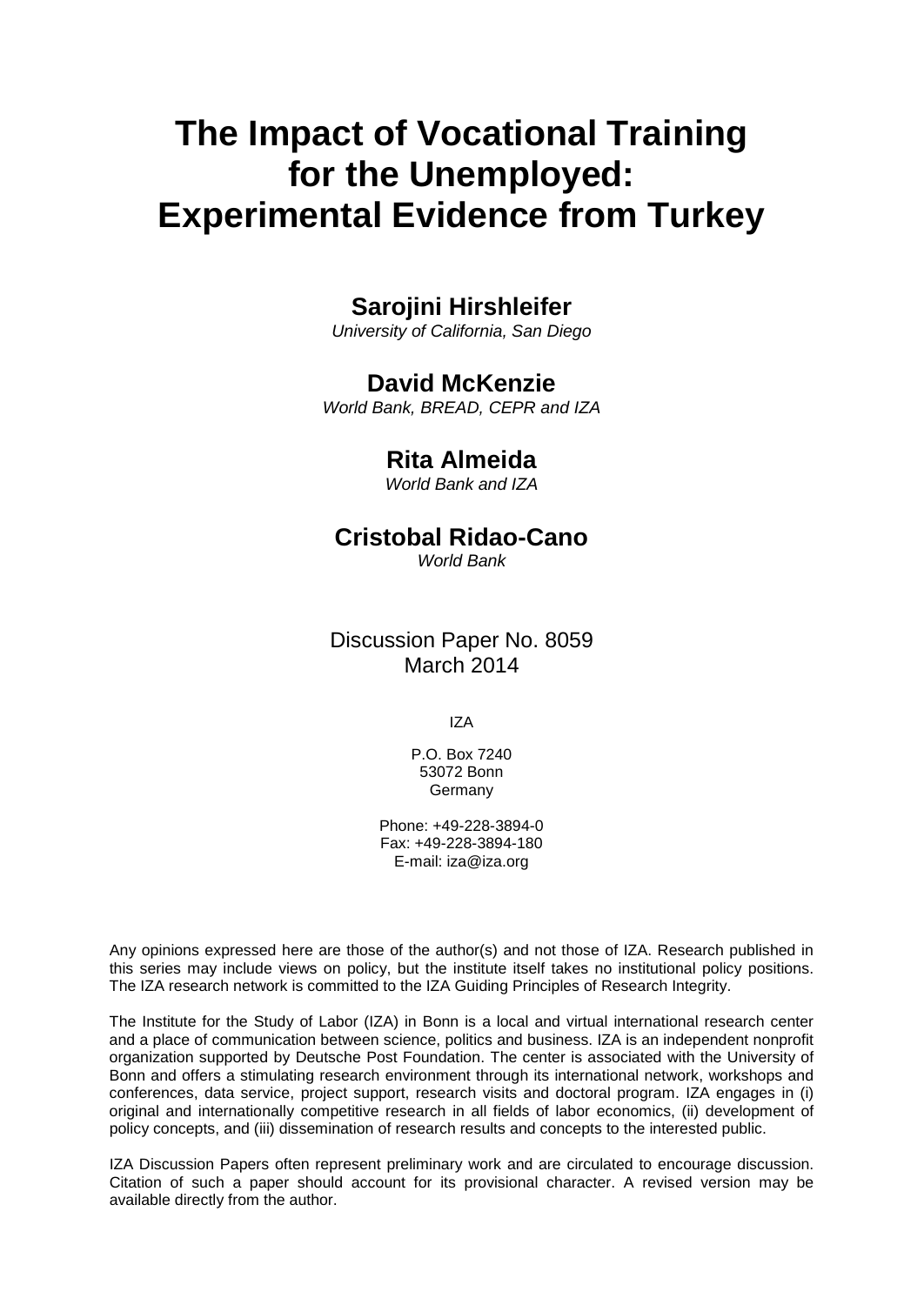IZA Discussion Paper No. 8059 March 2014

# **ABSTRACT**

# **The Impact of Vocational Training for the Unemployed: Experimental Evidence from Turkey[\\*](#page-1-0)**

We use a randomized experiment to evaluate a large-scale active labor market policy: Turkey's vocational training programs for the unemployed. A detailed follow-up survey of a large sample with low attrition enables precise estimation of treatment impacts and their heterogeneity. The average impact of training on employment is positive, but close to zero and statistically insignificant, which is much lower than either program officials or applicants expected. Over the first year after training we do find training to have had statistically significant effects on the quality of employment, and that the positive impacts are stronger when training is offered by private providers. However, longer-term administrative data shows that after three years these effects have also dissipated.

JEL Classification: I28, J24, J68, O12, C93

Keywords: vocational training, active labor market programs, randomized experiment, private provision

Corresponding author:

David McKenzie The World Bank 1818 H Street N.W. Washington, DC 20433 USA E-mail: [dmckenzie@worldbank.org](mailto:dmckenzie@worldbank.org)

We thank the Spanish Impact Evaluation Fund (SIEF), the Gender Action Plan, the World Bank's Research Support Budget, and ISKUR for co-funding this impact evaluation. We thank Ayca Donmez, Elcin Koc, and Levent Yener for their assistance on this project, audiences at a number of seminars for useful comments, and ISKUR for their collaboration. All views expressed in this paper are those of the authors alone and need not necessarily reflect those of the World Bank or ISKUR.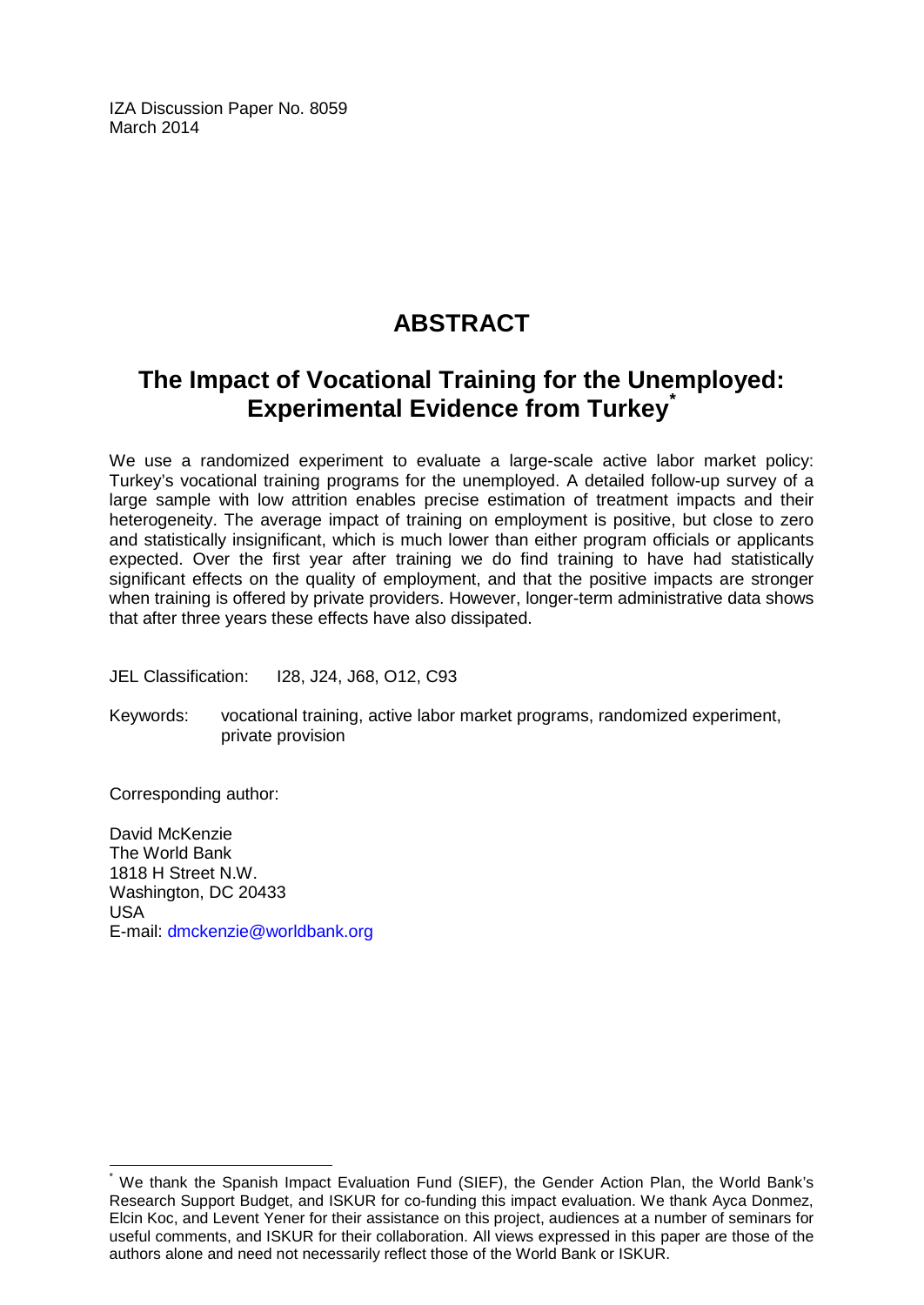# **1. Introduction**

 $\overline{\phantom{a}}$ 

After a decline in funding in the 1990s and early 2000s, vocational training programs began to return more prominently to the agendas of governments and international donor agencies in the mid-2000s (King and Palmer, 2010). An employer-identified unmet demand combined with constraints on the supply of skills in the working-age population has created a concern that low skill levels are impeding development in some countries (UNESCO, 2012; World Bank 2012a). The global economic recession that began in 2007 has also dramatically increased interest in policies that could be used to reduce unemployment (World Bank, 2012b). The persistence of labor market imbalances has led to the worry that unemployment is becoming more structural in nature, requiring an emphasis on skills training to help reduce skills mismatches (ILO, 2012). As a result, expanded training programs were the most common type of labor market policy implemented globally in response to the crisis (McKenzie and Robalino, 2010).

 The key question is then: do such policies work in helping individuals who receive training to subsequently find jobs? A review of the U.S. literature by Heckman et al. (1999) found substantial heterogeneity in the estimates of impact across studies and concluded that job training had at most modest positive impacts on adult earnings, with no impact or even negative impacts for youth.<sup>1</sup> Similarly, Kluve (2010) in reviewing evaluations of programs in Europe concludes that they also show, at best, modest positive effects, but that programs for youth are less likely to show positive impacts. But most of these programs have been offered to especially disadvantaged groups or targeted only at youth: we are not aware of an experimental evaluation of an at-scale vocational training program for the unemployed in developed countries.

 In developing countries, there have been few rigorous evaluations of training programs. Job training may be more effective in developing countries, however, if a skills gap is especially likely to be the binding constraint to employment (Dar et al, 2004; World Bank 2012a). Recently, three randomized evaluations have been conducted of vocational training programs directed at disadvantaged youth in Colombia (Attanasio et al, 2011), the Dominican Republic (Card et al, 2011), and Malawi (Cho et al, 2013). The results in Malawi and the Dominican Republic are consistent with the earlier literature, with no impact on employment in either, and perhaps modest increases in income in the Dominican Republic. Somewhat more encouraging

<sup>&</sup>lt;sup>1</sup> More recently, Schochet et al. (2008) find improvements in earnings for disadvantaged youth taking part in the Jobs Corps program.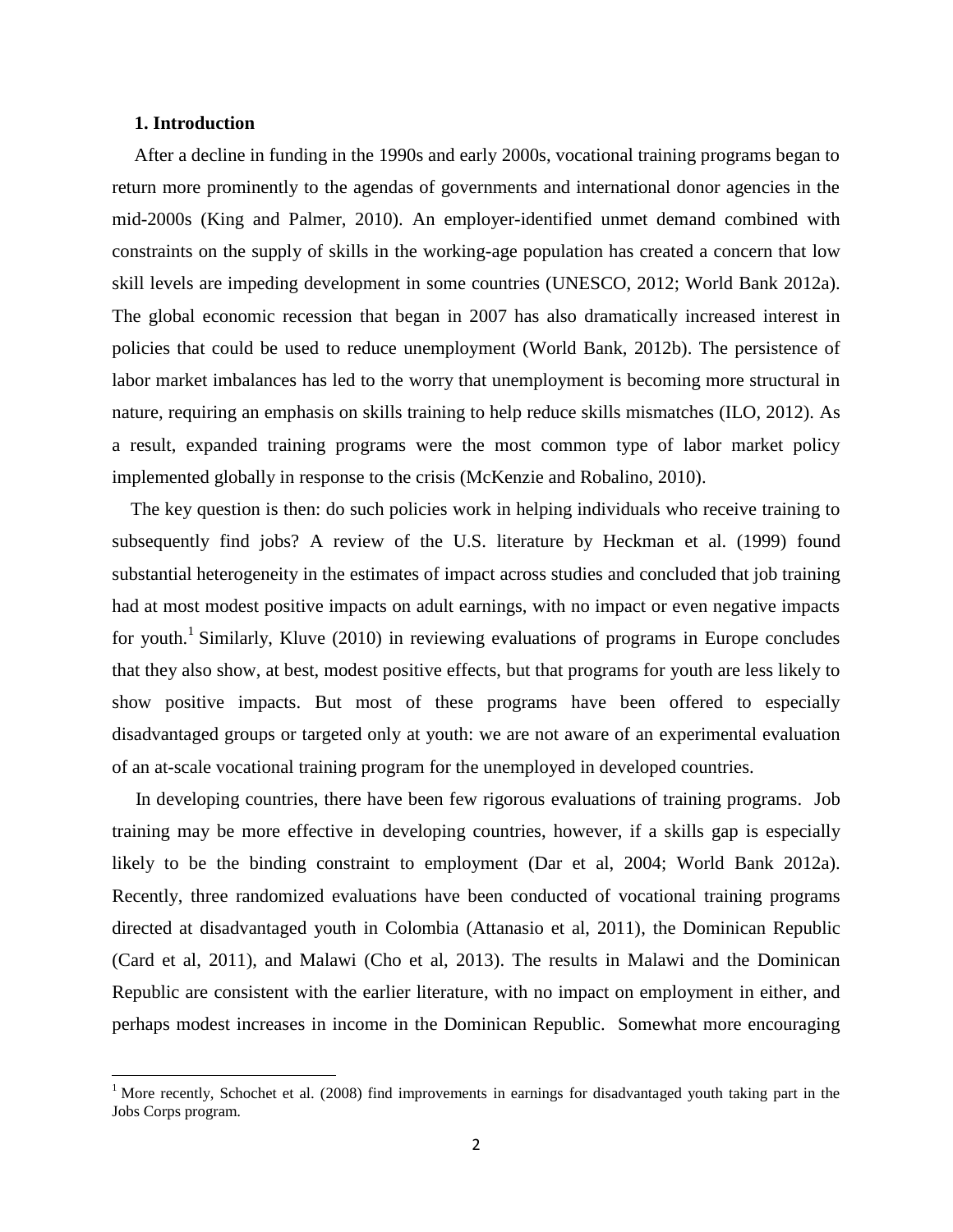results are found in Colombia with young women offered training having a 7 percent increase in employment and 20 percent increase in earnings, although men saw no change in these outcomes.<sup>2</sup>

This paper builds on and extends this literature by providing the first randomized experiment of a large-scale vocational training program for the general unemployed population (not just for disadvantaged youth) in a developing country. This is also the first paper on a developing country that is able to trace longer-term impacts up to three years post-training, by complementing a follow-up survey with administrative data from the social security agency.. We employ an over-subscription design to evaluate the impact of the Turkish National Employment Agency's vocational training programs.<sup>3</sup> These programs average 336 hours over three months, are available for a wide range of subjects, and are offered by both private and public providers. These training services were provided to over 250,000 registered unemployed in 2011, hence we are evaluating a program operating at scale and not just a pilot. A large sample of 5,902 applicants randomly allocated to treatment and control within 130 separate courses, coupled with a detailed follow-up survey with only 6 percent attrition one year after training allows us to measure both the overall impact of training, and heterogeneity in training impacts along dimensions pre-specified in a pre-analysis plan. These features contrast with the small existing literature in developing countries, which has focused on pilot programs for youth, evaluated over relatively short time horizons, with higher rates of attrition, and no sources of administrative data on employment outcomes.

We estimate that being assigned to training had an overall effect on employment and earnings that was small in magnitude and not statistically significant: individuals assigned to treatment had a 2 percentage point higher likelihood of working at all, a 1.2 percentage point higher likelihood of working 20 hours or more per week, and earned 5.6 percent higher income. We find similar magnitude, but statistically significant, impacts on measures of the quality of employment: a 2.0 percentage point increase in formal employment, 8.6 percentage point increase in formal income, and an increase in occupational status. Our point estimates suggest the training impacts were largest for males aged above 25, even though this group was least

 $\overline{a}$ 

 $2$  In addition a small pilot study of 658 women offered tailoring and stitching training in India found a 5 percent increase in employment (Maitra and Mani, 2012), while two studies of youth in Uganda which offer vocational training in combination with a grant (Blattman et al, 2013) or in combination with life skills training (Bandiera et al, 2012) also found positive impacts on employment and/or earnings.

<sup>&</sup>lt;sup>3</sup> This study is also to our knowledge the first randomized experiment of any social policy in Turkey.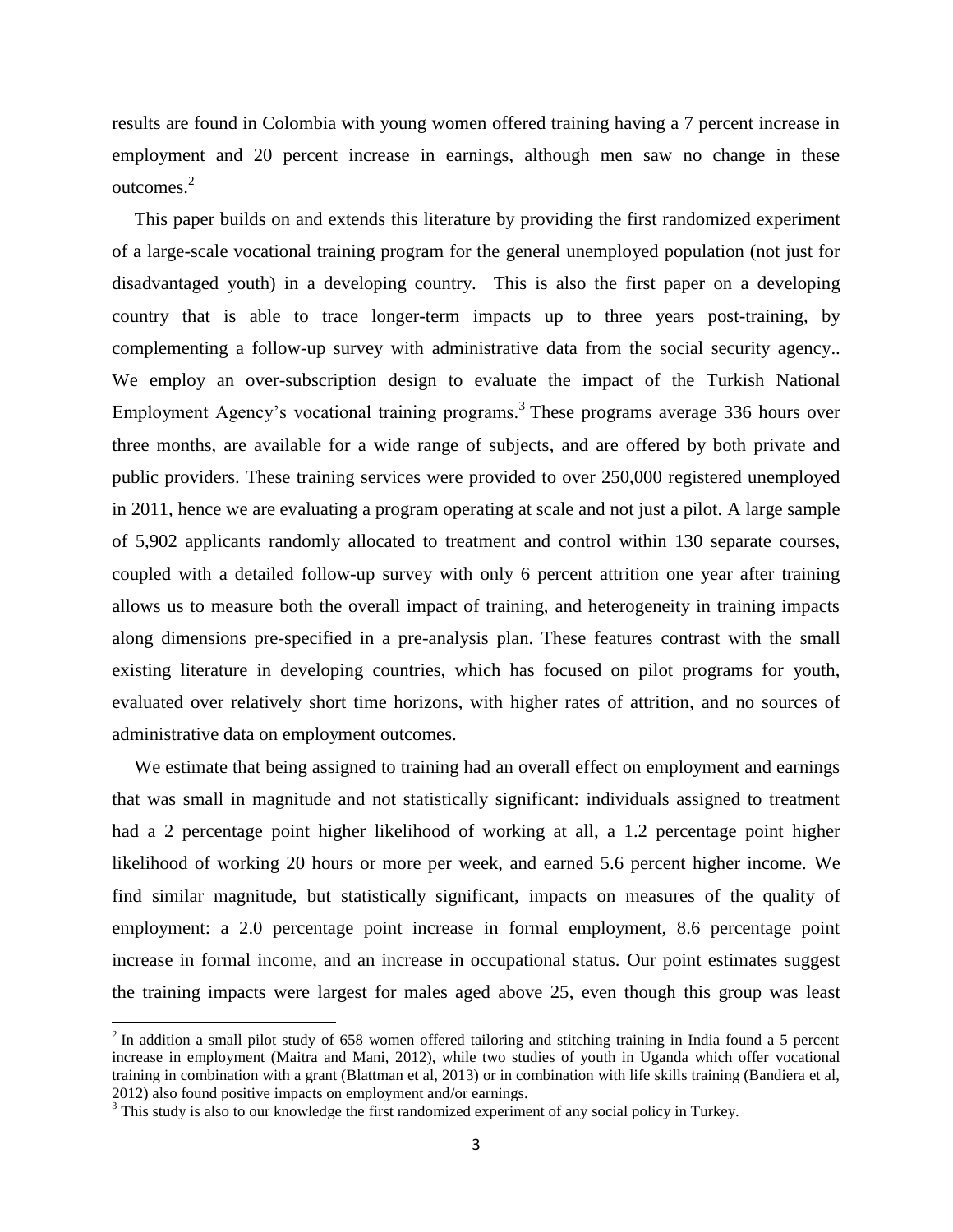likely to take a course conditional on being assigned to treatment. We cannot, however, reject equality of impacts by age and gender, nor do we find robust heterogeneity with respect to other individual characteristics. Consistent with these modest overall impacts, we do not find treated individuals to be in better mental health, to be any more likely to expect to be working in 2 years' time, or to expect a higher future subjective well-being than individuals who are not trained. An expectations elicitation exercise reveals these impacts to be substantially smaller than anticipated by either program applicants or Employment Agency staff. Using administrative data to examine longer-term impacts, we confirm a small, but positive significant impact on formal employment over a one year horizon, which dissipates over time so that there is no significant impact on formal employment three years after training.

We then examine heterogeneity of impacts along a pre-specified causal chain of training impact in an attempt to understand why the impacts were lower than expected, and under what circumstances they are higher. We test which course characteristics associated with training quality matter, and we that find attendance rates for courses are relatively high, and there is little evidence of heterogeneity by course length, teacher quality measures, participant assessments of what the course teaches, or by the unemployment rates in the labor markets in which courses are taught. Instead, we find training to have stronger impacts when offered by private providers, with this heterogeneity being robust to adjustments for multiple hypothesis testing. Controlling for observable differences in other course characteristics, local labor market conditions and the applicants for different courses does not change this conclusion. This finding that impacts are higher with private provision is consistent with some non-experimental work (e.g. Jespersen et al, 2008) but to our knowledge this is the first time it has been found in an experimental setting. However, longer-term administrative data show that the private provider effect is no longer significant in the medium term. As a result, cost-benefit analysis suggests that even privately-run courses struggle to provide positive returns.

The remainder of the paper is structured as follows: Section 2 discusses the context and Turkey's vocational training courses, Section 3 the experimental design, and Section 4 our data collection and estimation methodology. The main results are presented in Section 5, while Section 6 traces out a causal chain from training to employment. Section 7 examines in more detail the differences between private and public courses, and Section 8 discusses costeffectiveness. Section 9 concludes.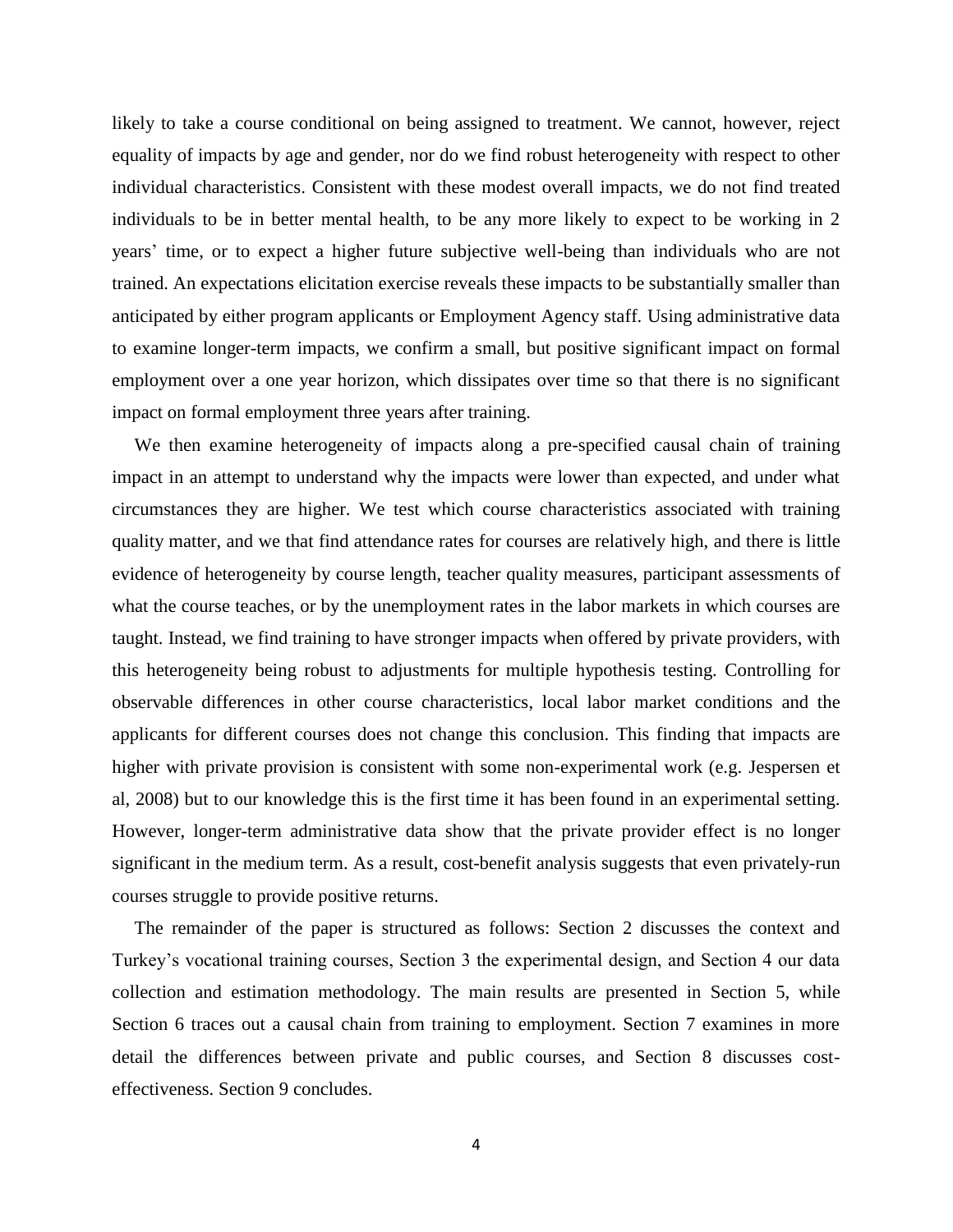# **2. Context and Turkey's Vocational Training Courses**

Turkey is a middle income country with a population of almost 75 million, and per capita income of US\$10,400 (\$17,300 in PPP terms). Urbanization, income and unemployment vary significantly at the province level. Nationwide, the population is 70% urban. In 2010, the employment rate for 15-64 year olds in Turkey was 46.3 percent compared to an E.U. average of 64.1 percent and a rate of 66.7 percent in the U.S.<sup>4</sup> This low employment rate is driven partly by a female employment rate of only 23 percent, but also reflects relatively high unemployment. The unemployment rate was 12.5 percent in 2009, and as is common in much of the world, was much higher for youth than for older workers (16.8 percent for youth under 25 in 2011, versus 7.2 percent for 25-64 year olds).<sup>5</sup>

The Turkish National Employment Agency (ISKUR) provides services for individuals who register as unemployed through 109 offices in 81 provinces. Training programs are the primary active labor market program provided by ISKUR.<sup>6</sup> The Turkish Government dramatically increased access to ISKUR-supported training programs from 32,000 individuals trained in 2008 to 214,000 in 2010 and 250,000 in 2011. This expansion began as a means to mitigate the impact of labor market reforms and continued as a response to a spike in unemployment that coincided with the 2009 global recession.<sup>7</sup>

The majority of training courses offered are general vocational training courses covering a wide range of vocations<sup>8</sup>. These are contracted to a mix of public and licensed private providers. Courses are announced in ISKUR offices, on the ISKUR website, and by text messages. The courses are provided free to the trainees, and the trainees also receive a small stipend of 15 Turkish Lira (US\$10 in 2010) per day during the course period (which averages three months).

 $\overline{\phantom{a}}$ 

<sup>&</sup>lt;sup>4</sup> Source: Eurostat http://epp.eurostat.ec.europa.eu/statistics explained/index.php/Employment statistics [accessed December 14, 2012].

<sup>5</sup> Source: Eurostat http://epp.eurostat.ec.europa.eu/statistics explained/index.php/Unemployment statistics [accessed December 14, 2012].

 $\overline{6}$  ISKUR provides information about job openings to the unemployed, but does not have the intensive job search support and counseling that is often provided to the unemployed in rich countries.

<sup>&</sup>lt;sup>7</sup> Note that Turkey experienced a contraction in 2009, but the economy then recovered quickly, with 9 percent growth in 2010 and 8.5 percent in 2011, and the unemployment rate dropped back to the average pre-crisis level by February 2011.

<sup>&</sup>lt;sup>8</sup> ISKUR also offers training programs designed to provide convicts and ex-convicts with skills to enter the labor market after release; courses for starting a business; a small public works program; and on-the-job training programs. General vocational training accounted for 61 percent of the total number of participants in all of ISKUR's active labor market programs in 2009.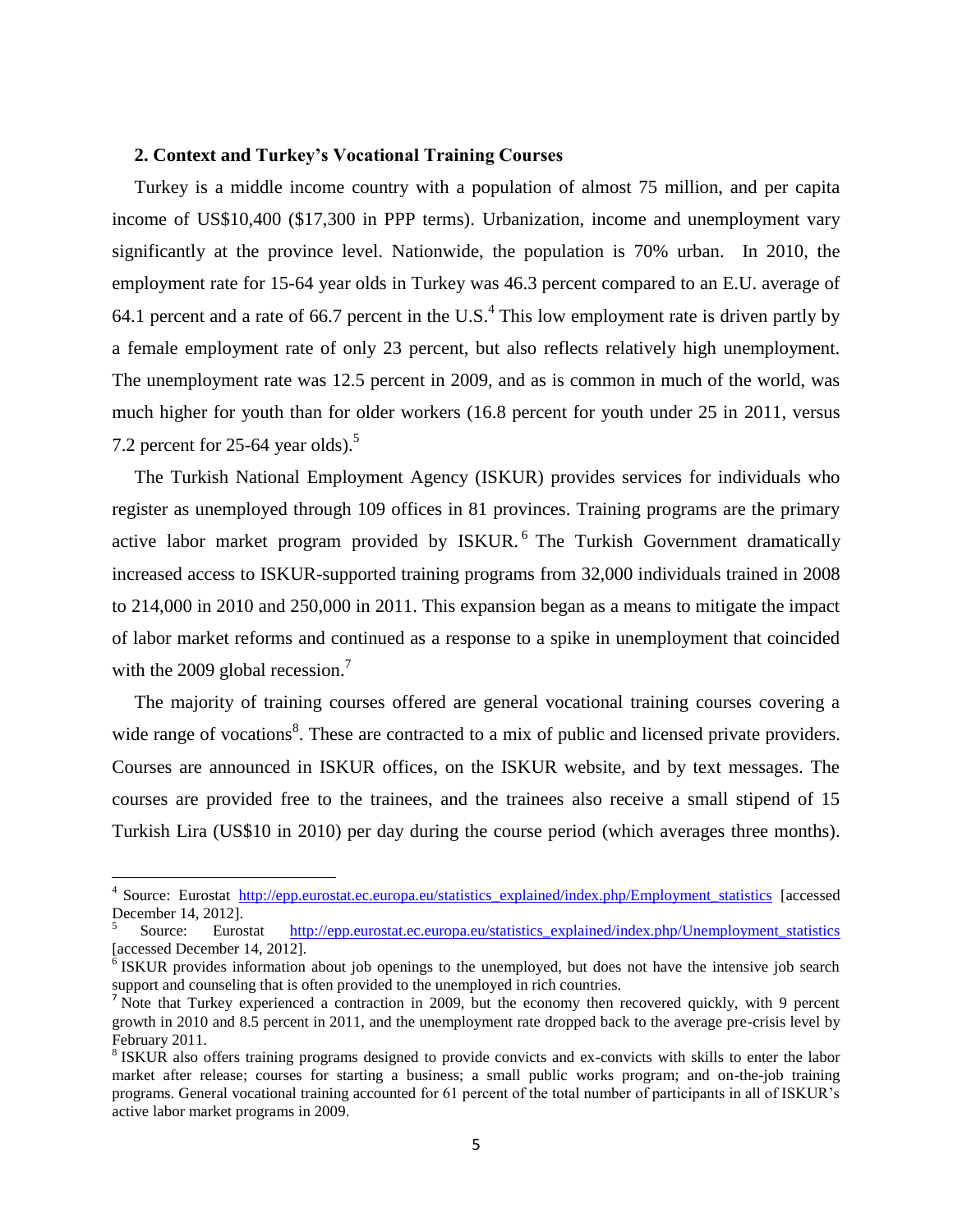Given excess demand for courses and a desire to get the unemployed into jobs, individuals are only allowed to take one ISKUR-supported course in a five-year period. To be eligible to participate in the course, individuals must be at least 15 years in age, have at least primary education, and meet other skill pre-requisites which depend on the course they wish to participate in (for example, software courses may require some pre-existing IT knowledge or skills).

#### **3. Experimental Design**

During this period of rapid expansion of provision of vocational training services, the Turkish Ministry of Labor asked the World Bank for assistance in evaluating the impact of these courses. Excess demand among the unemployed for many of the courses offered by ISKUR provided the possibility for an oversubscription design. Moreover, it enabled evaluation of courses being offered at scale, rather than on a pilot basis.

# **3.1 Selection of Provinces**

Our desire was to choose provinces in order to ensure a broad geographic distribution and range of labor market conditions. Selection of provinces to conduct the evaluation in began with a list of the 39 provinces which had had at least two significantly oversubscribed training courses in 2009. These provinces were first stratified by whether they had an unemployment rate above or below the median of 10 percent in 2009. Ten provinces were then randomly selected from each strata with probability proportional to the percentage of individuals trained in 2009. Three additional provinces (Antalya, Gaziantep, and Diyarbakir) were included in the sample at the request of ISKUR because of their importance in representing varying labor market conditions across Turkey. As a result, 23 provinces were selected for inclusion in the evaluation (Figure 1).

# **3.2 Selection of Evaluation Courses**

Power calculations gave a target sample size of 5,700 individuals. This target was divided amongst the 23 provinces in proportion to the number of trainees in these provinces in the previous year. Thus Istanbul accounts for 21.8 percent of the sample, Kocaeli, Ankara and Hatay collectively another 28 percent, and the remaining half of the sample is split among the other 19 provinces.

The evaluation team worked with regional ISKUR offices to determine the actual courses from within each province to be included in the evaluation. The key criteria used to decide which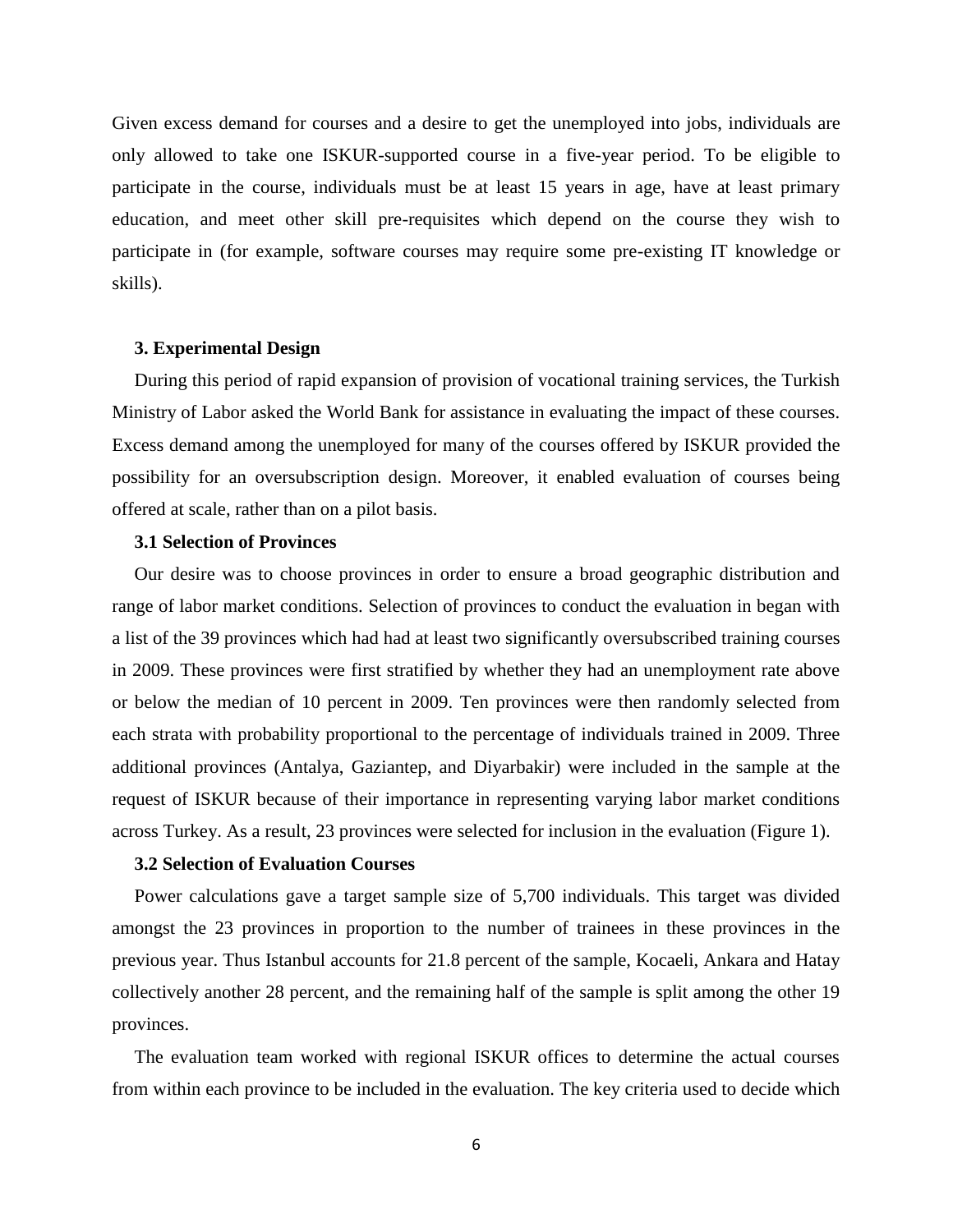courses to include in the evaluation were i) the likelihood of the course being oversubscribed (which ensures the most popular types of training, for which there would be demand for further scale-up, are included); ii) inclusion of a diversity of types of training providers to enable comparison of private and public course provision; and iii) course starting and ending dates. The evaluation includes courses that started between October and December 2010 and finished by May 2011 (75 percent had finished by the end of February 2011). The timing of the evaluation was determined by the fact that it tends to be a time of year when people in Turkey are more likely to seek training through ISKUR.

This resulted in a set of 130 evaluation courses spread throughout Turkey, of which 39 were offered by private providers and the remainder were mainly government-operated. The single most common course was computerized accounting, which 24 percent of trainees applied for. Twenty-one percent of trainees were in service courses (babysitter, cashier, waiter, caring for the elderly), 15.4 percent were craftsman or machine operators (welder, natural gas fitter, plumber, mechanic), 14.7 percent were in technical courses (computer technicians, computer-aided design, electrical engineering), and 12.2 percent were in professional courses (web designers, computer programmers, IT support specialists). The average course size was 28 trainees, and the average course length was three months (typically around 6 hours per day), both with significant variation.<sup>9</sup> Three months is the same as the average length of the classroom components in both the Colombian and Dominican Republic training evaluations (Attanasio et al, 2011; Card et al, 2011), although those programs also supplemented this with two to three month internships to provide further on-the-job training, and is also as long as the apprenticeship program to teach vocational skills in the Malawi study (Cho et al, 2013).

# **3.3 Assignment of Individuals to Treatment and Control within Courses**

 $\overline{\phantom{a}}$ 

Courses were advertised and potential trainees applied to them following standard procedures. Applications were then screened to ensure they met the eligibility criteria of ISKUR and the course provider. Training providers were then asked to select a list of potential trainees that was at least 2.2 times capacity. Typically this involved short interviews with eligible applicants. Courses in which between 1.8 and 2.2 times the course capacity were deemed suitable candidates were also included, although in those cases less than the full class size was allocated to

 $9^9$  The maximum course length in our sample is 128 days, with 90 percent of course participants in courses of 90 days or fewer.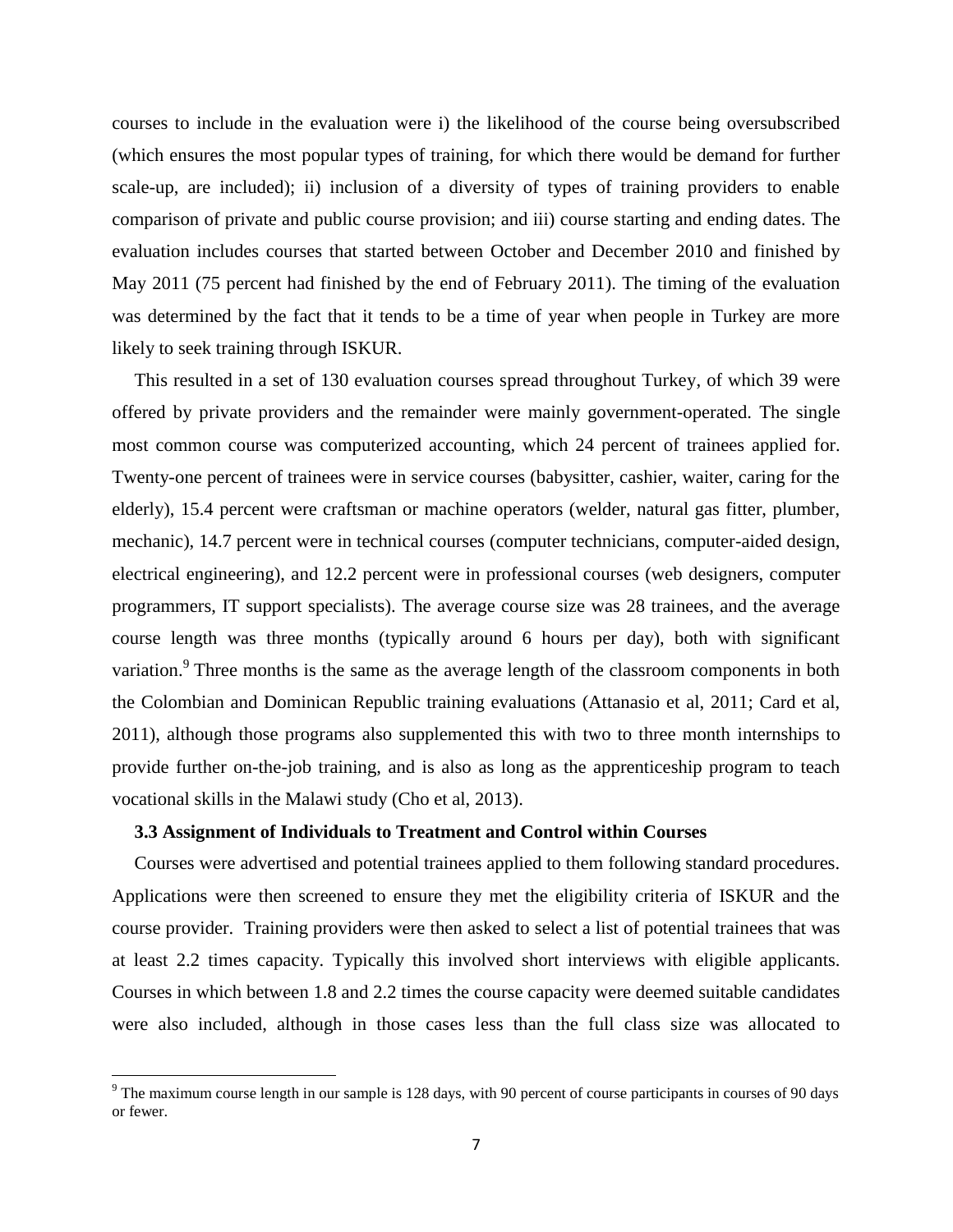treatment. These individuals' application details were then submitted into ISKUR's Management Information System (MIS).

The MIS system then stratified applicants for each course by gender and whether or not they were aged less than 25. Within these strata, the MIS then randomly allocated trainees at the individual level into one of three groups: a treatment group who were selected for training, a control group who were not, and a waitlisted group who the training provider could select into the training if there were drop-outs. Since training providers are paid on the basis of number actually trained, if individuals assigned to treatment drop out of training, providers look to quickly fill in the empty spots. In Card et al. (2011)'s evaluation in the Dominican Republic, this led to one-third of the control group being offered treatment, with this selection typically nonrandom. The inclusion of a waitlist was done to prevent this from occurring. Thus if a course had capacity for 50 trainees, and 120 were deemed eligible, 50 would be randomly assigned to treatment, 50 to control, and 20 to a waitlist.<sup>10</sup> If individuals from the treatment group dropped out before one-tenth of the training course had been completed, providers could draw replacements as they liked from the waitlist. If they exhausted the first waitlist, then they drew from a second waitlist of individuals who had just missed the cut of being in the top group of applicants. At no time were trainees or prospective trainees informed of the evaluation. We do not use the waitlist in our study, since their selection into training is non-random.

The final evaluation sample consists of 5,902 applicants, of which 3,001 were allocated to treatment and 2,901 to control. There are 173 individuals who applied to more than one course. These individuals were still randomly selected into treatment or control, but have a higher probability of selection since they participate in more than one course lottery. Our estimation strategy accounts for this.

# **3.4 Compliance with Treatment**

 $\overline{\phantom{a}}$ 

As is common with many training programs, not all those accepted into the course took up the training. Twenty-three percent of the individuals assigned to treatment chose either to not take training or had dropped by the second day of the course, despite it being typically only two to three weeks between the interviews for a course and its start date. There was relatively little

 $10$  If between 1.8 and 2.2 times the course capacity applied, then proportionally smaller groups were chosen. For example, if 100 people applied for a course with capacity 50, then 50 individuals would be allocated to the training (of which 40 would be designated the treatment group for surveying and measurement purposes), 40 would be allocated to control, and 10 to the waitlist.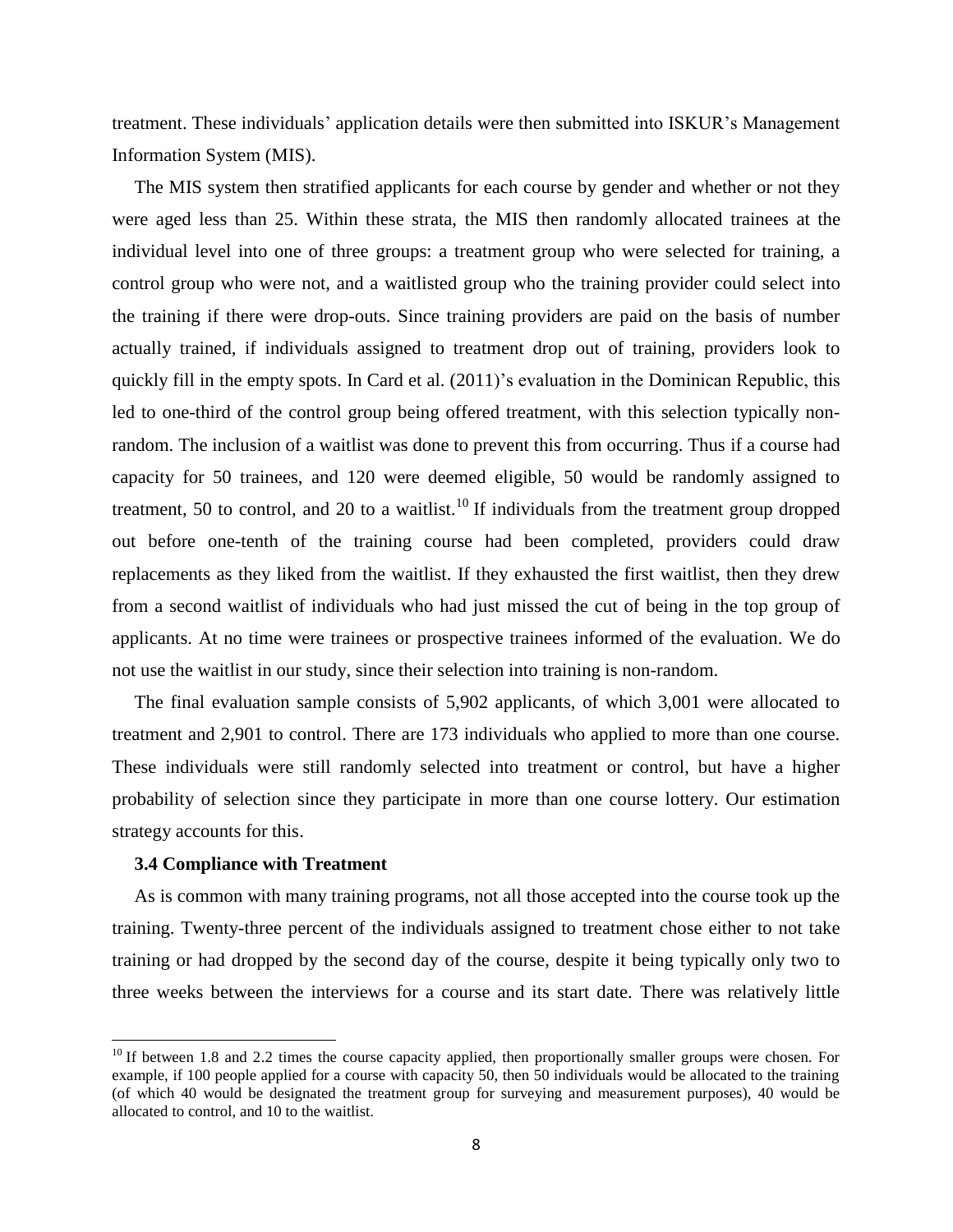further dropout during the course; 72% of the treatment group completed training and 69% of the treatment group received a certification of course completion in an evaluation course. Compliance does vary substantially by sub-group, with 72% of women and 62% of men receiving certification; people under 25 were also more likely to complete training. Another 3% of the treatment group as well as 3% of the control group received certification in an ISKUR course that was not included in the sample of evaluation courses during the period that evaluation courses took place.<sup>11</sup>

### **4. Data Collection, Baseline Comparisons, and Estimation Methodology**

The MIS system contained basic information about the course and the sex, age, and education level of the applicant. The main data for evaluation then come from surveys administered to the applicants, with some supplementary data from a survey of training providers, and some longerterm information on formal employment from the social security system.

# **4.1. Surveys**

 $\overline{\phantom{a}}$ 

A baseline survey and follow-up survey were both conducted through in-person interviews by a third-party professional survey firm (Frekans) that was not affiliated by ISKUR and which was selected by the evaluation team. The baseline survey took place on a rolling basis between 13 September, 2010 and 31 January, 2011. The goal was to conduct the surveys before courses began, but given the short window of time between selection of applicants and the start of the course, in practice only one-third of those surveyed were surveyed before the start of the course, while 79 percent of those interviewed were interviewed with 11 days of the start of the course. Applicants were told that the purpose of the survey was to help improve the services offered by ISKUR, and that their participation in the survey had no impact on being accepted into any training course, nor would their data be shared with ISKUR at the individual level. The overall baseline response rate was 90 percent.

The follow-up survey took place between December 27, 2011, and March 5, 2012, which corresponds to a period approximately one year after the end of training. It collected data on employment outcomes, as well as individual and household well-being. The response rate was 94

<sup>&</sup>lt;sup>11</sup> An additional 7.3% of the control group and 2.7% of the treatment group took a non-ISKUR course at any time from the beginning of the study period up to the time of the baseline survey. The majority of these courses were funded by other government entities. Our power calculations accounted the possibility that at least 15% might ultimately take up training.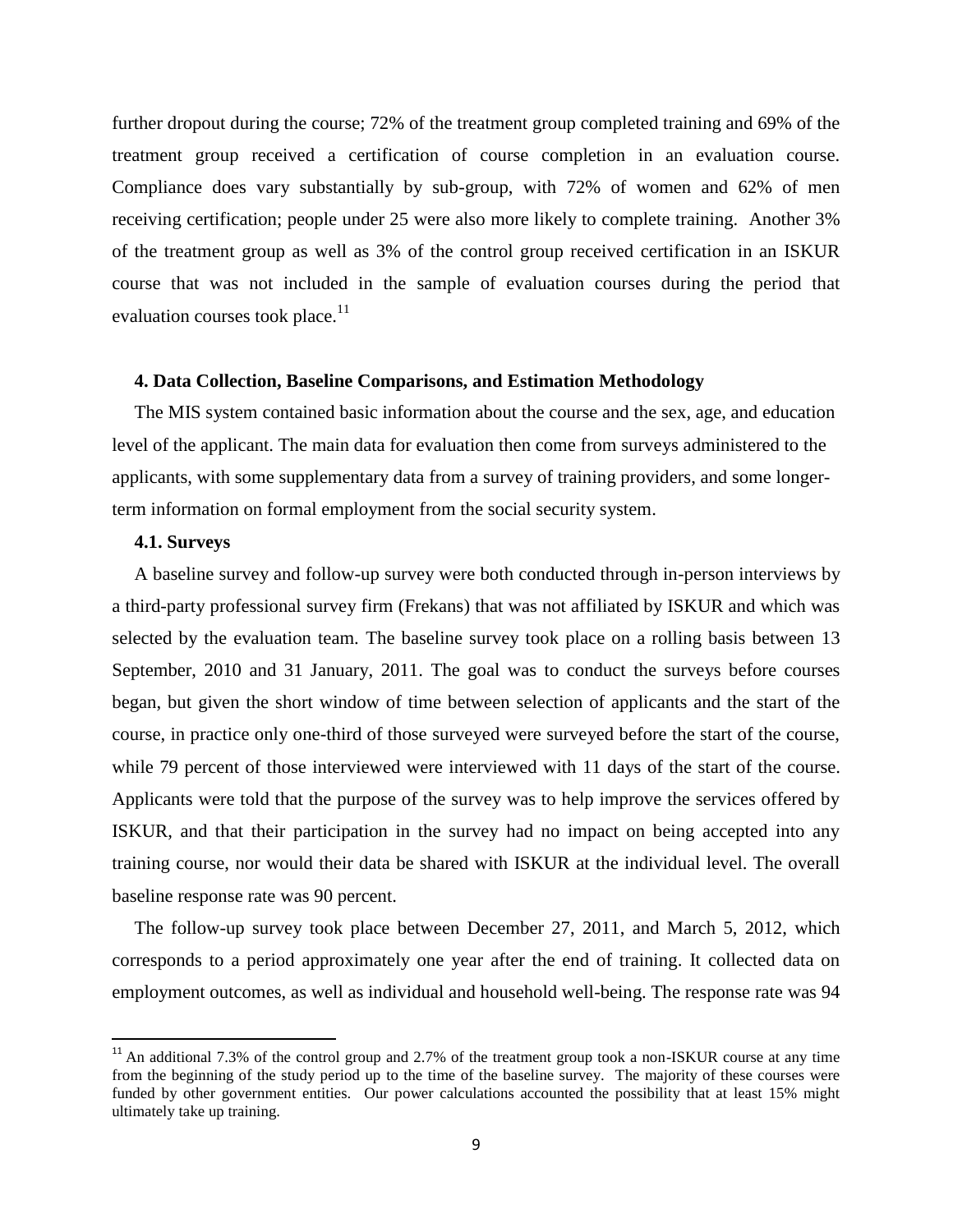percent, including 472 individuals who had not been able to be interviewed at baseline. In total 5,057 individuals were interviewed at both baseline and follow-up.

The attrition rate of 6 percent at follow-up compares favorably with the attrition rates in other evaluations of vocational training in developing countries (18.5 percent in Attanasio et al, 2011; 23 percent in Maitra and Mani, 2012; 38 percent in Card et al, 2011, and 46 percent in Cho et al, 2013). Table 1 examines whether attrition from either the baseline or follow-up surveys is related to treatment status, both for the full sample, and then by the four gender by age group stratum. To do this, we estimate the following regression:

Attrition $i_l = \alpha + \beta$ AssignedtoTraining +  $\sum_{s=1}^{457} \theta_s$ (1)

Where *i* denotes individuals, *s* denotes a course\*gender\*age group lottery, and  $\delta_{i,s}$  is a dummy variable indicating whether individual *i* applied for lottery  $s$ .<sup>12</sup> This controls for randomization strata (Bruhn and McKenzie, 2009) as well as controlling for individuals who applied for more than one course (Abdulkadiroglu et al, 2011). We are then interested in  $\beta$ , the impact of being assigned to receive vocational training, on attrition.

Table 1 reports the results. Attrition at baseline is 2.7 percentage points lower for the treatment group than the control, while attrition at follow-up is 1.4 percentage points lower. This differential attrition comes from relatively higher attrition from males in the control group than for females or for treated males, while there is no significant differential attrition for females. Whilst statistically significant, this difference in attrition rates by treatment status is small in absolute terms. We examine the sensitivity of our results to differential attrition by employing Lee (2009)'s bounding approach. In addition, attrition is near zero in our administrative data (only 6 individuals could not be matched). This gives us several outcome measures which are not subject to concerns about attrition. Furthermore, using this administrative data, we are unable to reject that attrition rates in the follow-up survey are unrelated to the likelihood of having found a formal job by the time of this survey (p=0.807).

# **4.2 Administrative Data on Employment from Social Security Records**

Our sample of applicants was linked by ISKUR to official data on worker payments filed in the social security system. Due to updates and delays in this system, it took us two years to receive this data from when it was requested, and we were limited in the information that could

 $\overline{\phantom{a}}$ 

<sup>&</sup>lt;sup>12</sup> There are 457 strata, reflecting the non-empty cells from 130 courses\*2 genders\*2 age groups.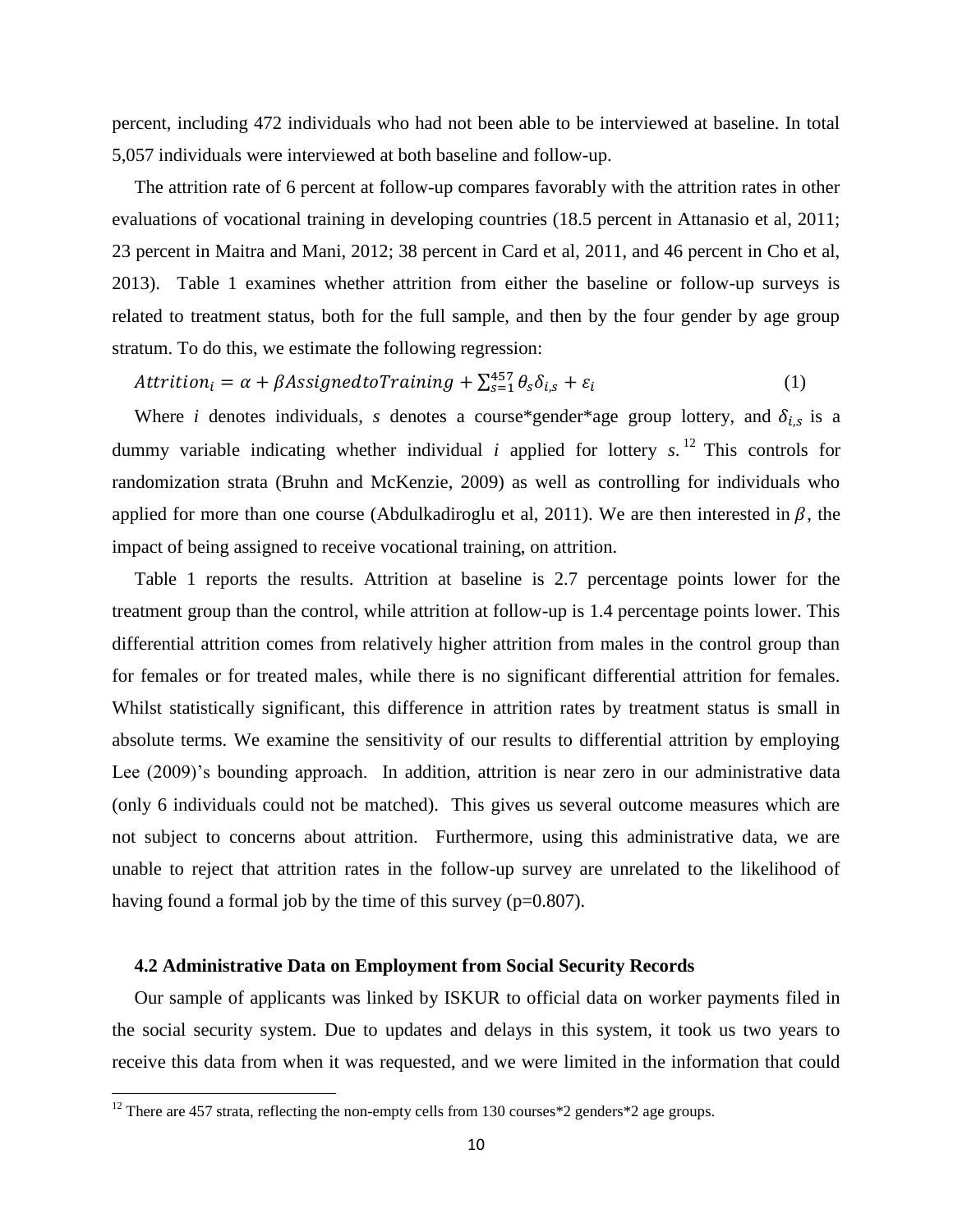be extracted. First, we received formal employment status, and earnings reported for social security, for the month of August 2013. This corresponds to a time period of approximately one and a half years after our follow-up survey, and two and a half years after the end of training. Secondly, in December 2013, we were given data on the first date that a worker was registered in the social security system after the end date of the course which he or she had applied for, as well as the date that they left this job, if this job ended. This data effectively covers the period from January 2011 up to the end of November 2013. It tells us month by month whether an individual was ever formally employed post-training, but since it does not report on second and subsequent formal jobs, not current formal employment status. We use this data to measure whether an individual had been formally employed by January 2012 (the mid-point of the follow-up survey), as well as to examine the trajectory of entry into formal employment.

Although we cannot fully capture the longer-term impactof training on total employment, our follow up survey indicates that, conditional on being employed at 20 hours a week, 82% the sample is formally employed. In addition, to the extent that training has any impact in measures from the follow up survey, it is concentrated in employment quality measures, such as formal employment

### **4.3 Balance and Baseline Characteristics**

Random assignment to treatment and control occurred at the individual level and was done by computer using code written by the evaluation team. Consistent with this, the first few columns of Table 2 show balance on course and demographic characteristics using the administrative data available for the full sample. The remaining columns then examine balance for the sample interviewed at baseline, and for the sample interviewed at follow-up. Given that some baseline interviews took place after the course had started, we focus on comparing either time invariant or slow-moving individual characteristics collected during the baseline survey. The differences between treatment and control are small and magnitude, and the only significant difference at the 10 percent level is that the treated group surveyed at baseline is marginally less likely to have worked before. Given the number of variables tested, we view this as the result of chance, and that randomization has succeeded in providing comparable treatment and control groups. Applicants for the evaluation courses are, in general, relatively young and well-educated. The average applicant is 27 years old, and approximately 73 percent of them have completed high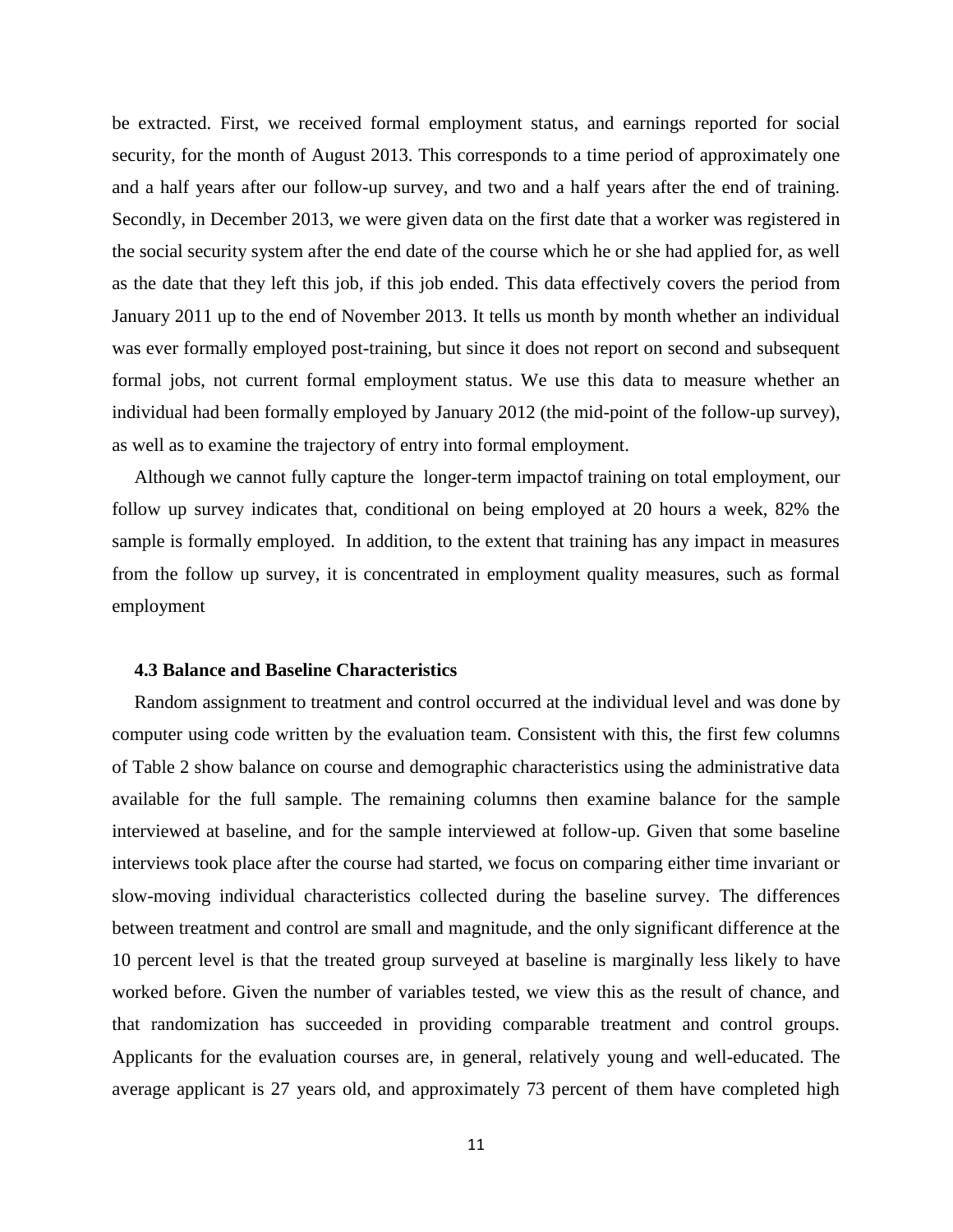school. Sixty-one percent of the evaluation sample is female. The majority have worked previously, with 63 percent having worked before, and an average work experience of more than three years. Nonetheless, 37 percent have never worked before, and a further 20 percent have worked for less than one year. Baseline responses to current employment are consistent with these individuals being unemployed: only 12 percent have worked even one hour in the previous month, and only 2 percent have worked at least 20 hours per week in the past month.

A comparison of the applicants to a sample of all urban unemployed using the 2009 Labor Force survey reveals that applicants are younger, more likely to be female, have less work experience, and are better educated than the average unemployed individual. Only 30 percent of the unemployed are female (reflecting low labor force participation rates among women), compared to 61 percent of applicants; only 31 percent of the unemployed are youth, compared to 45 percent of applicants; and only 42 percent have completed high school, compared to 73 percent of applicants. These differences reflect both differences in which types of unemployed individuals are more likely to apply for training courses, as well as the supply of courses, since many courses are designed for people with at least medium levels of education. Our results are therefore informative as to the effect of training for the types of unemployed who apply for vocational training courses being offered, but need not necessarily reflect the returns to vocational training for the broader population of the unemployed.

### **4.4 Estimation Methodology**

We can measure the intent-to-treat (ITT) effect of vocational training on a particular outcome of interest by estimating the following equation, analogous to equation (1) :

$$
Outcome_i = \alpha + \beta \text{Assignment of training} + \sum_{s=1}^{457} \theta_s \delta_{i,s} + \varepsilon_i \tag{2}
$$

We do not control for baseline levels of outcomes since they are close to zero and provide little variation.  $\beta$  is then the average effect of being selected for a vocational training course on this outcome.

We can also estimate the impact of actually completing training by replacing *AssignedtoTraining* with *CompletedTraining* in (2), and instrumenting this with treatment assignment. Under the assumption that assignment to training has no impact on outcomes for those who do not complete the course, and that there are no individuals who would take courses only if assigned to the control group, this yields the local average treatment effect (LATE). This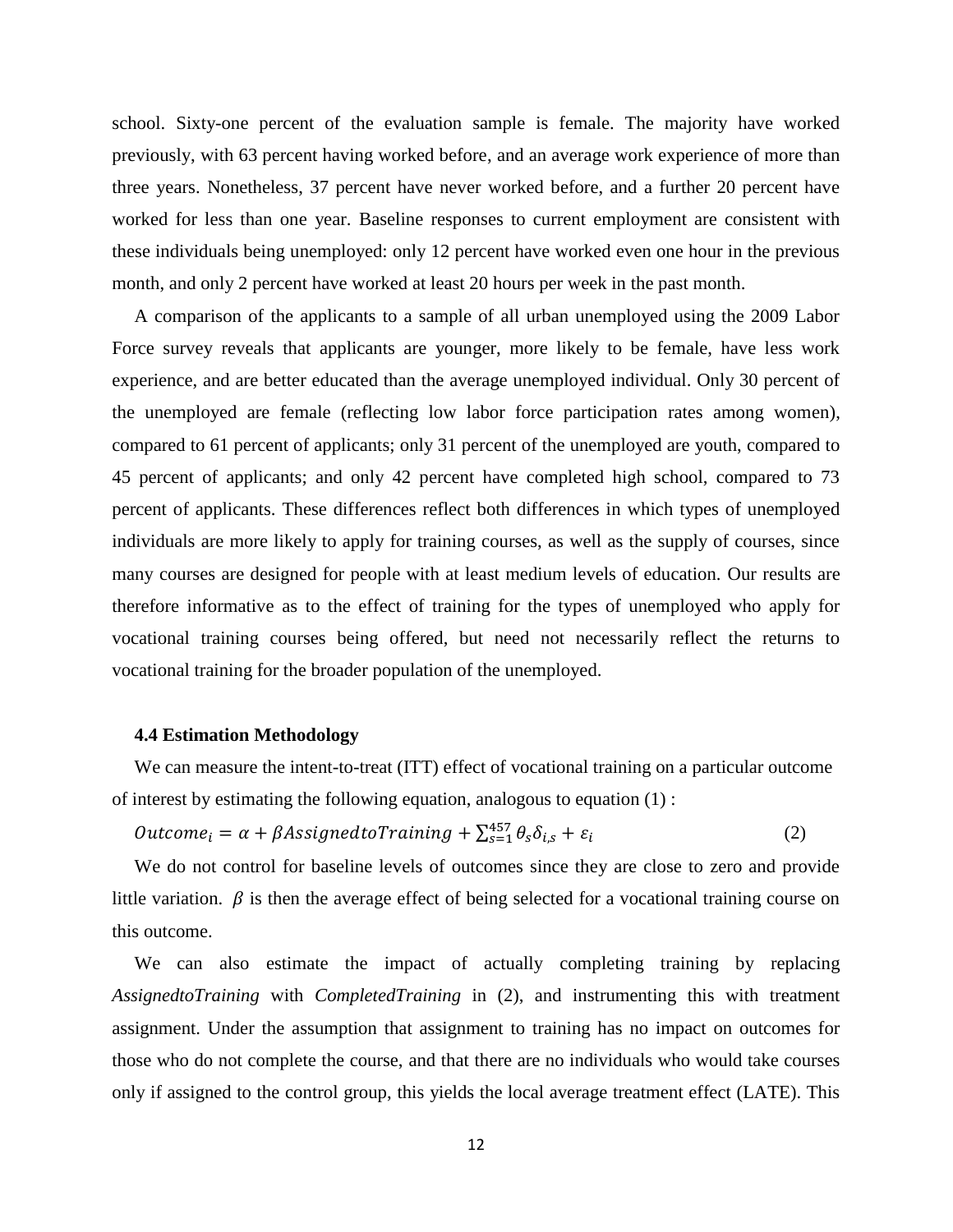is the impact of completing training for an individual who takes up training when they are selected in the course lottery, and does not take it up otherwise. A concern with this estimation is the possibility that simply being selected for a course may affect employment outcomes, even if individuals do not take the course or drop out after only a few days. For example, individuals (or employers) may take selection for the course as a signal of quality, which may give selected applicants more confidence approaching employers or employers a spur to hire these individuals. Showing up and finding out that you don't like the course may cause reluctant job-seekers to try harder to look for work. Due to these concerns, we focus on the ITT estimates for most of our analysis, and just report the LATE estimates for our overall employment outcomes.

The primary outcomes of interest relate to employment. We consider a variety of employment measures which aim to measure whether individuals are employed at all, as well as how much they are working, how much they earn from this work, and the quality and formality of this employment. Appendix A explains how our key variables were constructed. We pre-specified these outcomes and how they would be measured in a pre-analysis plan (Casey et al, 2012) that was archived on February 6, 2012, before any follow-up survey data was received.<sup>13</sup> To control further for multiple hypothesis testing among employment outcomes, we follow Kling et al. (2007) in estimating a mean treatment effect on an aggregated employment index. This first transforms each employment outcome by subtracting the mean and dividing by the standard deviation, and then takes an average across outcomes.

In addition to estimating the overall impact of training, we are interested in exploring the heterogeneity of impacts to help understand whether certain types of courses offer larger impacts, or certain types of people benefit more from training. Our pre-analysis plan specified dimensions of heterogeneity of interest. To estimate heterogeneity with respect to characteristic *X*, we estimate

 $Outcome_i = \alpha + \beta Assigned to Training + \gamma Assigned to Training * X + \rho X +$  $\sum_{s=1}^{457} \theta_s$ (3)

Recently Fink et al. (2012) have criticized randomized experiments looking for heterogeneity in treatment effects for not controlling adequately for multiple hypothesis testing. They recommend the use of the Benjamini and Hochberg (1995) approach which holds constant the

 $\overline{\phantom{a}}$ 

 $13$  The pre-analysis plan was archived and time-stamped by the J-PAL Hypothesis Registry, and is available at http://www.povertyactionlab.org/sites/default/files/documents/ISKURIE\_AnalysisPlan\_v4.pdf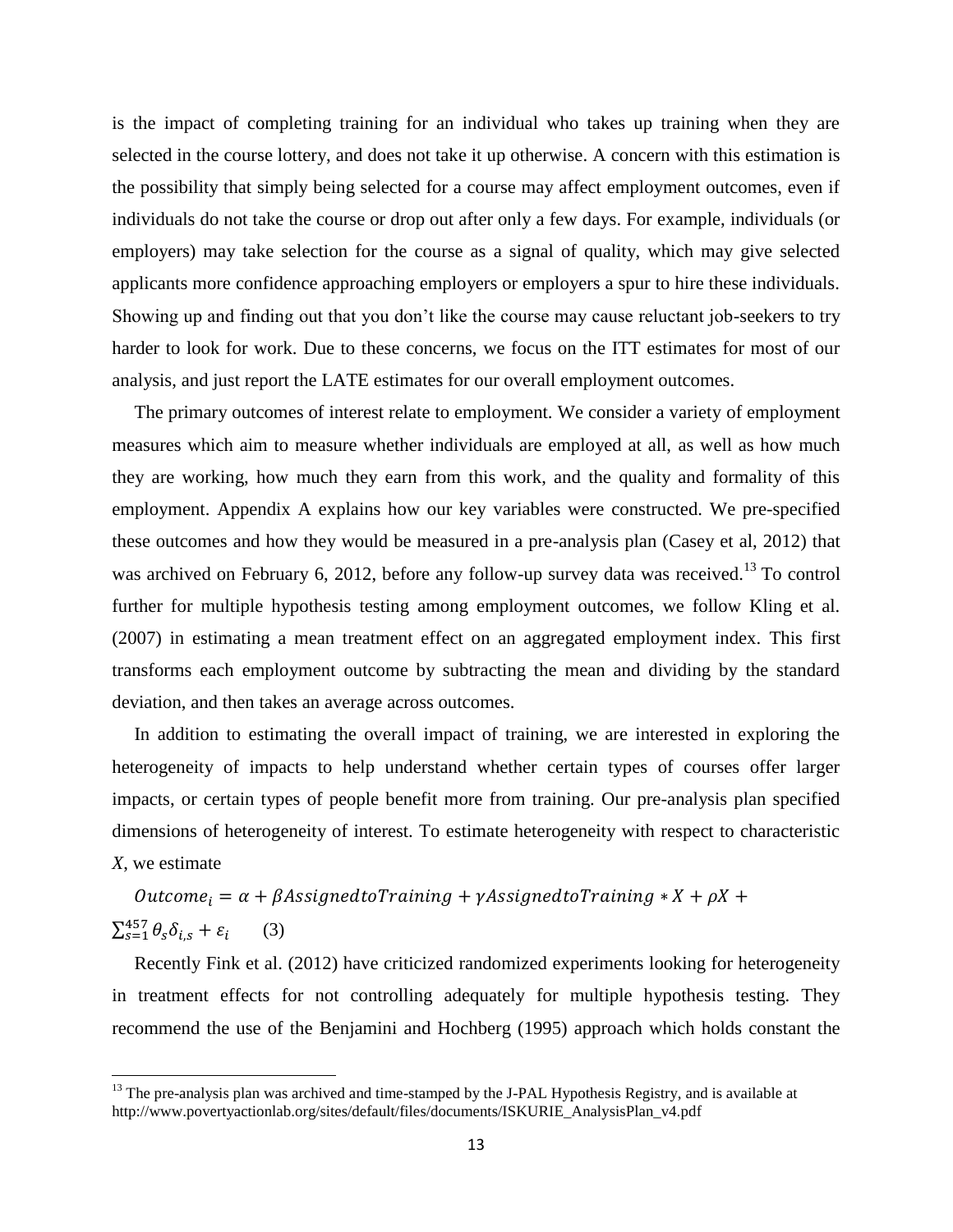false discovery rate (the expected proportion of falsely rejected null hypotheses). We use this approach to examine which dimensions of heterogeneity are robust to this concern.

### **5. Impacts on Employment and Well-being**

We begin by looking at the overall impacts on employment for the pooled sample, and then look separately by the four age\*gender strata, and for heterogeneity with respect to pre-specified human capital variables. We then examine impacts on measures of current and expected future well-being.

# **5.1 Overall Impacts on Employment**

 $\overline{\phantom{a}}$ 

Table 3 reports the results of estimating equation (2) for different employment outcomes measured in our follow-up survey data. The first two columns show small and insignificant positive impacts of training on the likelihood of working at all, and of working at least 20 hours or more a week. The ITT for working at all is for a 2 percentage point impact, with a 95 percent confidence interval of [-0.5, +4.4] percentage points. This is thus a relatively precise zero or small effect. Lee bounds to adjust for differential attrition are also fairly narrow, consistent with the amount of differential attrition being small. The LATE estimates are for a 2.9 percentage point increase in being employed at all, and a 1.9 percentage point increase in the likelihood of working at least 20 hours per week.

We also find small and statistically insignificant impacts on weekly hours worked, income from work, and on a transform of income from work which is less sensitive to outliers. In contrast, we find statistically significant (at the 10 percent level) impacts on several measures of job quality: the socioeconomic occupational status of the job, being formally employed, and the income earned from formal jobs. For example, we find a 2 percentage point increase from being assigned to training in the likelihood of being formally employed, with the LATE impact being 3 percentage points. Given that 29 percent of the control group is formally employed at follow-up, this LATE estimate is equivalent to a 10 percent increase in formal sector employment.

All of these different employment outcomes show modest positive impacts.<sup>14</sup> Averaging them together to account for multiple testing and examine the mean impact finds a positive overall impact which is significant at the 10 percent level. However, the size of the impact is

 $14$  The modest size of the treatment effect cannot be explained by trainees being more likely to pursue additional education and training. The impact of treatment on the probability of being in education or training at the time of the follow-up survey is very small, negative and marginally significant (-.014, p-value = .095)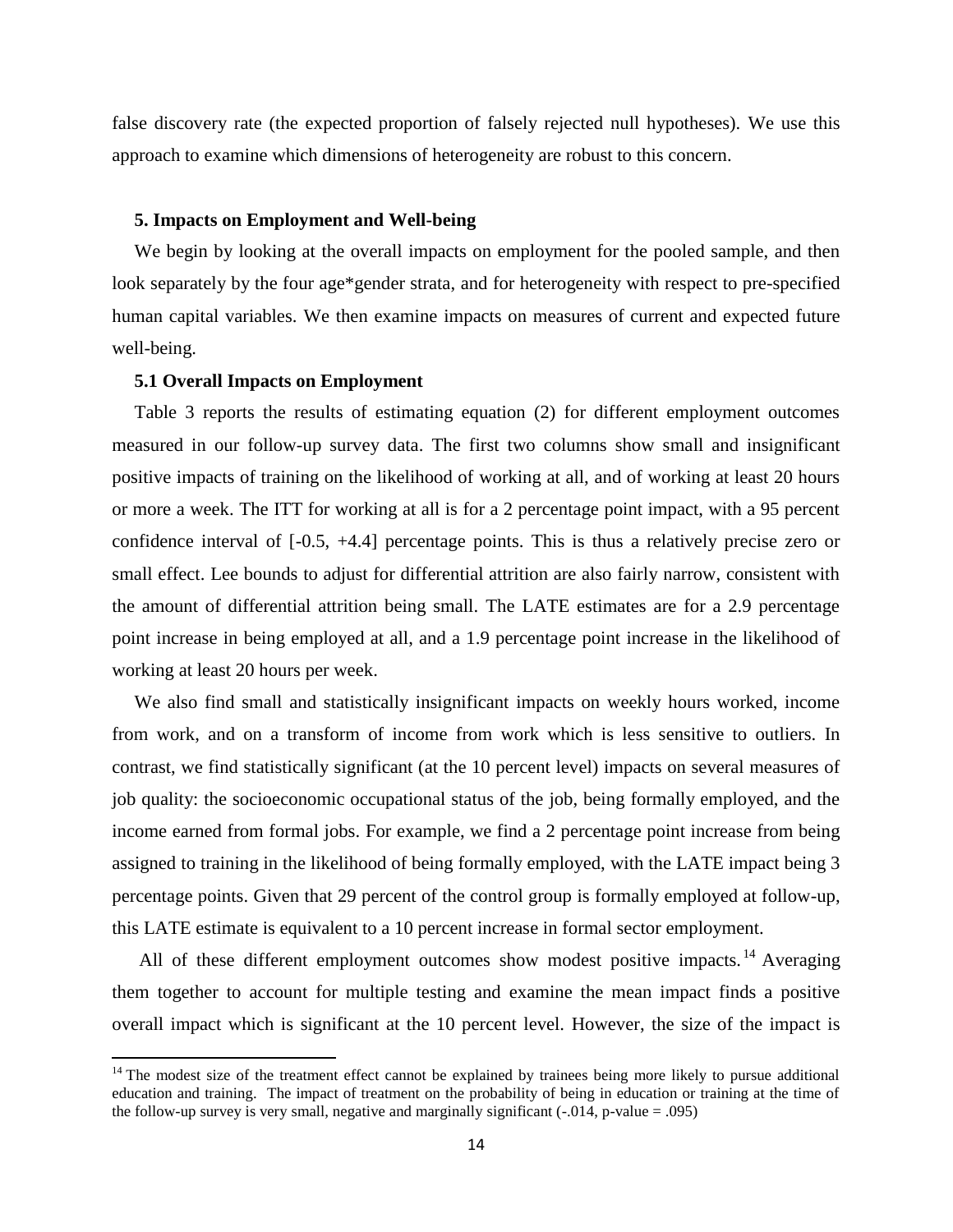small, with the ITT showing only a 0.04 standard deviation improvement in employment outcomes as a result of being selected for training.

Table 4 uses the social security data to measure impacts on formal employment. Consistent with our survey data, the first column shows a statistically significant 2.6 percentage point impact on the likelihood of having found a formal job by the time of the follow-up survey. However, the next three columns show that this effect disappears over time. There is no significant effect on formal employment status or formal income by August 2013, and no impact on whether they have ever found a formal job by the end of November 2013. Figure 2 examines the trajectory of impacts in more detail, plotting the proportion of treatment and control who have ever found a formal job month by month. We see that the treatment group is more likely to have found a formal job than the control group by May 2012, and that this gap lasts for about a year, including the time of the follow-up survey, before closing again.<sup>15</sup> By November 2013, 66 percent of both groups have found a formal job at some stage during the post-training period. However, there appears to be a lot of churn in employment, with the last column of Table 4 showing that 50 percent of both groups have also left a formal job at some point during this period. As a result, there is no lasting impact of training on formal employment.

# **5.2 Heterogeneity of Employment Impacts by Age and Gender**

 $\overline{\phantom{a}}$ 

Existing experimental evaluations of vocational training programs in developing countries have focused just on youth, and Attanasio et al. (2011) find different impacts by gender, with young women benefiting more from their training in Colombia than young men. Recall that our randomization stratified by gender\*age group within each course. We estimate equation (3) with *X* as the vector of 4 gender \*age group strata and report the results in Table 5. A test of equality of treatment effects across the four subgroups enables us to determine whether there is significant heterogeneity in employment effects by age or gender. Lee bounds control for the differential attrition, which is largely only an issue for males.

The key result from Table 5 is that we cannot reject the null hypothesis of equality of employment treatment effects across the four age\*gender groups. This is despite the four groups

<sup>&</sup>lt;sup>15</sup> The control group was about 5 percentage points more likely than the control group to take a non-ISKUR training course. If those individuals entered the labor force later, it could at least partially explain the lag in the control entering the labor force. Another possible explanation is that the impact of training interacted with changing labor market conditions.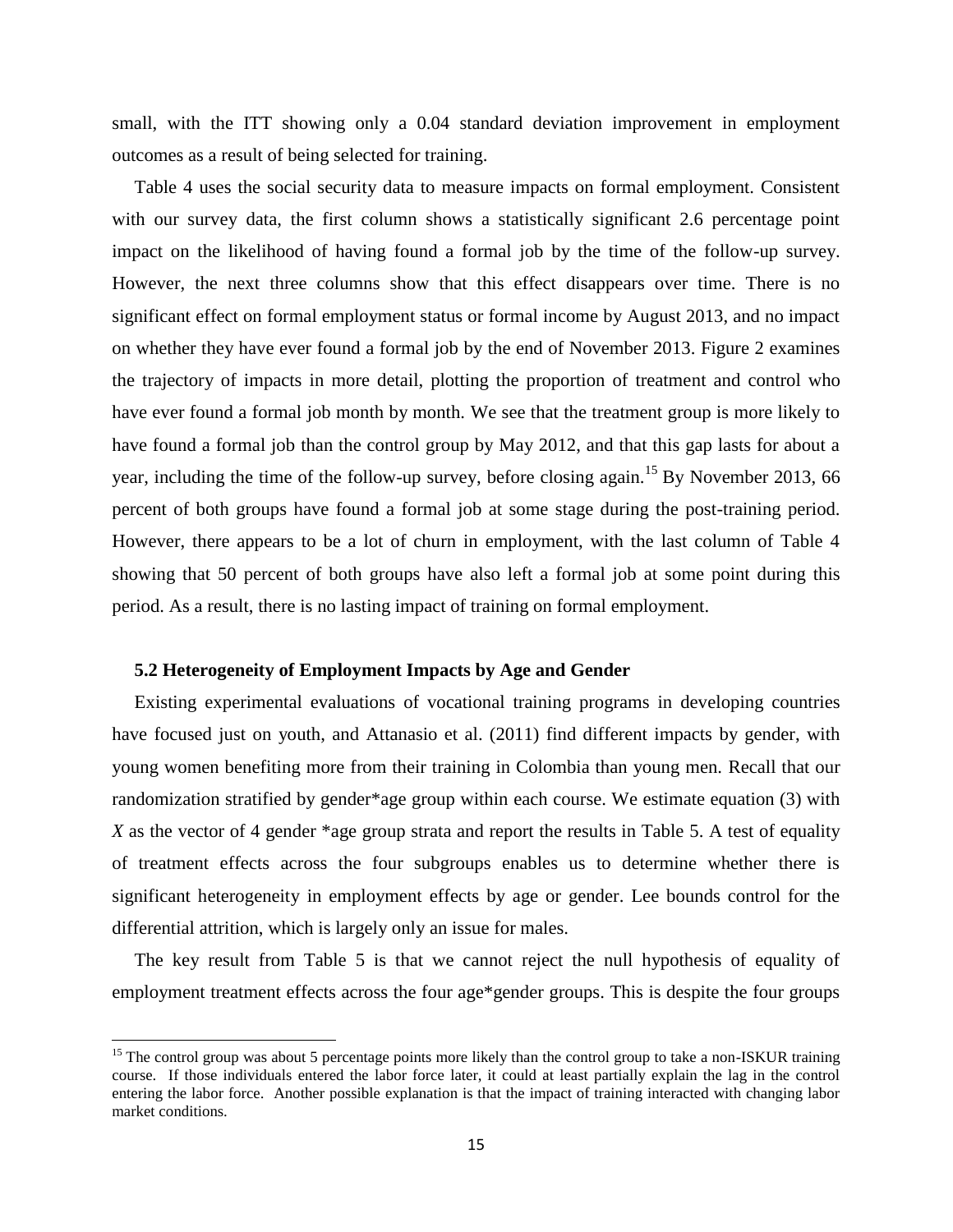having quite different employment experiences over the year since courses ended: 62.5 percent of men aged 25 and older have worked in the past month, compared to 48.9 percent of younger men, 40.3 percent of younger women, and only 29.5 percent of women aged 25 and older. The lack of a strong employment effect of training is thus not because the labor market is so weak that no one can find jobs regardless of whether or not they are trained.

If we were to look at the four subgroups separately, only males aged 25 and older show significant treatment impacts on some employment outcomes, which appear robust to Lee bounding for differential attrition. Men in this age group assigned to training are 6.9 percentage points more likely to be working, are working 2.9 hours more per week on average, and are in a higher average occupational status (although this captures both the impacts at the extensive margin (working or not) and intensive margin (jobs taken up conditional on working). The Benjamini and Hochberg (1995) sequential adjustment approach would still show the impact on working at all and on occupational status to be significant if the false discovery rate across the four age\*gender subgroups is held constant at 10 percent, but not significant if a 5 percent FDR is maintained. Thus there is evidence to support an impact for males aged over 25, but we also cannot reject that this impact is not different from the impacts for the other three age\*gender subgroups.

# **5.3 Heterogeneity of Impacts with Respect to Other Individual Characteristics**

Next we examine further whether the small overall average treatment effect is masking large heterogeneity of responses across individuals with different types of human capital. If human capital and training are complements, then we would expect larger treatment effects for individuals with higher beginning levels of human capital. In contrast, if training substitutes or compensates for other forms of human capital which individuals are lacking, then we should expect larger treatment effects for individuals with lower initial human capital levels.

We consider a wide range of pre-specified measures of human capital, including education, measures of cognitive ability (Raven test and numeracy), empowerment, personality characteristics (work centrality and tenacity), and long-term unemployment (which may indicate deteriorated skills). In addition we examine heterogeneity with respect to an individual's expectations of how much they will benefit from the course (see section 5.5), and to the presence of young children in the household (which may change an individual's cost of working).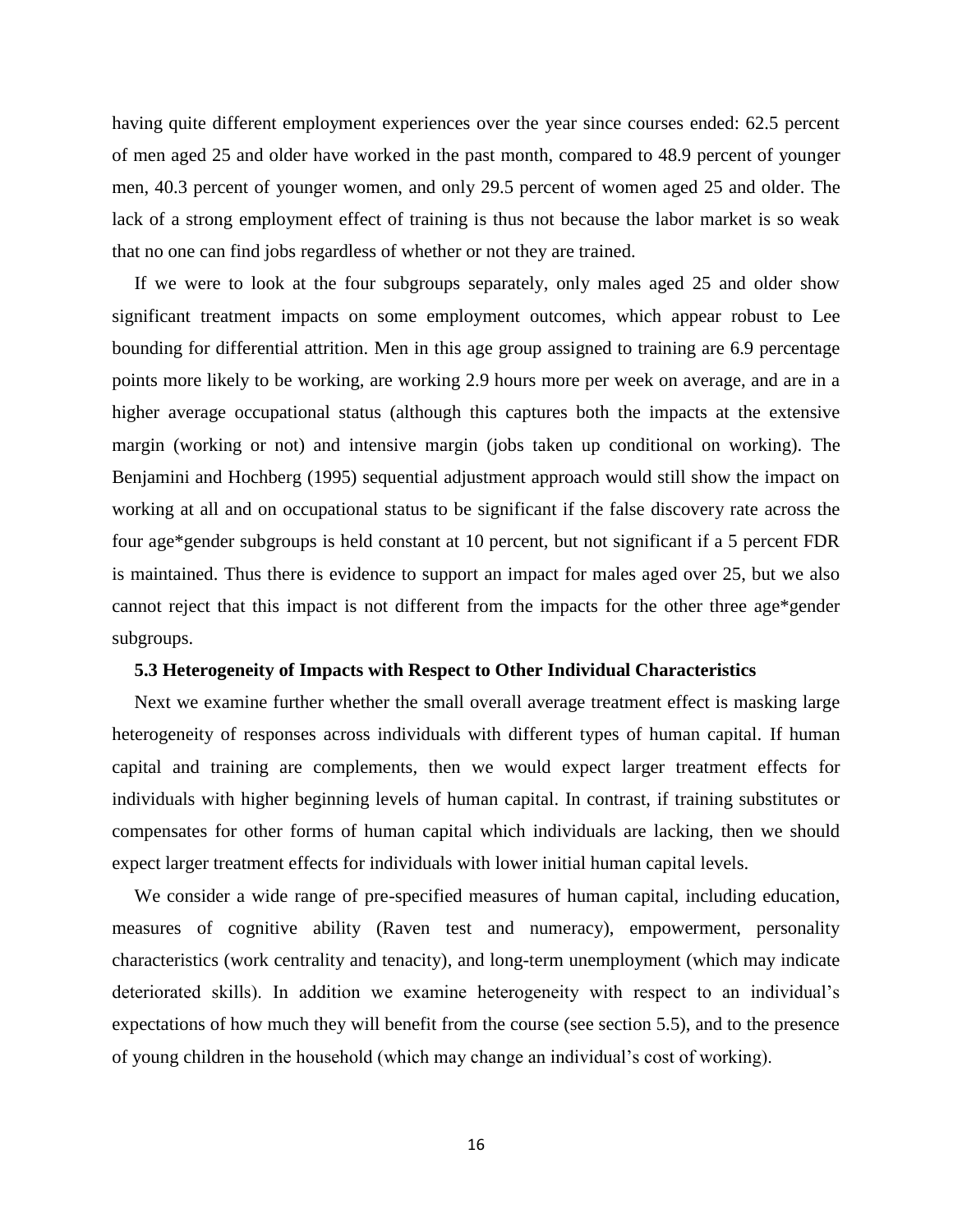Although these measures do help predict levels of employment, Table 6 shows there is very limited heterogeneity of treatment impacts with respect to any of them. Individuals who have previously taken a training course before, and those who are the main decision-makers about work, have larger impacts of the training according to our survey outcomes. However, the significance of neither variable survives corrections for multiple hypothesis testing, nor do we see significant impacts of these variables on the administrative measures of employment. The most statistically significant coefficient is that on tenacity, which has a negative impact on the training effect on formal employment in August 2013. This could reflect that tenacious individuals will find employment anyway, so that training substitutes for a lack of this characteristic. However, the p-value of 0.010 is not small enough to survive a correction for testing heterogeneity across so many different measures.

### **5.4 Impacts on Well-being**

Our survey measured impacts approximately one year after the completion of training. This is similar to the timing in other experimental vocational training evaluations in developing countries, and should allow long enough for most individuals to use their training in finding a job. Nevertheless, the concern remains that perhaps some of the impacts will take time to manifest. If that is the case, we should expect to see that training leads individuals to think their future job prospects and future household well-being will be better, even if there is relatively little change in current well-being. We test this in Table 7.

While 42 percent of the control group is currently working at all at the time of the follow-up survey, column 1 shows that 54.1 percent expect to be employed in two years' time. However, there is no significant impact of treatment on this expectation. Column 2 shows that training does not improve mental health. Column 3 shows a marginally significant increase in current subjective well-being, although the impact is very small in magnitude: 0.07 steps on a 10 stepladder, equivalent to 0.04 standard deviations. While control applicants do believe that their households will be on a higher step in five years than they are today, treatment has no additional impact on this. Treated individuals also do not have significantly higher household income, but they do have significantly higher durable asset levels. Again the magnitude of the impact is small, equivalent to 0.06 standard deviations.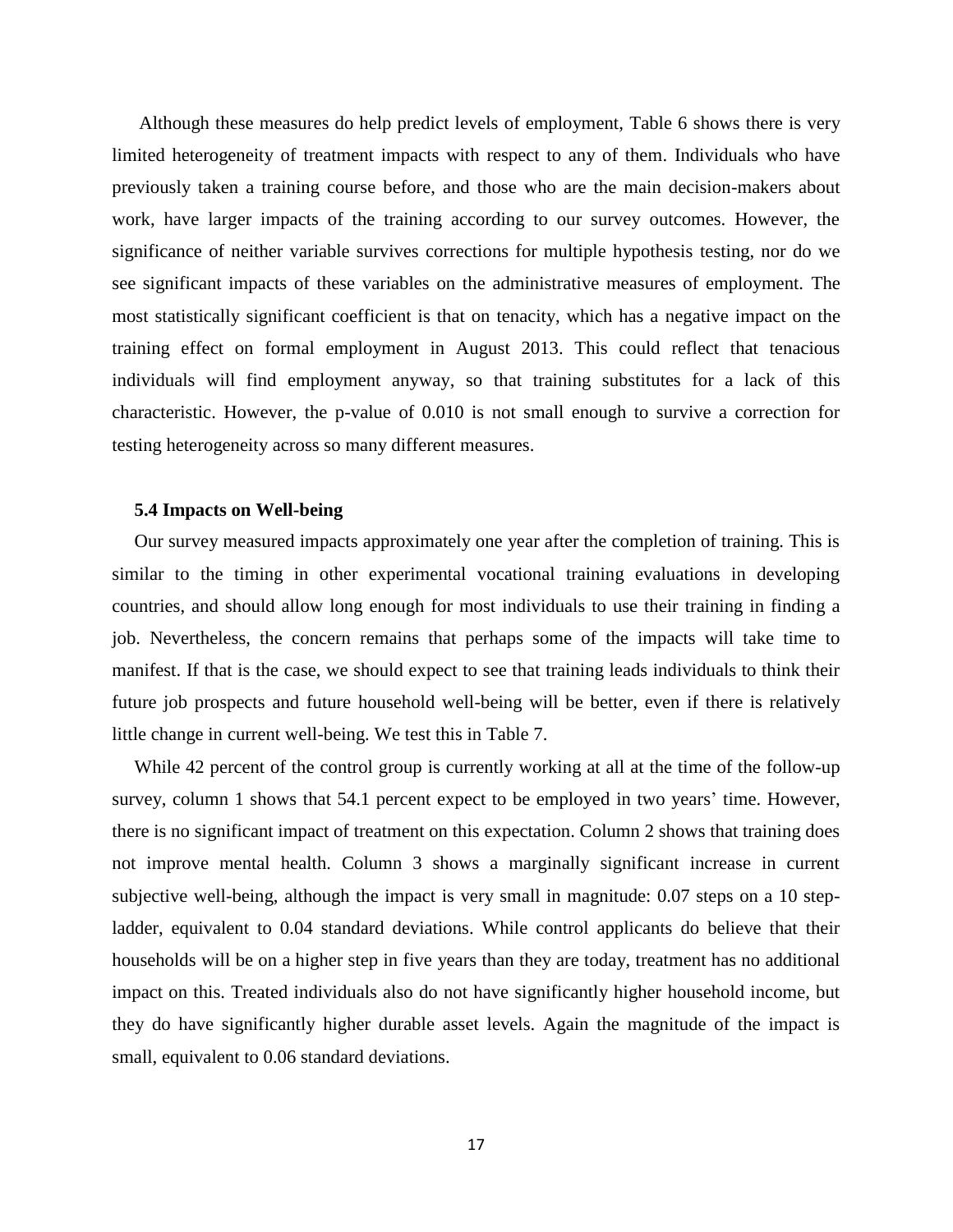Overall these results are therefore consistent with at best modest increases in employment translating into modest increases in current household wealth and subjective well-being, with no impacts on expectations about the future.<sup>16</sup> This accords with our finding from the administrative data that any (formal) employment impacts are not long-lasting. .

# **5.5 How do these results compare to the expectations of participants and policymakers?**

To address the issue of whether these impacts are in line with the expectations of both the individuals applying for ISKUR training courses and the policymakers in charge of these courses, we conducted an expectations elicitation exercise (Groh et al, 2012). Our baseline survey elicited subjective probabilistic expectations (Delavande et al, 2010) by asking participants what they thought was the percent chance they would be employed in one year if they were selected for ISKUR training, and if they were not. A sample of 51 ISKUR employees from across the different provinces were also asked a range question about the likelihood the control group would be employed, along with a question eliciting the percent difference in employment rates they would expect from training.

Table 8 reports the results. The first two columns show that on average individuals were reasonably close in terms of their expectations of what employment levels would be like in the absence of training: the mean response was for a 31 percent chance of being employed, and in practice 36 percent of the control group is employed. Males aged 25 and over seem to underestimate their higher likelihood of being employed than the other groups, while older females do have lower expectations of being employed to match their lower realized levels.

In contrast to these relatively accurate expectations of the likelihoods of being employed without training, individuals dramatically overestimate the benefits from training: our LATE estimate is for a 2 percentage point increase in employment as a result of training, whereas the mean expected increase among those assigned to the treatment group is for a 32.4 percentage point increase.<sup>17</sup> This overestimation occurs for all gender and age groups. Moreover, ISKUR

 $\overline{\phantom{a}}$ 

<sup>&</sup>lt;sup>16</sup> Our pre-analysis plan also hypothesized that training may further impact on social outcomes such as whether individuals head their own household, their decision-making power, and their attitudes towards women's role in society. We find no significant effects on any of these measures, which is consistent with the lack of strong labor market impacts (results available upon request).

<sup>&</sup>lt;sup>17</sup> We report these expectations for the treatment group, to offset any concerns that individuals in the control group who had found out they were not selected for training by the time of the interview might understate their expectations of the value of training. In practice, however, the control and treatment group have very similar expectations, suggesting this is not a factor: the mean treatment gain expected by the control group is 31.9 percentage points, which is similar in magnitude to the 32.4 percentage point gain expected by the treatment group.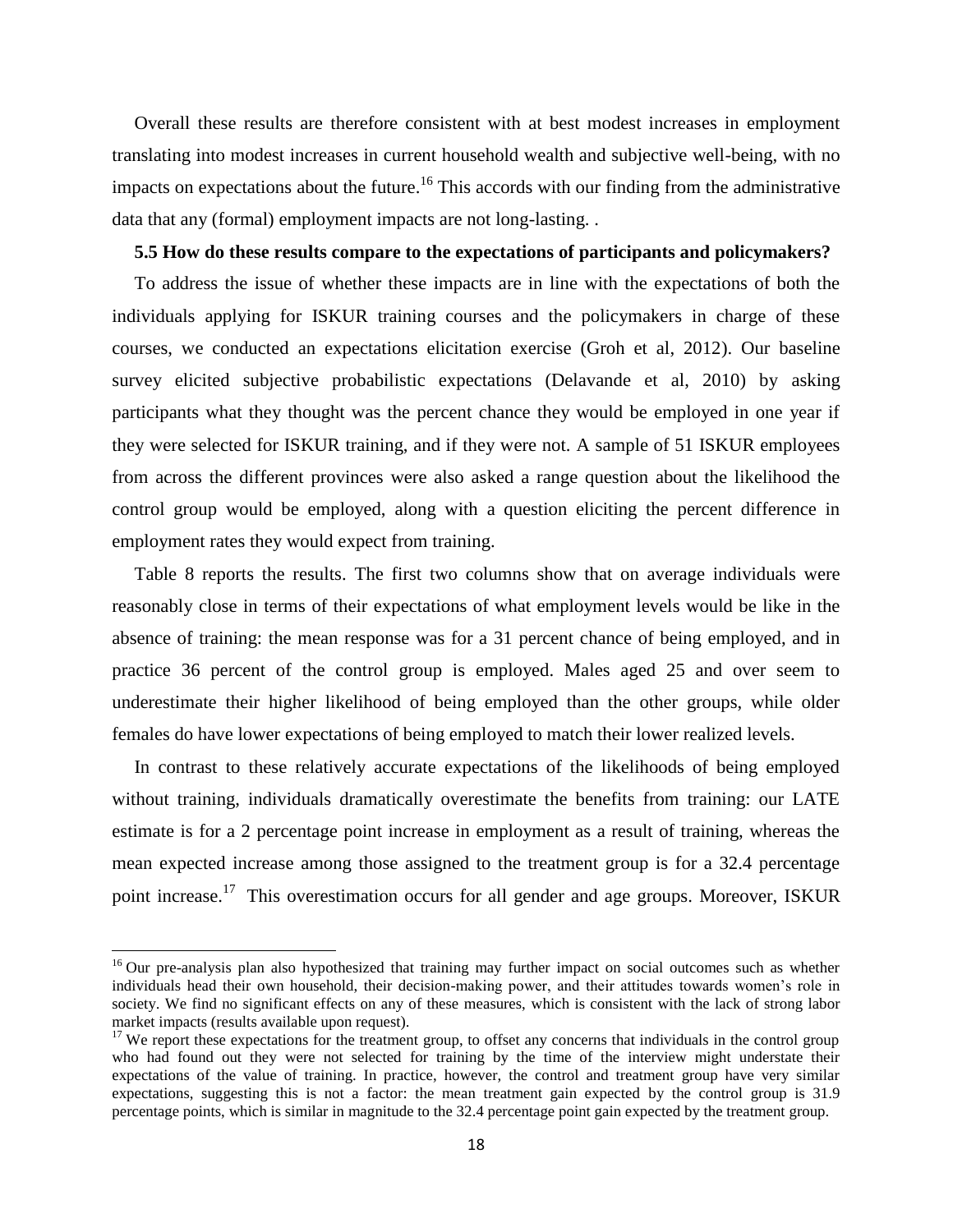staff also overestimated the gain from training, with a mean expected treatment gain of 24.3 percentage points. The impact of training is thus much less than both the staff at ISKUR and the training applicants anticipated.

# **6. Why does training have such limited effects, and do certain types of training work better?**

The impact of training is less than expected by either training participants or the labor ministry staff, although the impacts on employment are not that different from those found in other evaluations. In order for training to be effective, our pre-analysis plan set out four intermediate steps in a causal chain through which we might expect to see selection into a course influencing employment outcomes. We examine each in turn, which also helps understand whether certain types of training have more impact.<sup>18</sup>

#### **6.1 Individuals selected for courses must show up and complete training**

The first step in our causal chain is that individuals selected for training classes must actually show up and attend these classes. As noted above, 77 percent of those selected for treatment attended the course beyond the second day, and 72 percent completed it. The LATE estimates show impacts which adjust for attendance. However, we might also think that lower attendance and completion rates are an indicator of courses that participants find to be of lower quality or expect to be less useful. We therefore estimate equation (3) by interacting treatment with the percent of individuals assigned to a course who attended the course or who completed it. Since this characteristic varies only at the course level, we cluster standard errors by course (and also do this for all subsequent tests of interactions of treatment with course characteristics).

The first two rows of Table 9 show these treatment interactions. The interactions are positive, as hypothesized, suggesting that treatment effects are larger in courses with higher attendance rates. However, the results are almost all not statistically significant, and the magnitude of the impacts is not large: a one standard deviation increase in course attendance rates is associated with a 1 percentage point increase in employment. The administrative data shows a significant longer-term impact at the 10 percent level of the course having higher attendance, but the effect

 $\overline{a}$ 

 $18$  We specified that we would look at these effects for two survey outcomes: being employed for 20+ hours in a week, and the aggregate employment index. Given that we find impacts vary over time, we also examine this heterogeneity for two measures of formal employment from our administrative data: ever having a formal job between course end and January 2012 (around the follow-up survey), and being formally employed as of August 2013.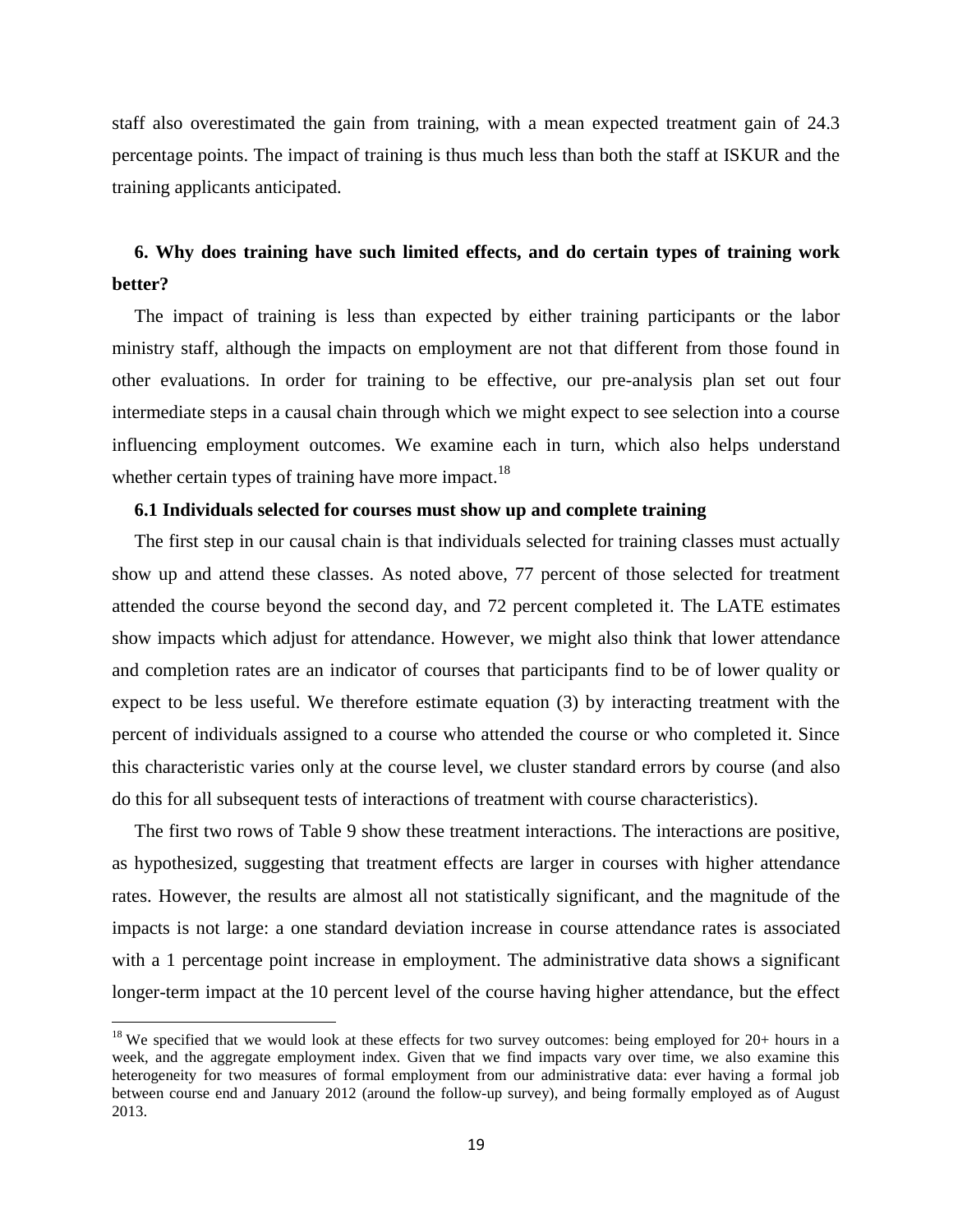is still small in magnitude (a 1 s.d. increase is associated with a 2 percentage point increase in formal employment in August 2013), and is no longer significant after correcting for multiple hypothesis testing.

#### **6.2 Higher quality courses should have more impact**

A second concern is whether courses averaging three months in length are long enough to teach the skills necessary to improve labor market performance. The median course length is 320 hours which does suggest enough hours to enable learning to take place. To investigate whether longer courses have bigger impacts, we interact whether or not the course is above median length with treatment. The third row of Table 9 shows that longer courses in fact have less impact on employment than shorter courses amongst the sample of courses offered here. One possible explanation for this is that individuals reduce job search whilst taking part in training, so individuals in longer training courses have had less time to look for jobs (Rosholm and Skipper, 2009). The point estimates are significant at the 10 percent level, but are not significant after controlling for multiple hypothesis testing. They are certainly not consistent with the view that the limited impacts are due to the courses being too short, and the long term results from administrative data also do not show better impact from longer courses.

As proxies for the qualities of the teachers, we examine in the next two rows of Table 9 the treatment interactions with whether the average experience of teachers in the course is above 12 months (the median), and with the percentage of teachers for the course who are tertiary educated. We find very small and statistically insignificant impacts of either measure. This is consistent with much of the work in the education literature, and likely reflects the finding there that education and experience explain little of the actual variation in teacher effectiveness (Hanushek and Rivkin, 2006). It does suggest that the reason for limited impacts is not that the courses are taught by staff that are not experienced or educated enough.

Previous non-experimental literature in developed countries has found some evidence to suggest that the impacts of training are higher for training offered by private providers (Jespersen et al, 2008). Possible reasons are that private training providers are more responsive to private sector employer demand and/or they potentially face more competition and thus must increase quality in response. Rows six and seven of Table 9 examine the treatment interaction with facing two or more competitors, and with being a private provider. We see a marginally significant positive impact of facing some competition on our aggregate employment index. Private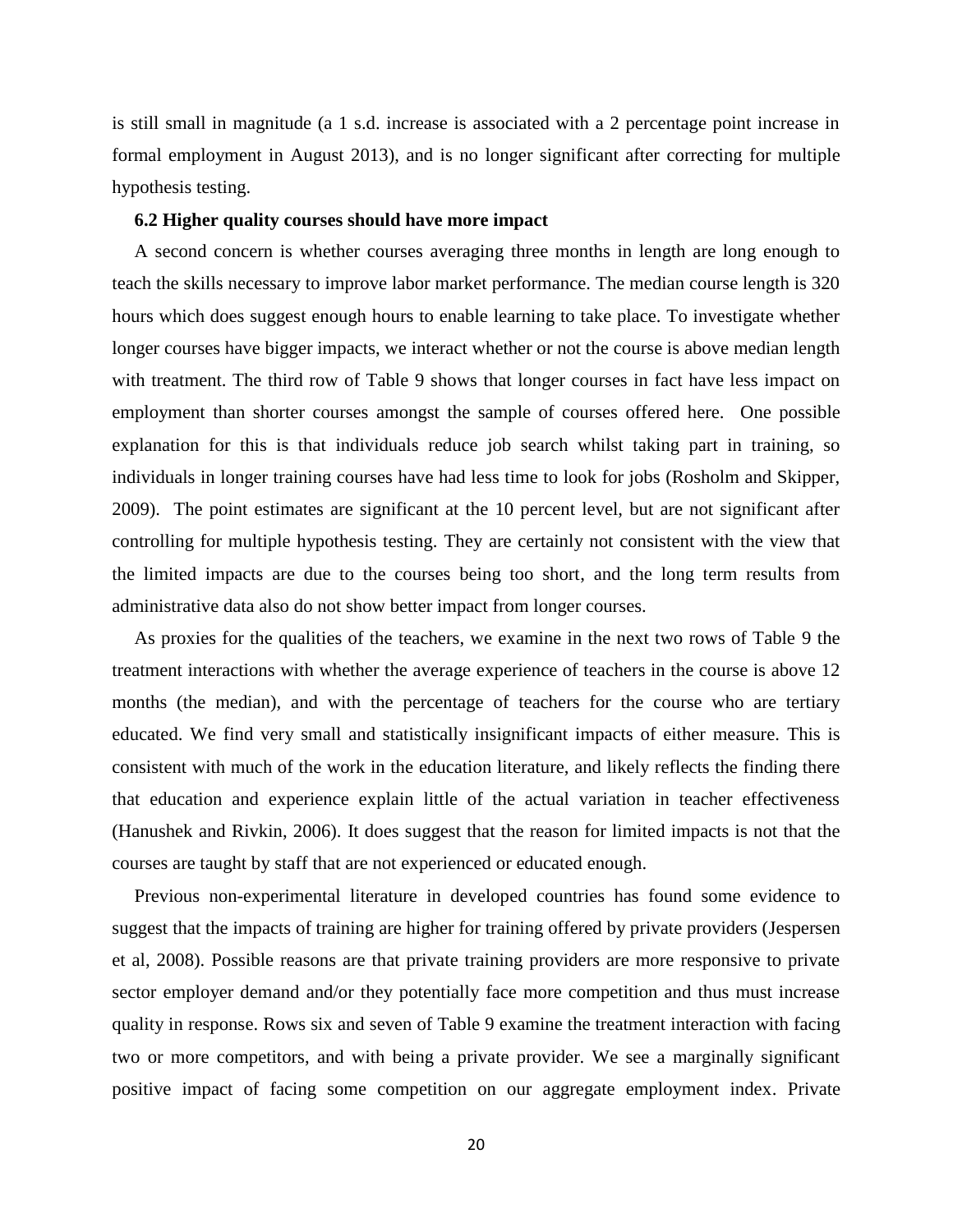provision has stronger impacts, with a positive impact on employment and on having had a formal job by the time of survey which are significant at the 10 percent level, and a positive impact on the aggregate employment index which is significant at the 1 percent level. The latter survives adjustments for multiple hypothesis testing. Training results in a 4 to 6 percentage point higher increase in employment after 1 year in private courses than in public courses. This gap narrows to 2.5 percentage points after 3 years, and is no longer statistically significant.

# **6.3 Skill Acquisition, Signaling, or Job Matching**

A third step in the causal chain is for individuals who take courses of sufficient quality to be able to use what they have learned in the course to find jobs. There are three main channels through which vocational education may help in this respect. First, it might increase human capital through teaching new technical skills. Second, it may act to certify skills that individuals already have and act as a signaling mechanism to employers. Third, it may teach individuals new strategies for finding jobs in a certain profession, or better alert them to job opportunities, thereby improving job matching.

To examine the extent to which courses are playing each of these roles, and to which treatment effects vary with them, our follow-up survey asked course participants whether they thought the course had done each of these three things. We interact the percentage of course participants who think that the course taught new technical skills, certified existing skills, taught new strategies for finding jobs, or made them more aware of job opportunities with treatment and show the results in Table 9. We see that on average 84 percent of participants thought the courses certified skills they already had, and 80 percent thought they taught new skills, while 60 percent thought the course helped with job finding strategies and 45 percent with making them more aware of job opportunities. However, we find the point estimates typically to be negative and not statistically significant. Thinking the course made them aware of new jobs has a significant negative interaction for the outcome of having had a formal job at the time of the follow-up survey, but this is not significant after correcting for multiple testing. Thus the heterogeneity in how participants perceive these factors across courses does not seem to drive heterogeneity in treatment outcomes.

### **6.4 Training impacts and unemployment rates**

The last step specified in the causal chain is for individuals who receive training to find jobs that they would not otherwise get. This depends on the labor market they face. On one hand,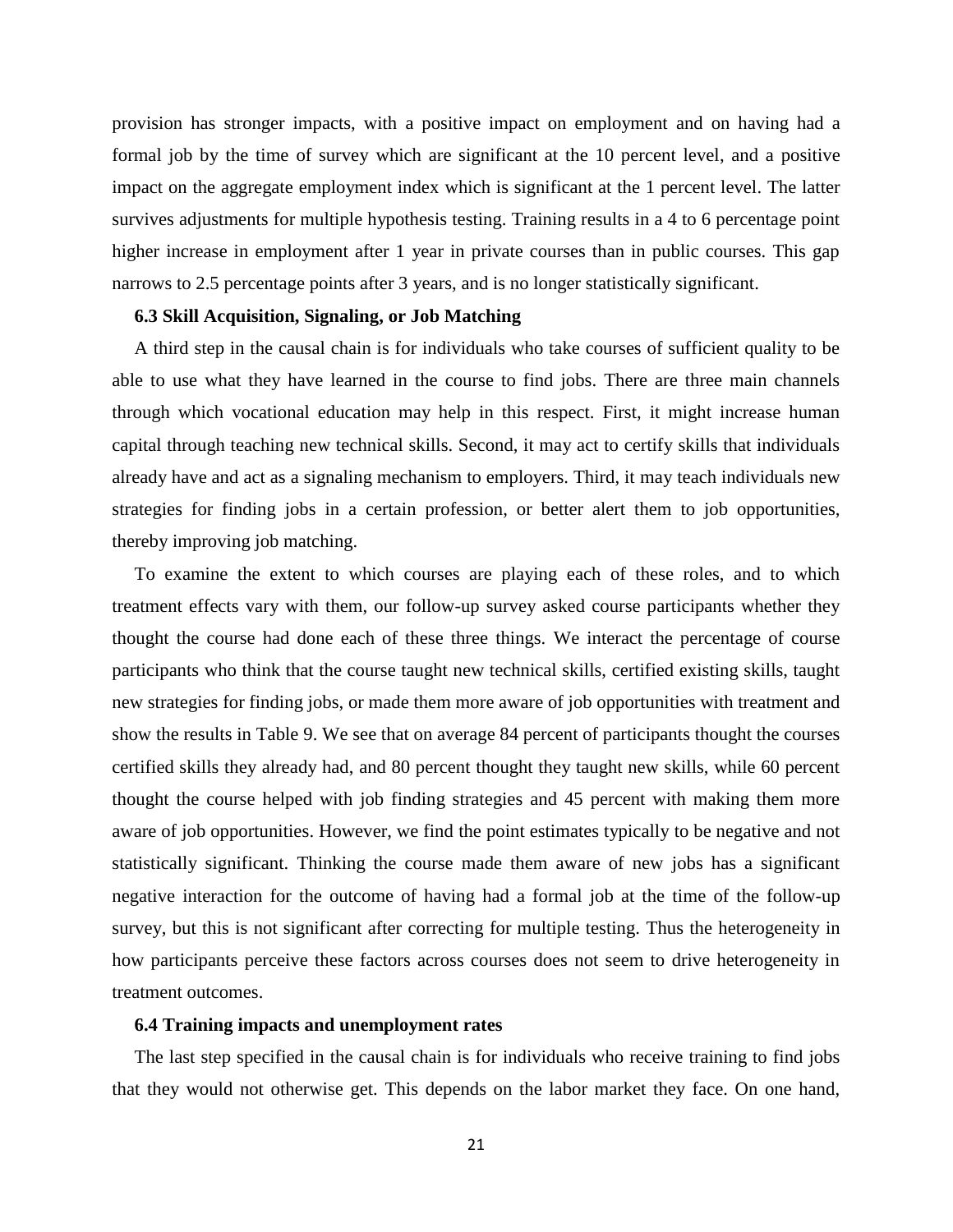when unemployment rates are low there should be more job opportunities available, making it easier for people to use their training to find jobs. But in such cases firms facing labor shortages might hire workers regardless of whether or not they have been trained. In contrast, when unemployment rates are high, if employers are not hiring then having new skills may not help the unemployed find jobs, but on the other hand, employers may be choosier and so training may offer workers a way to distinguish themselves from other workers competing for the same jobs.

As a result, theoretically it is ambiguous whether we should expect training to have more or less impact in situations of higher or lower unemployment. Consistent with this, there are mixed results in the existing (non-experimental) literature. Lechner and Wunsch (2009) find German training programs to be more effective when carried out during times when unemployment rates are higher and Kluve (2010) finds in his meta-analysis that program effects tend to be higher when unemployment rates are higher. But using Norwegian data, Raaum et al. (2003) find training impacts to be positively correlated with post-training employment rates in local labor markets.

The training programs in our study took place throughout 23 provinces with a variety of unemployment conditions – at the time of training, unemployment rates ranged from under 5 percent to over 20 percent, with a median of approximately 14 percent. The third to last row of Table 9 interacts the treatment with an indicator for above median provincial unemployment. The point estimates for our survey outcomes are positive, suggesting larger treatment impacts when labor markets are tighter, but not statistically significant. The longer-term impact is statistically significant, suggesting training to increase employment by 4.9 percentage points more when done in high unemployment regions compared to low unemployment regions, although this result does not survive a multiple hypothesis test correction.

Finally we examine heterogeneity with respect to the type of course. There is some evidence that accounting courses, the most common course type, have larger impacts on short-term employment outcomes than other types of courses. This impact is however not statistically significant in terms of formal employment, or long-term formal employment.

# **7. What distinguishes private courses from public courses?**

The main source of impact heterogeneity in course characteristics is thus whether the course is operated by a private or public provider. Since individuals were only randomly assigned within courses, and not across courses, this might capture differences in the types of individuals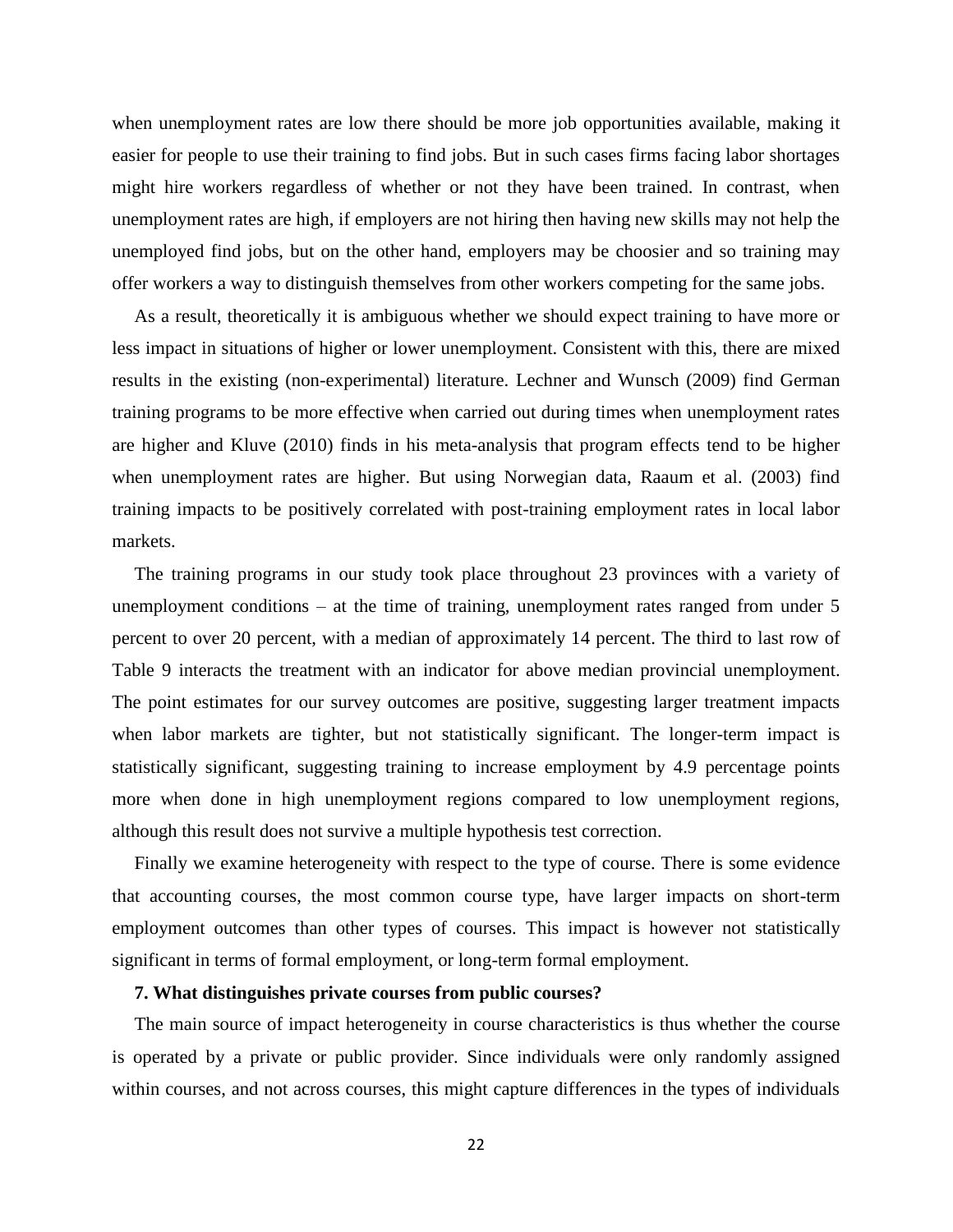who apply for the different courses rather than of private provision per se. Moreover, even if we could randomly assign individuals to which course they took (which would be neither feasible nor desirable since it would mean assigning people to courses they did not meet the prerequisites for or had no interest in), private course providers still self-select into which courses they choose to offer, so we still could not interpret this as a causal impact of private provision.

As a result, our finding that short-term treatment impacts are higher in private courses is a descriptive statement, not a causal statement. In this section we extend beyond the pre-specified analysis to explore further what distinguishes these courses.

# **7.1 Comparing course and personal characteristics by provider type**

We begin by comparing means of course, applicant, and labor market characteristics according to the whether or not the course is privately provided. Appendix Table 1 provides this comparison. Private courses are slightly longer than publicly provided courses, and are much more likely to be accounting courses and less likely to be craftsman, technical or service courses. They are less likely to be in Istanbul, and have somewhat less experienced teachers. Applicants are more educated for private courses than public courses, but are also slightly younger and have less previous work experience.

# **7.2 Propensity-score reweighting**

To determine whether it is these observable differences between courses that are driving the greater effectiveness of vocational training in private courses we use the propensity-score reweighting approach of Hirano et al. (2003) and Nichols (2008). To do this, we estimate a propensity score for the likelihood of being a private course, restrict our sample to the common support of this propensity score, and then re-run equation (3) weighting public courses with weight  $\frac{p(X)}{(1-p(X))}$ , where  $p(X)$  is the estimated propensity score. We use the characteristics compared in Appendix Table 1 to estimate this propensity score. This reweighting makes the private and public courses similar in terms of these characteristics.

As an alternative, we also estimate equation (3) controlling directly for the propensity score and its interaction with treatment status. The interaction of treatment with private provider then gives the differential treatment impact after controlling for any differential treatment impact associated with the propensity score.

Table 10 then compares the unweighted treatment interactions with private provider to the propensity-score weighted treatment interactions and to the estimates after controlling for the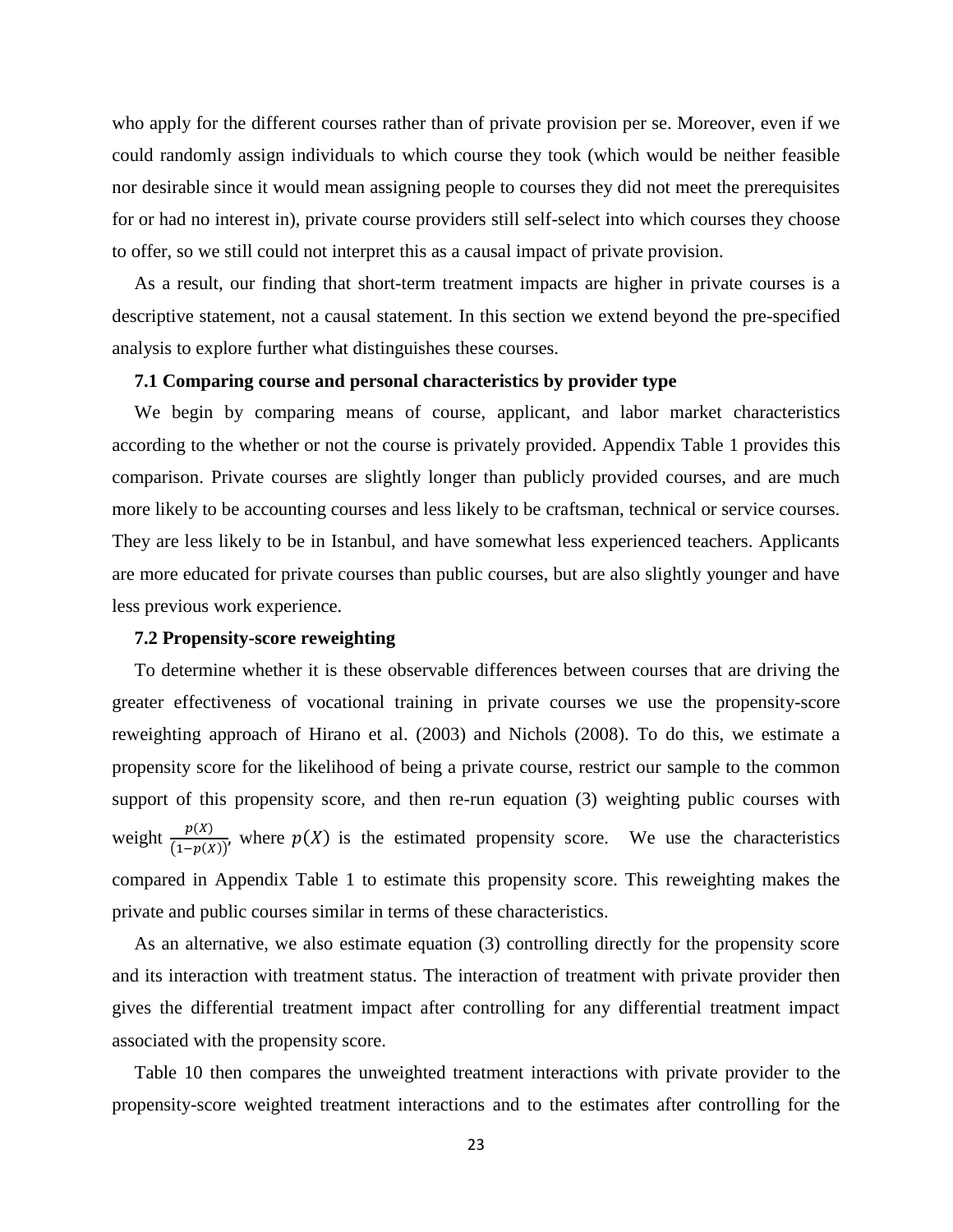propensity score and an interaction between treatment and propensity score. The point estimates are similar in magnitude across all three specifications and, generally retain their statistical significance. This suggests that the greater treatment impacts for private courses are not just due to observable differences in the characteristics of these courses and of the people applying for them. Instead, this evidence supports the theory that private providers, have better incentives to offer high quality courses more attuned to labor market needs. Nevertheless, as shown by the last column, this still does not appear to lead to lasting impacts on formal employment.

#### **8. Cost-Benefit**

 $\overline{a}$ 

The mean cost of a course is 1574 Turkish Lira (TL) per person, with privately provided courses having a mean cost of 1792 TL per person compared to 1455 TL per person for publicly provided courses. In addition to this, participants receive a stipend of 15 TL per day, which for an average course length of 57 days equates to a further 855 TL. The total cost to the government of providing a course thus averages 2429 TL per person (US\$1619), and is 2692 TL (US\$1795) per person for private courses.

Our LATE estimate of the overall gain in monthly income in Table 3 is 26 TL (although this is not statistically significant). If the course led to a sustained level increase in income of this amount, it would take 93 months for the gain in income to offset the cost of the course. However, our administrative data suggests any impacts on formal employment last at most 1.5 years, so that the costs exceed the benefits and the overall return to the course is negative.

Training was more effective for privately provided courses. The LATE estimate of the overall gain in monthly income for this group is a statistically significant 66 TL per month. It would take 41 months of these gains for the benefits to exceed the costs. However, since Table 9 shows that the formal employment impact of the course is no longer significant after 2.5 years, it also seems unlikely that the benefits to private courses exceed their costs.<sup>19</sup> As with all other vocational training evaluations in developing countries which we are aware of, we are unable to measure any general equilibrium spillover effects. Such effects have been detected by Crépon et al. (2013) for a job placement program for youth in France, who find some of the gains to treated

 $19$  These calculations are simplifications which ignore any opportunity cost of time or lost wages for participants during the time they take the course (since few were employed at baseline such costs are low); ignore any additional costs of distortions in the economy from raising the taxes to pay for these courses; and ignore any gains in utility associated with the non-wage benefits of being in more formal or higher quality jobs. These factors seem likely to be of second-order importance in our context.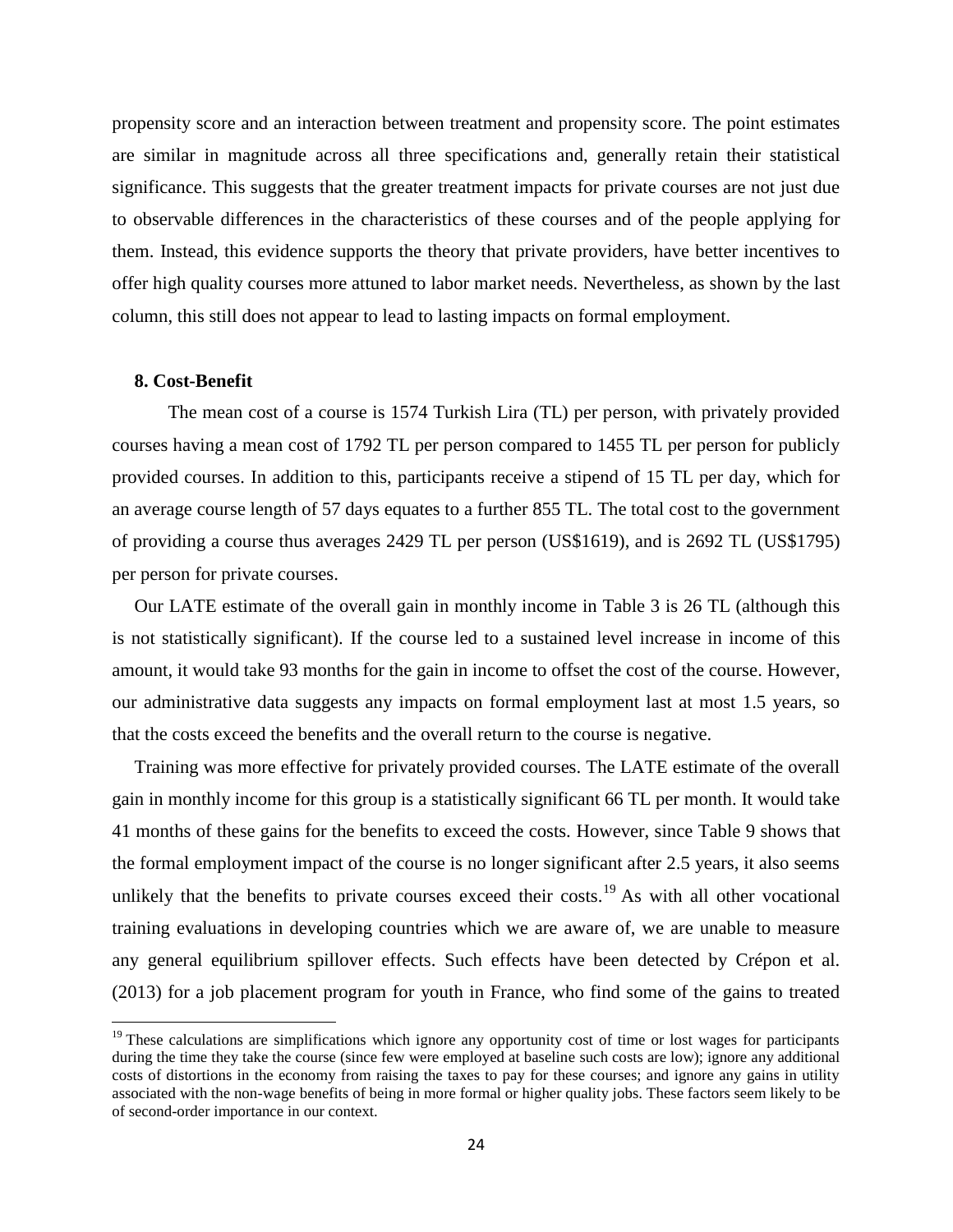youth come at the expense of the untreated. To the extent that trained individuals crowd out nontrained individuals from jobs, we are understating the cost per job created and overstating the returns. Turkey has approximately 2.5 million unemployed people. The 3,000 individuals trained in this experiment are thus a trivial fraction of all the unemployed, and even the 210,000 individuals trained in total in 2010 constitute less than 10 percent of the unemployed. This makes it seem likely that any such spillovers or crowding out may be second-order effects in our context.

#### **9. Conclusions**

This paper provides the first randomized evaluation of vocational training programs offered to the general unemployed population in a developing country setting. A large sample, containing both youth and older unemployed, as well as courses offered by the private and the public sector, enables us to examine the effectiveness of such training for a wider range of demographic characteristics and course types than existing literature. Linking participants to social security data enables us to trace the long-term trajectory of impacts on formal employment as well as avoid the attrition and measurement concerns that face existing studies in developing countries.

Our results show that the average impact of these vocational training programs is a very modest positive overall impact on employment and on the quality of employment, with the measured impact of the courses much less than expected by either course participants or government labor ministry staff. Despite the overall impact being close to zero, we find stronger and statistically significant impacts of vocational training in courses offered by private providers. Being selected for one of these courses results in a 4 to 6 percentage point increase in employment rates, relative to an employment rate of 37 percent for the control group. These returns persist when we control for observable differences in the characteristics of the courses and of their participants, but do not appear to last when it comes to impacts on formal employment over a 2.5 to 3 year period. Taken together the results suggest that there is some potential for vocational training to improve the short-term employment prospects of the unemployed, but that this potential will be best realized when courses are offered by providers that have both the incentives and ability to respond to market demands. However, overall the results suggest that this large-scale vocational training program struggles to meet a cost-benefit test. Given the renewed emphasis of these types of programs for many governments around the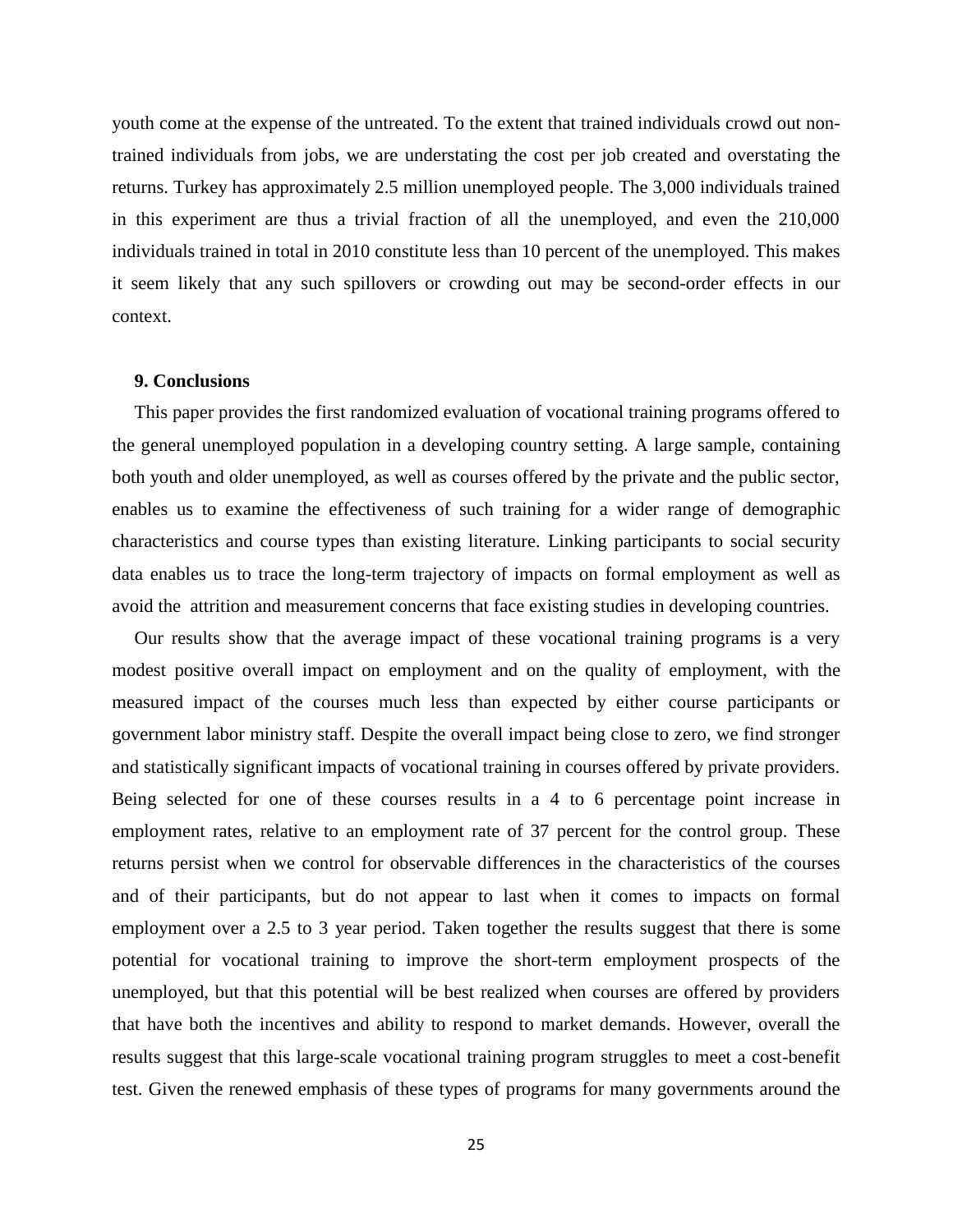world, these results suggest policymakers should be cautious in expecting such programs to have large impacts.

# **Appendix A: Definitions of Key Variables**

# *Employment outcomes*

The following employment outcomes are defined based on data collected in the follow-up survey.

*Working at all:* An indicator variable which takes value one if the individual has worked for cash or in-kind income at all in the past four weeks.

*Employed 20 hours +:* An indicator variable which takes value one if the individual is currently working for 20 hours a week or more.

*Weekly hours:* Hours worked per week in the last month employed. This is coded at 0 for individuals currently not working, and top-coded at 100 hours per week (the 99<sup>th</sup> percentile of the baseline response) to reduce the influence of outliers.

*Monthly income:* Total monthly income from work in the last month. This is coded as 0 for individuals not working, and top-coded at the  $99<sup>th</sup>$  percentile of the control group earnings distribution (2500 Turkish Lira) to reduce the influence of outliers.

*Transformed monthly income:* The inverse hyperbolic sine transformation of monthly income from work in the last month,  $log(y + (y^2 + 1)^{1/2})$ . This is intended to be more robust to outliers than levels of income and is similar to the logarithm transformation, but is also defined when income is zero (Burbidge et al, 1988).

*Occupational status:* this is coded based on work occupation using the international measures of socioeconomic occupational status of Ganzeboom and Treiman (1996). This is a continuous measure ranging from 16 (e.g. domestic helpers) to 90 (e.g. judges), and is coded as zero for individuals not working.

*Formal work:* this is an indicator variable coded as one if the individual is currently working in a job covered by social security.

*Formal income:* this is monthly income earned in jobs covered by social security.

*Aggregate employment index:* A standardized index obtained as the average of each of the above variables, after each has been standardized by subtracting the mean and dividing by its standard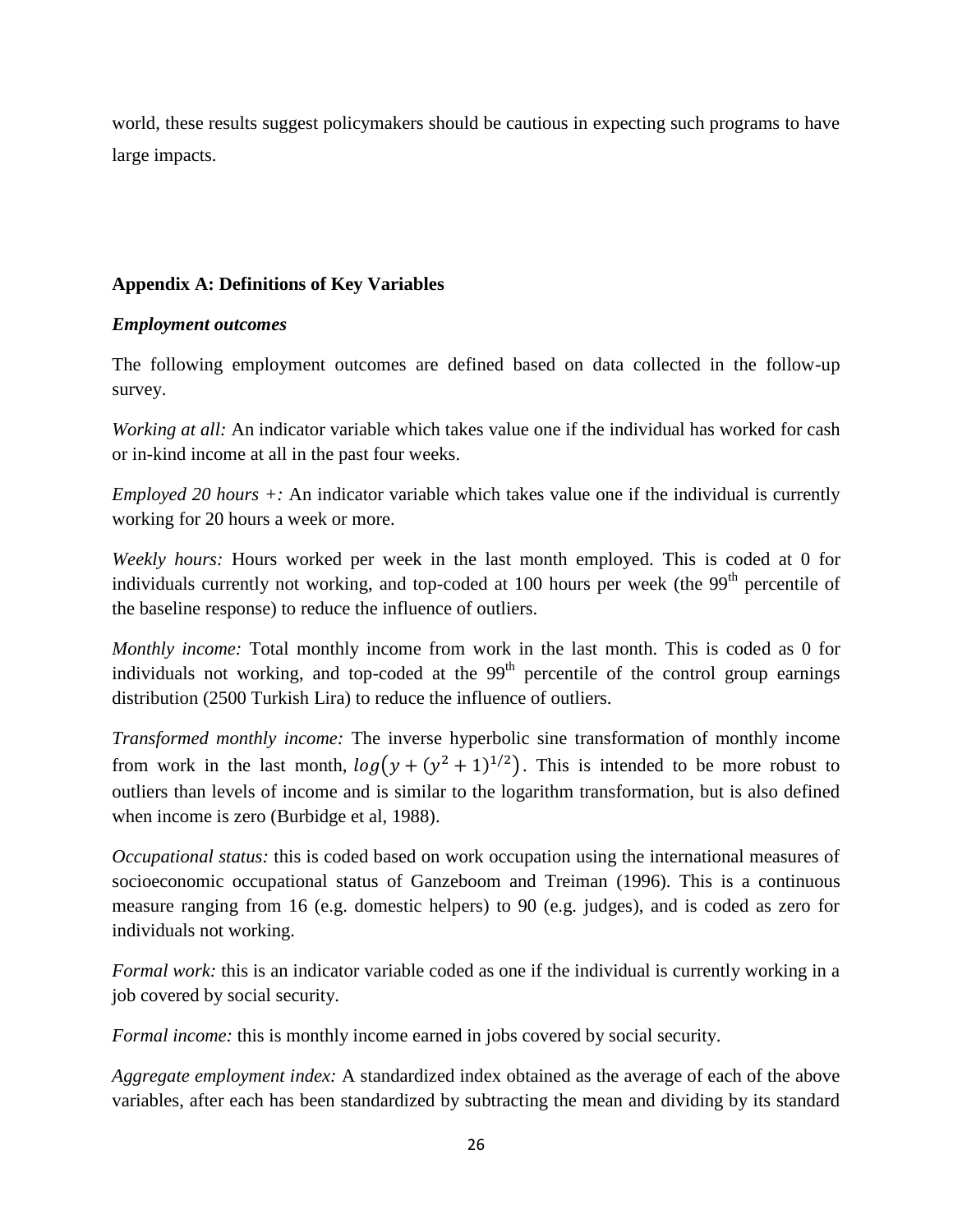deviation. This measure is set to missing for individuals who are missing data for the working at all variable, and otherwise is the average over all employment variables with non-missing data.

*Ever formally employed between course end and January 2012:* this is an indicator variable coded as one if the individual is reported in the social security administrative data as being in formal employment at any time between the end of their course date and January 2012, the midpoint of the follow-up survey.

*Formally employed in August 2013:* An indicator variable which takes the value one if social security administrative data reveal the individual to be formally employed in the month of August 2013.

*Formal income earned in August 2013:* Income for the month of August 2013, as reported in the social security administrative data.

*Ever formally employed between course end and November 2013: : this is an indicator variable* coded as one if the individual is reported in the social security administrative data as being in formal employment at any time between the end of their course date and November 2013.

*Ever left a formal job between course end and November 2013:* an indicator variable which is coded as one if the individual is reported in the social security administrative data as having left their first formal job worked in during this period.

# *Well-being measures*

*Expected probability of working in two years:* The expected chance of having a job in two years time, coded as missing if an answer outside of the 0 to 100 range is given.

*Mental health index MHI-5:* this is a five item index of Veit and Ware (1983) which has a maximum score of 25 and minimum score of 5. Higher scores are desirable in that they indicate the experience of psychological well-being and the absence of psychological distress. Individuals are asked how often in the past four weeks they have done each of the following, each answered on a 5 point scale, where 1 denotes none of the time and 5 all of the time, and the MHI-5 is the sum of these responses:

- Been a nervous person (reverse-coded)
- Felt so down in the dumps that nothing could cheer them up (reverse-coded)
- Felt calm and peaceful
- Felt downhearted and blue (reverse-coded)
- Been a happy person

*Current subjective well-being:* individuals are asked which step on a 10-step Cantril ladder, where on the first step stand the poorest people, and on the tenth step standard the richest, they think their household stands today.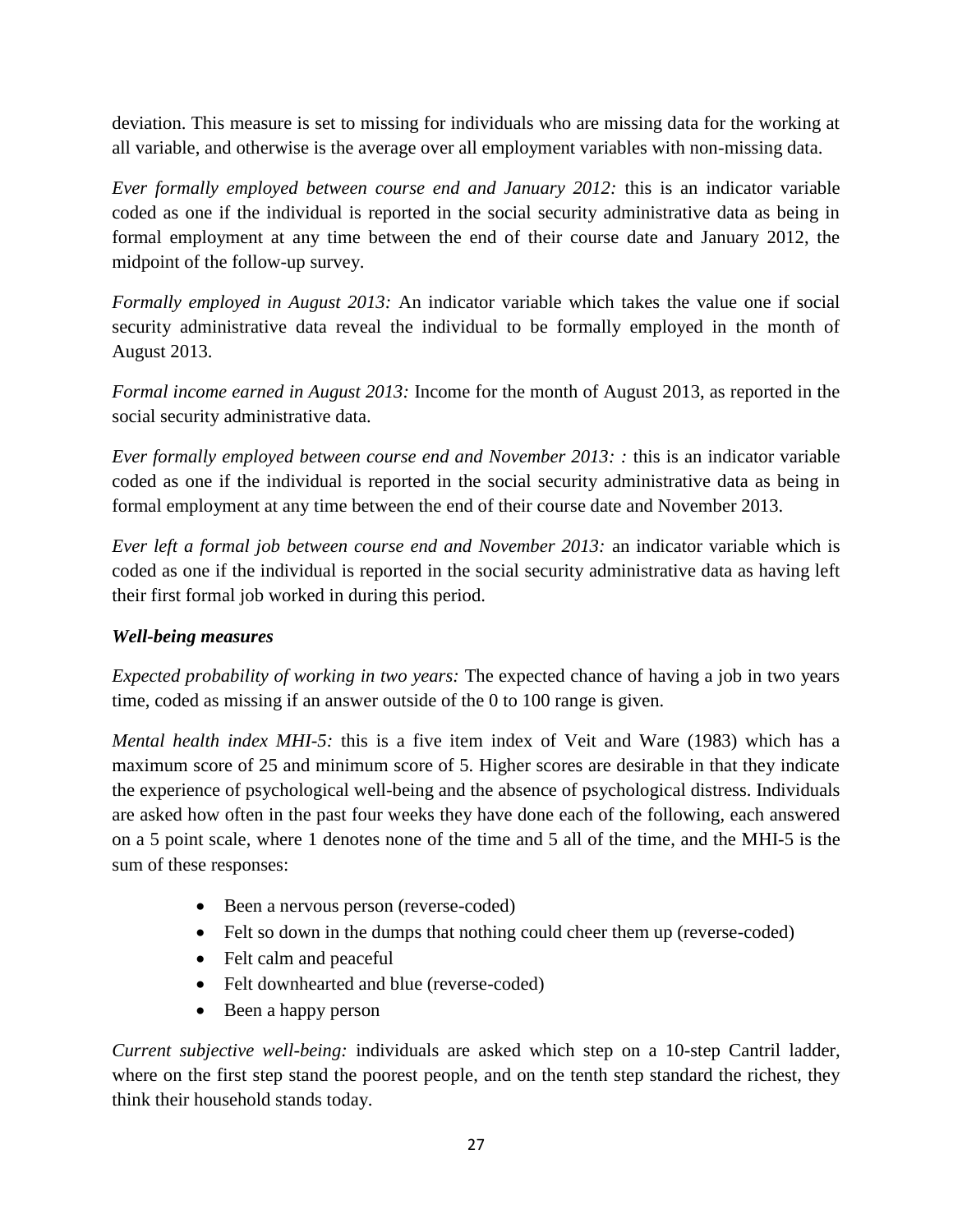*Subjective well-being in five years:* Which step on the Cantril ladder they think their household will be on in 5 years time.

*Total household income in past year:* Income from all sources, top coded at the 99<sup>th</sup> percentile of the control group distribution(74,000 Turkish Lira)

*Transformed household income:* The inverse hyperbolic sine of total household income.

*Durable asset index:* the first principal component of 15 indicators of household durable asset and infrastructure ownership (own a gas or electric oven; own a microwave oven; own a dishwasher; own a DVD/VCD player; own a camera; have Digiturk/Satelite; own an air conditioner; own a CD player or iPod; own a telephone; own a computer; have an internet connection; own a private car; own a taxi, minibus or commercial vehicle; own a bicycle; have 4 or more rooms in their house).

# *Human capital measures*

*Is the main decision maker for where they work:* based on a question which asks them who in the household makes decisions over whether they can work outside the home.

*Raven test score:* score out of 12 on a Raven Progressive Matrices test

*Numerate:* was able to answer four computational questions involving time, percentages, division and subtraction correctly.

*Work centrality:* Answer to the question "The most important thing that happens in life involves work", where  $5 =$  strongly agree, and  $1 =$  strongly disagree

*Tenacity:* this measures the extent to which individuals persist in difficult circumstances and is taken as the sum of responses on two questions taken from Baum and Locke (2004).

# **References**

Abdulkadiroglu, Atila, Joshua Angrist, Susan Dynarski, Thomas Kane and Parag Pathak (2011) "Accountability and Flexibility in Public Schools: Evidence from Boston's Charters and Pilots." *Quarterly Journal of Economics* 126(2): 699-748.

Attanasio, Orazio, Adriana Kugler, Costas Meghir (2011) "Subsidizing Vocational Training for Disadvantaged Youth in Colombia: Evidence from a Randomized Trial", *American Economic Journal: Applied Economics* 3(3): 188-220.

Bandiera, Oriana, Niklas Buehren, Robin Burgess, Markus Goldstein, Selim Gulesci, Imran Rasul, and Munshi Sulaiman (2012) "Empowering Adolescent Girls: Evidence from a Randomized Control Trial in Uganda", Mimeo. LSE.

Baum, J. Robert and Edwin A. Locke (2004) "The Relationship of Entrepreneurial Traits, Skill, and Motivation to Subsequent Venture Growth", *Journal of Applied Psychology* 89(4): 587-98.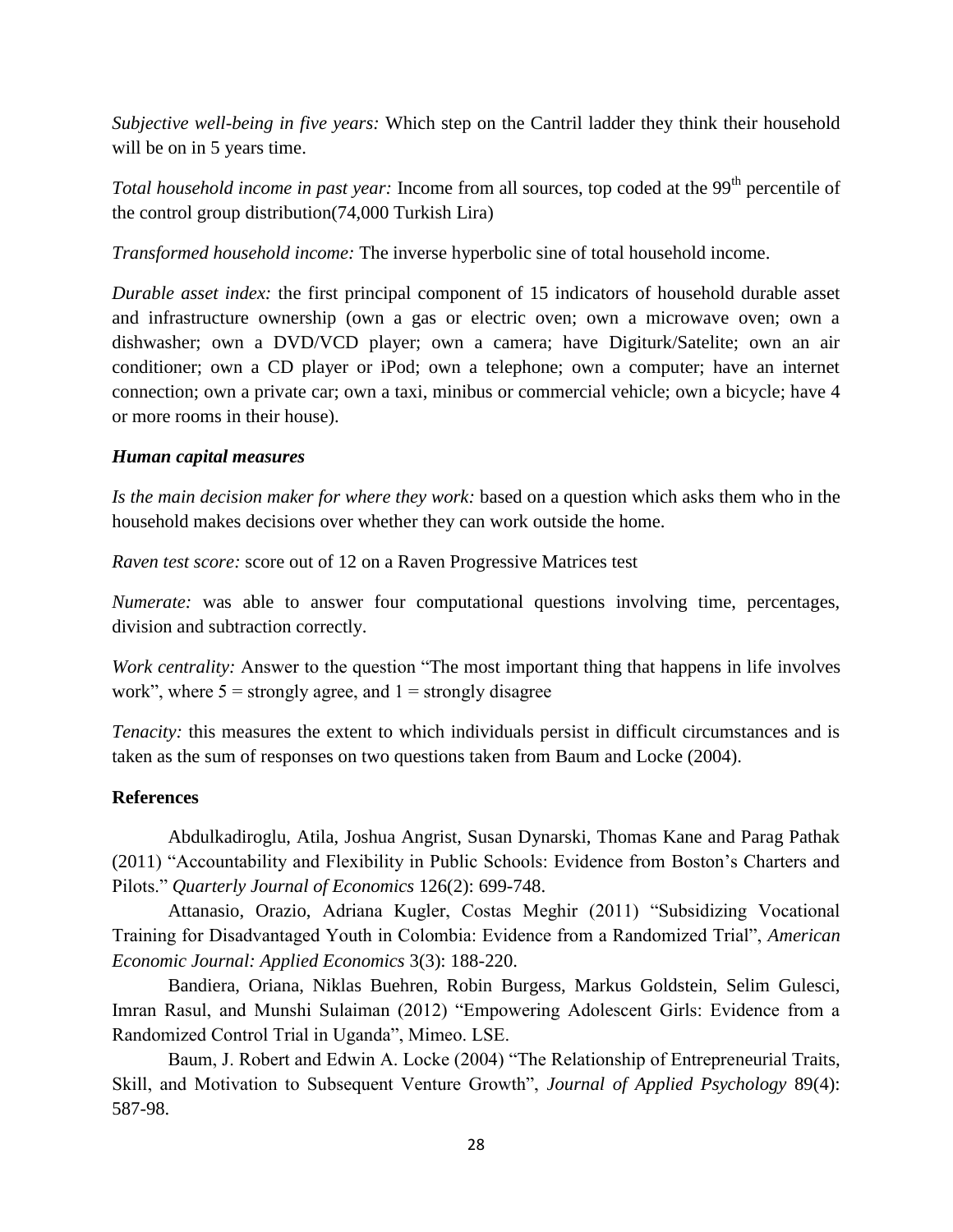Benjamini, Yoav and Yosef Hochberg (1995) "Controlling the False Discovery Rate: A Practical and Powerful Approach to Multiple Testing", *Journal of the Royal Statistical Society Series B*, 57(1): 289-300.

Betcherman, Gordon, Karina Olivas, and Amit Dar (2004) "Impacts of Active Labor Market Programs: New Evidence from Evaluations with Particular Attention to Developing and Transition Countries." World Bank Social Protection Discussion Paper Series 0402.

Blattman, Christopher, Nathan Fiala and Sebastian Martinez (2013) "Generating skilled self-employment in developing countries: Experimental evidence from Uganda"", *Quarterly Journal of Economics*, forthcoming.

Bruhn, Miriam and David McKenzie (2009), "In Pursuit of balance: Randomization in Practice in Development Field Experiments," *American Economic Journal: Applied Economics* 1(4): 200-232.

Burbidge, John, Lonnie Magee and A. Leslie Robb (1988). "Alternative Transformations to Handle Extreme Values of the Dependent Variable" *Journal of the American Statistical Association* 83(401): 123-127

Card, David, Pablo Ibarraran, Ferdinando Regalia, David Rosas-Shady, and Yuri Soares (2011) "The Labor Market Impacts of Youth Training in the Dominican Republic", *Journal of Labor Economics* 29(2): 267-300.

Casey, Katherine, Rachel Glennerster and Edward Miguel (2012) "Reshaping Institutions: Evidence on Aid Impacts using a Pre-analysis plan", *Quarterly Journal of Economics* 127(4): 1755-1812.

Cho, Yoonyoung, Davie Kalomba, Mushfiq Mobarak and Victor Orozco (2013) "Gender Differences in the Effects of Vocational Training: Constraints on Women and Drop-Out Behavior", *IZA Discussion Paper no. 7408.*

Crépon, Bruno, Esther Duflo, Marc Gurgand, Roland Rathelot, and Philippe Zamora (2013) "Do Labor Market Policies have Displacement Effects? Evidence from a Clustered Randomized Experiment", *Quarterly Journal of Economics* 128(2): 531-80.

Delavande, Adeline, Xavier Gine and David McKenzie (2010) "Measuring Subjective Expectations in Developing Countries: A Critical Review and New Evidence", *Journal of Development Economics*, 94(2): 151-63

Fink, Günther, Margaret McConnell and Sebatian Vollmer (2012) "Testing for Heterogeneous Treatment Effects in Experimental Data: False Discovery Risks and Correction Procedures", Mimeo. Harvard School of Public Health.

Ganzeboom, Harry and Donald Treiman (1996) "Internationally Comparable Measures of Occupational Status for the 1988 International Standard Classification of Occupations", *Social Science Research* 25(1): 201-39.

Groh, Matthew, Nandini Krishnan, David McKenzie and Tara Vishwanath (2012) "Soft skills or hard cash? The impact of training and wage subsidy programs on female youth employment in Jordan", *World Bank Policy Research Working Paper* no. 6141.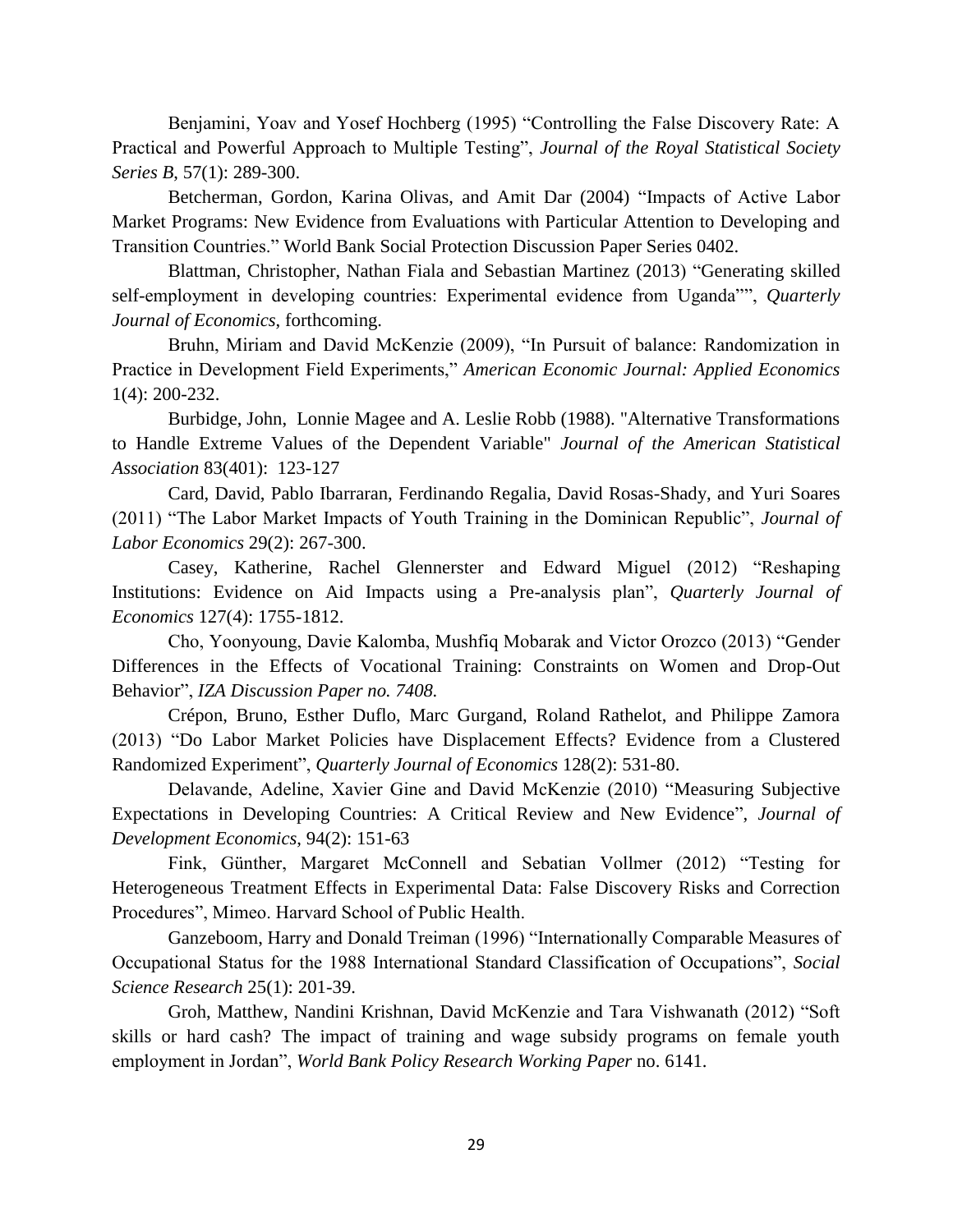Hanushek, Eric and Steven Ritkin (2006) "Teacher Quality", pp. 1051-78 in E. Hanushek and F. Welch (eds.) *Handbook of the Economics of Education Volume 2*. Elsevier, Amsterdam.

Heckman, James J., Robert J. Lalonde and Jeffrey A. Smith (1999) "The Economics and Econometrics of Active Labor Market Programs", *Handbook of Labor Economics Volume 3, Part A*, 1865-2097

Hirano, Keisuke, Guido Imbens and Geert Ridder (2003) "Efficient Estimation of Average Treatment Effects Using the Estimated Propensity Score", *Econometrica* 71(4): 1161- 89.

International Labour Organization (ILO) (2012) *World of work report 2012: Better jobs for a better economy.* ILO, Geneva.

Jespersen, Svend, Jakob Munch and Lars Skipper (2008) "Costs and Benefits of Danish Active Labour Market Programmes", *Labour Economics* 15(5): 859-84.

King, Kenneth and Robert Palmer (2010) *Planning for technical and vocational skills development*. UNESCO: International Institute for Educational Planning, Paris.

Kling, Jeffrey R., Jeffrey B. Liebman, and Lawrence F. Katz, ''Experimental Analysis of Neighborhood Effects,'' *Econometrica*, 75 (1): 83–119.

Kluve, Jochen (2010) "The effectiveness of European active labour market policy", *Labour Economics* 17(6): 904-18.

Lechner, Michael and Conny Wunsch (2009) "Are Training Programs More Effective When Unemployment Is High?", *Journal of Labor Economics* 27(4): 653-92.

Lee, David (2009) "Training, Wages, and Sample Selection: Estimating Sharp Bounds on Treatment Effects", *Review of Economic Studies* 76(3): 1071-1102.

Maitra, Pushkar and Subha Mani (2012) "Learning and Earning: Evidence from a Randomized Evaluation in India", Mimeo. Department of Economics, Monash University.

McKenzie, David and David Robalino (2010) "Jobs and the Crisis: What has been done and where to go from here?", *Viewpoint* note number 325, The World Bank Finance and Private Sector Development Vice Presidency.

Nichols, Austin (2008) "Erratum and discussion of propensity-score reweighting", *Stata Journal* 8(4): 532-39.

Raaum, Oddbjørn, Hege Torp and Tao Zhang (2003) "Business cycles and the impact of labour market programmes", Oslo University Department of Economics working paper 14/2002

Rosholm, Michael and Lars Skipper (2009) "Is Labour Market Training a Curse for the Unemployed? Evidence from a Social Experiment", *Journal of Applied Econometrics*, 24 (2), 338-365

Schochet, Peter, John Burghardt and Sheena McConnell (2008) "Does Jobs Corp Work? Impact findings from the national Job Corps study", *American Economic Review* 98(5): 1864-86.

UNESCO (2012) *Education for all Global Monitoring Report 2012: Youth and Skills – putting education to work.* UNESCO, Paris.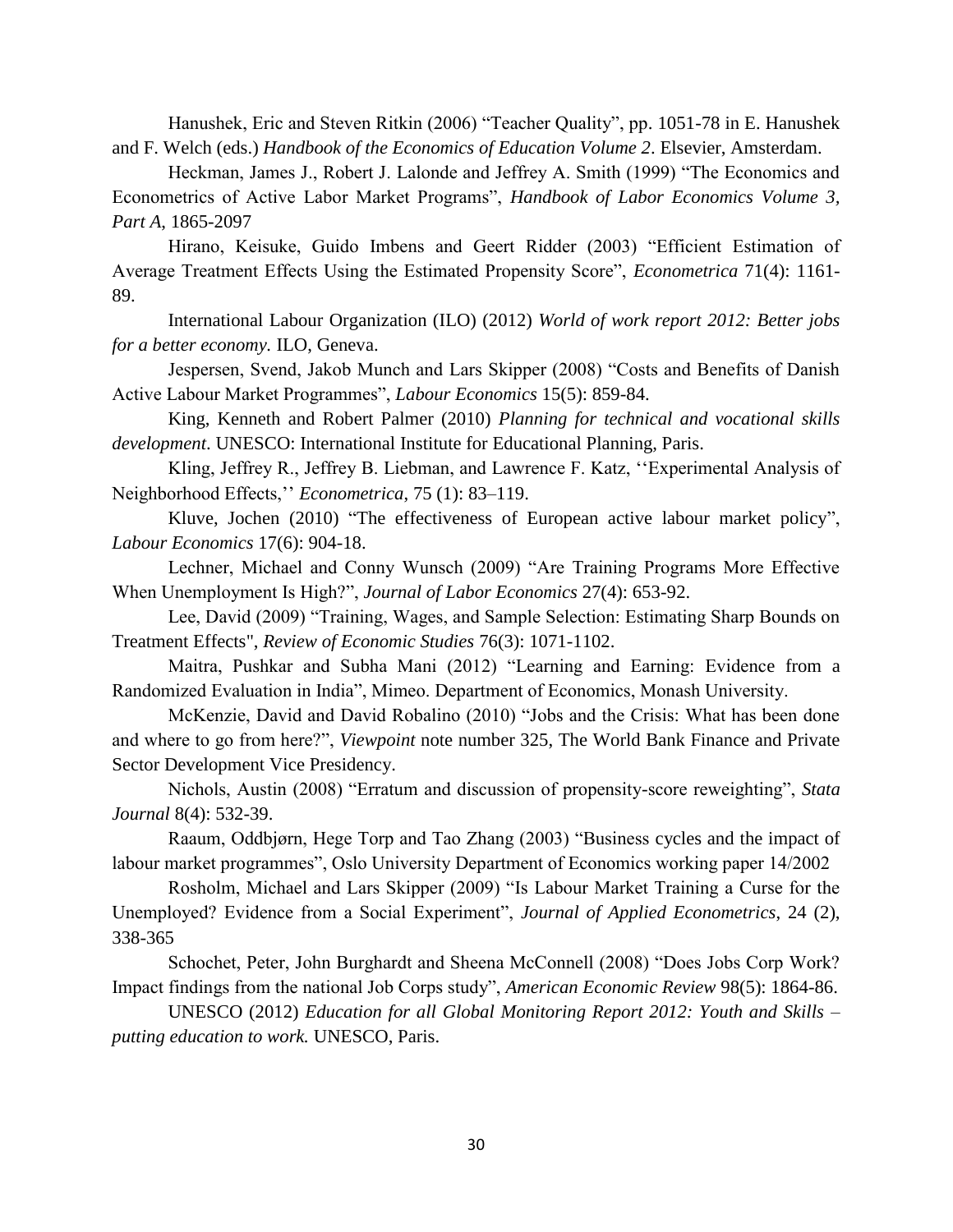World Bank (2012a) *Skills, Not Just Diplomas: Managing Education for Results in Europe and Central Asia.* World Bank, Washington D.C.World Bank (2012b) *World Development Report 2013: Jobs*. World Bank, Washington D.C.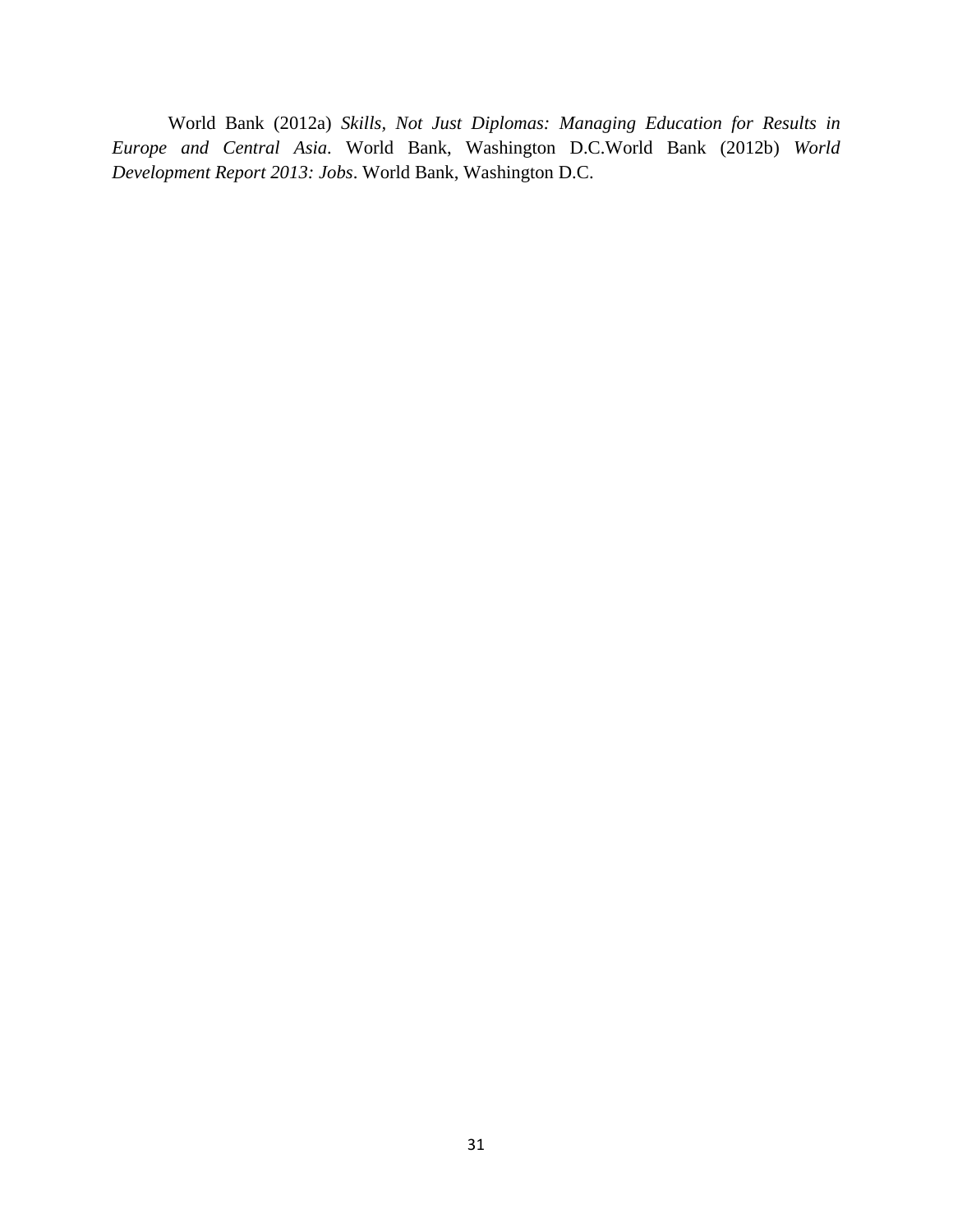

**Figure 1: Geographic Distribution of Provinces**

Provinces selected for experiment are indicated by orange rectangles around their names.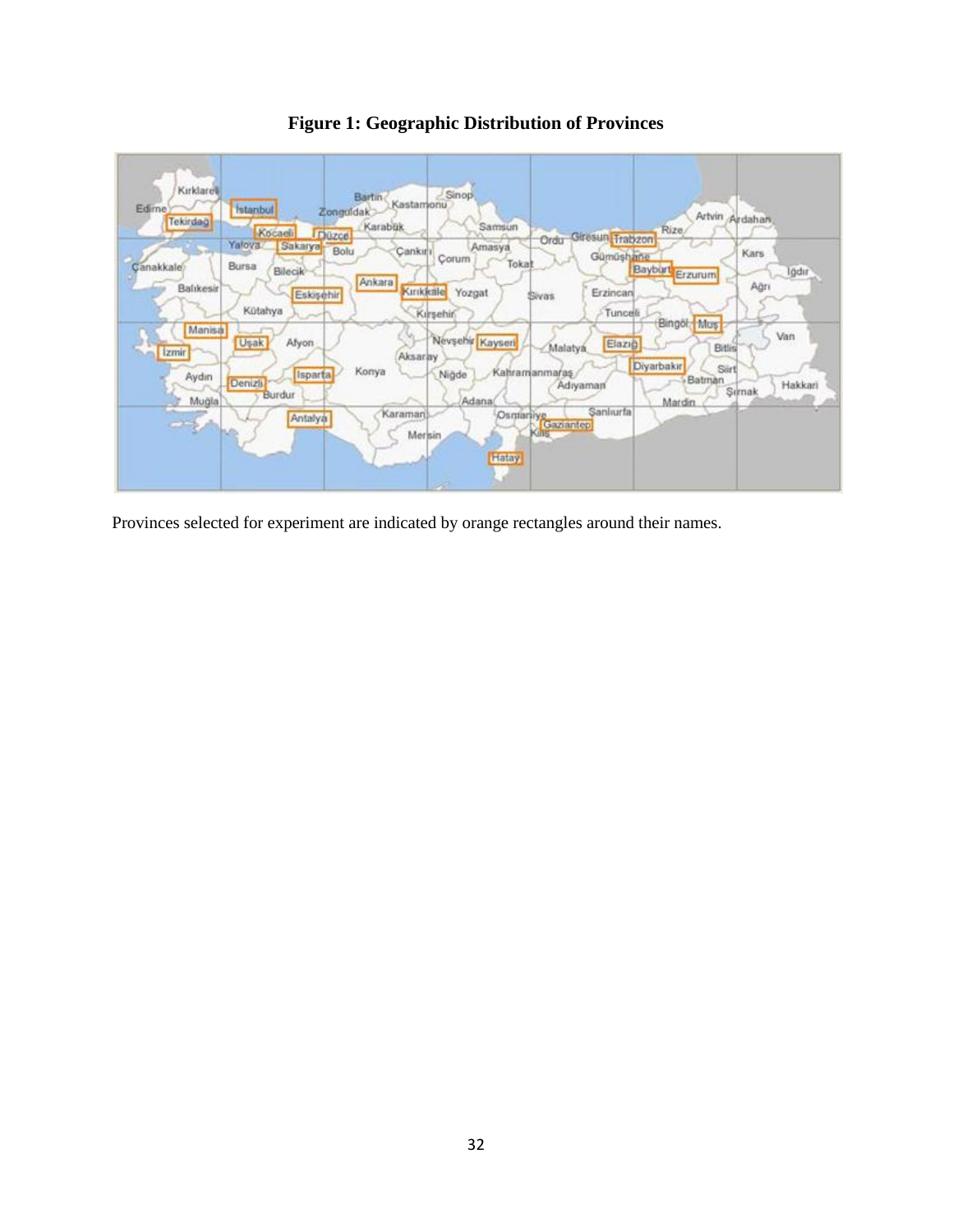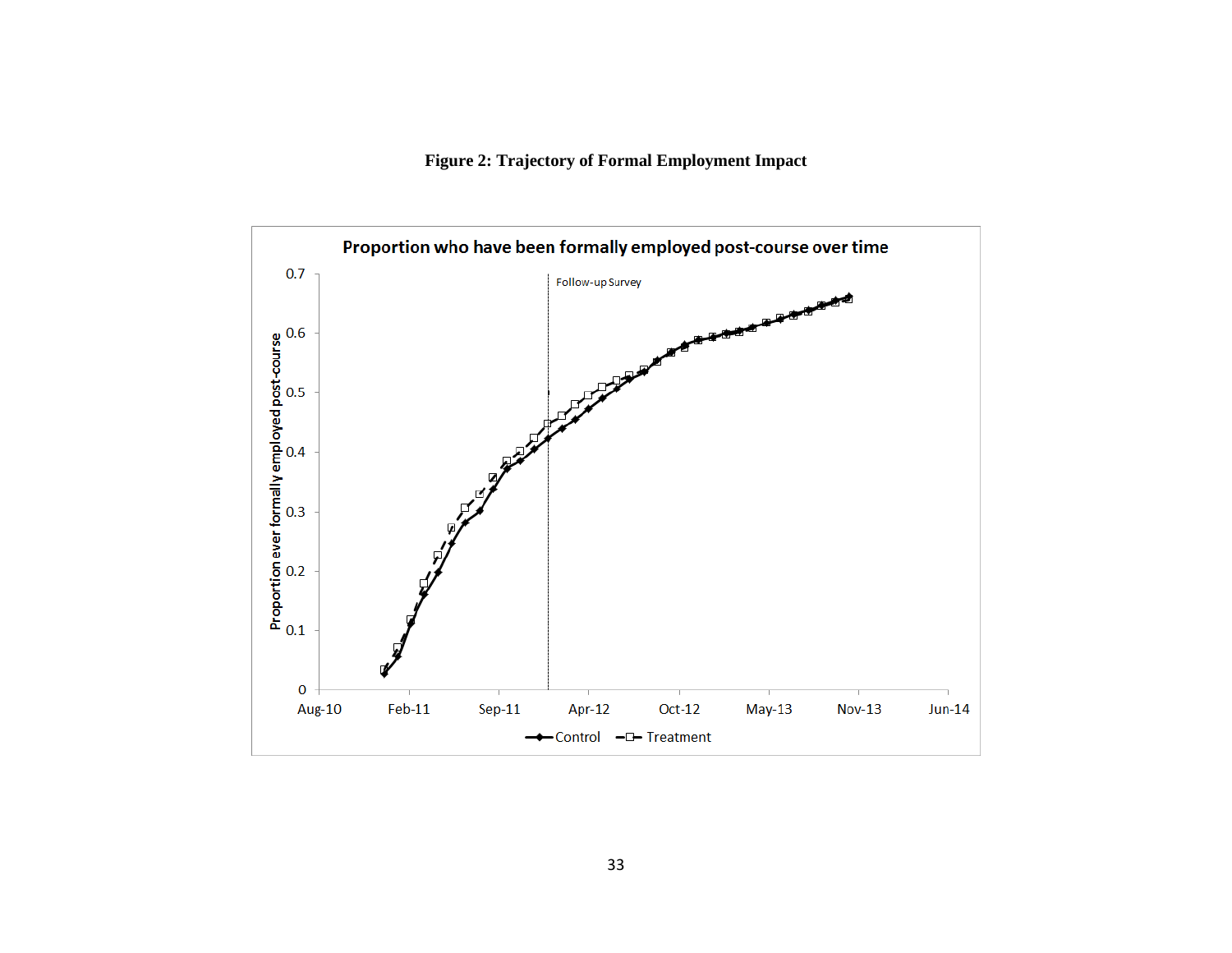# **Table 1: Is attrition related to treatment status?**

|                              | <b>Full Sample</b> |            |             | Male Youth |           | Older Males |          | Female Youth |         | Older Females                                                                                  |  |
|------------------------------|--------------------|------------|-------------|------------|-----------|-------------|----------|--------------|---------|------------------------------------------------------------------------------------------------|--|
|                              |                    |            |             |            |           |             |          |              |         | Baseline Follow-up Baseline Follow-up Baseline Follow-up Baseline Follow-up Baseline Follow-up |  |
| Assigned to Treatment        | $-0.027***$        | $-0.014**$ | $-0.059***$ | $-0.031**$ | -0.059*** | $-0.038**$  | $-0.020$ | $-0.001$     | 0.001   | $-0.002$                                                                                       |  |
|                              | (0.008)            | (0.006)    | (0.020)     | (0.015)    | (0.018)   | (0.015)     | (0.015)  | (0.012)      | (0.012) | (0.010)                                                                                        |  |
| Control group attrition rate | 0.114              | 0.070      | 0.155       | 0.085      | 0.130     | 0.084       | 0.111    | 0.064        | 0.087   | 0.058                                                                                          |  |
| Sample size                  | 5902               | 5902       | 1146        | 1146       | 1059      | 1059        | 1583     | 1583         | 2114    | 2114                                                                                           |  |

Notes: Robust standard errors in parentheses. \*, \*\*, and \*\*\* indicate significance at the 10, 5 and 1 percent levels respectively.

All regressions include controls for course\*gender\*age group lotteries applied for.

Youth denotes individuals under 25, Older denotes individuals 25 and up.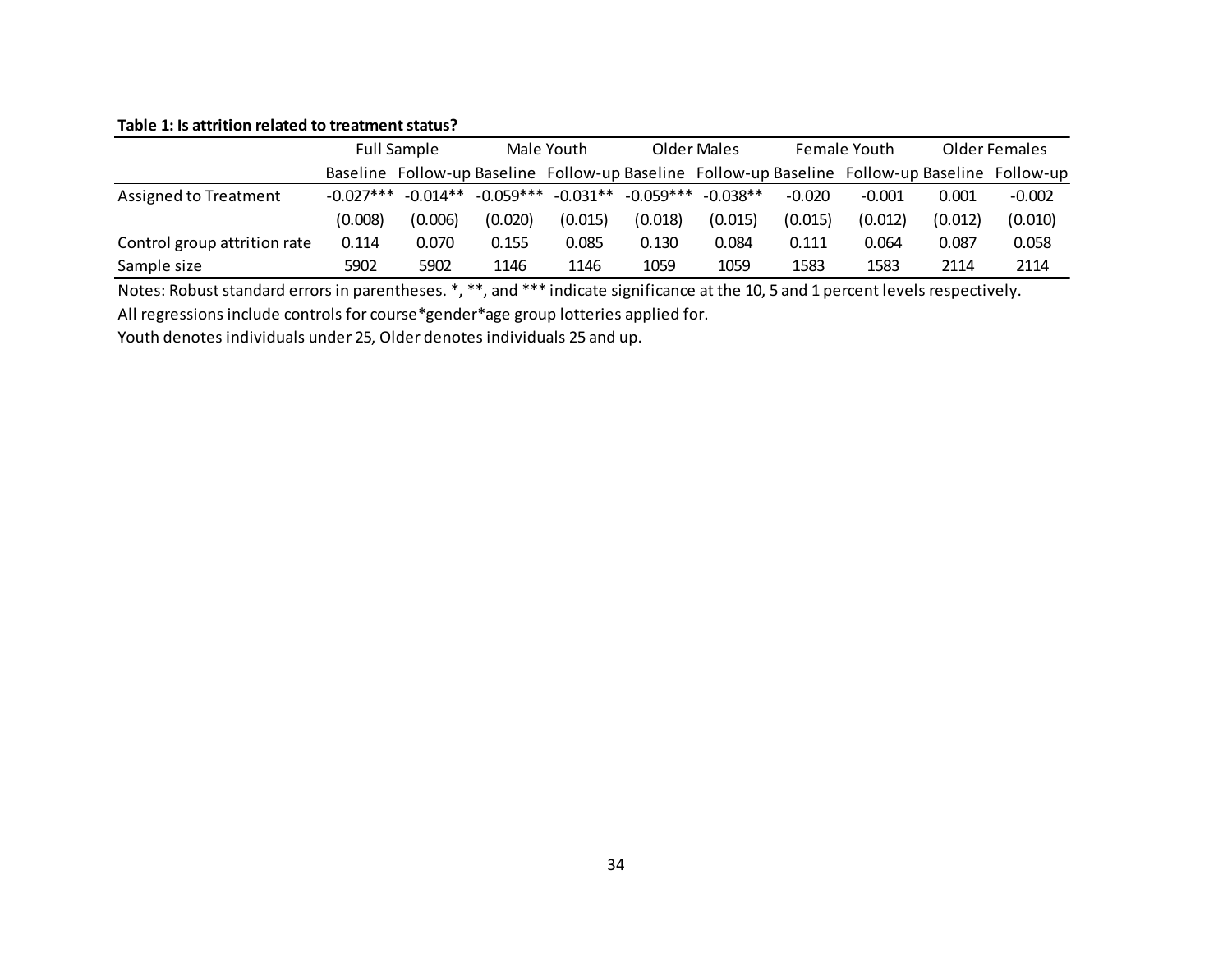| <b>Table 2: Balance and Summary Statistics</b> |
|------------------------------------------------|
|------------------------------------------------|

|                                                  |      |         | <b>Full Experimental Sample</b> |      | <b>Baseline Sample</b> |              | Follow-up Sample |         |              |
|--------------------------------------------------|------|---------|---------------------------------|------|------------------------|--------------|------------------|---------|--------------|
|                                                  |      | Control | Treatment                       |      | Control                | Treatment    |                  | Control | Treatment    |
|                                                  |      | Mean    | Difference                      |      | Mean                   | Difference   |                  | Mean    | Difference   |
|                                                  | N    | (S.D.)  | (Std. Error)                    | N    | (S.D.)                 | (Std. Error) | N                | (S.D.)  | (Std. Error) |
| Course Characteristics                           |      |         |                                 |      |                        |              |                  |         |              |
| Course length (days)                             | 5877 | 56.5    | $-0.005$                        | 5284 | 56.4                   | 0.038        | 5507             | 56.4    | $-0.044$     |
|                                                  |      | (23.4)  | (0.073)                         |      | (23.2)                 | (0.082)      |                  | (23.4)  | (0.071)      |
| Course length (hours)                            | 5877 | 336     | 0.066                           | 5284 | 334                    | 0.246        | 5507             | 335     | $-0.241$     |
|                                                  |      | (151)   | (0.453)                         |      | (150)                  | (0.506)      |                  | (151)   | (0.439)      |
| Private Provider                                 | 5899 | 0.349   | 0.000                           | 5305 | 0.347                  | 0.001        | 5526             | 0.351   | 0.000        |
|                                                  |      | (0.477) | (0.002)                         |      | (0.476)                | (0.002)      |                  | (0.477) | (0.002)      |
| Accounting course                                | 5877 | 0.242   | 0.000                           | 5284 | 0.240                  | $-0.000$     | 5507             | 0.244   | 0.000        |
|                                                  |      | (0.428) | (0.002)                         |      | (0.427)                | (0.002)      |                  | (0.429) | (0.002)      |
| Professional course                              | 5877 | 0.122   | $-0.001$                        | 5284 | 0.116                  | $-0.000$     | 5507             | 0.120   | $-0.001$     |
|                                                  |      | (0.328) | (0.001)                         |      | (0.320)                | (0.001)      |                  | (0.325) | (0.001)      |
| Craftsman course                                 | 5877 | 0.156   | $-0.000$                        | 5284 | 0.155                  | $-0.000$     | 5507             | 0.158   | $-0.000$     |
|                                                  |      | (0.363) | (0.001)                         |      | (0.362)                | (0.001)      |                  | (0.364) | (0.001)      |
| <b>Technical course</b>                          | 5877 | 0.147   | 0.000                           | 5284 | 0.148                  | $-0.000$     | 5507             | 0.144   | 0.001        |
|                                                  |      | (0.354) | (0.001)                         |      | (0.356)                | (0.001)      |                  | (0.351) | (0.001)      |
| Service course                                   | 5877 | 0.211   | 0.001                           | 5284 | 0.217                  | 0.000        | 5507             | 0.211   | 0.000        |
|                                                  |      | (0.408) | (0.001)                         |      | (0.413)                | (0.001)      |                  | (0.408) | (0.001)      |
| Course in Istanbul                               | 5902 | 0.220   | $-0.000$                        | 5308 | 0.217                  | $-0.001$     | 5529             | 0.211   | 0.000        |
|                                                  |      | (0.414) | (0.001)                         |      | (0.412)                | (0.001)      |                  | (0.408) | (0.001)      |
| Individual Characteristics (administrative data) |      |         |                                 |      |                        |              |                  |         |              |
| Female                                           | 5902 | 0.617   | $-0.000$                        | 5308 | 0.629                  | $-0.002$     | 5529             | 0.623   | $-0.001$     |
|                                                  |      | (0.486) | (0.002)                         |      | (0.483)                | (0.002)      |                  | (0.485) | (0.002)      |
| Age                                              | 5902 | 27.0    | $-0.041$                        | 5308 | 27.1                   | $-0.089$     | 5529             | 27.0    | $-0.058$     |
|                                                  |      | (7.2)   | (0.109)                         |      | (7.2)                  | (0.116)      |                  | (7.2)   | (0.113)      |
| At least high school                             | 5902 | 0.725   | $-0.004$                        | 5308 | 0.724                  | $-0.005$     | 5529             | 0.724   | $-0.004$     |
|                                                  |      | (0.447) | (0.009)                         |      | (0.447)                | (0.009)      |                  | (0.447) | (0.009)      |
| Individual characteristics (baseline data)       |      |         |                                 |      |                        |              |                  |         |              |
| Years of education                               |      |         |                                 | 5255 | 11.3                   | $-0.005$     | 5008             | 11.3    | 0.014        |
|                                                  |      |         |                                 |      | (3.3)                  | (0.069)      |                  | (3.3)   | (0.071)      |
| Has done previous training course                |      |         |                                 | 5308 | 0.264                  | $-0.007$     | 5057             | 0.265   | $-0.008$     |
|                                                  |      |         |                                 |      | (0.441)                | (0.012)      |                  | (0.441) | (0.012)      |
| Household head                                   |      |         |                                 | 5276 | 0.134                  | $-0.000$     | 5027             | 0.133   | $-0.003$     |
|                                                  |      |         |                                 |      | (0.340)                | (0.008)      |                  | (0.340) | (0.008)      |
| Household size                                   |      |         |                                 | 5308 | 4.09                   | 0.024        | 5057             | 4.10    | 0.011        |
|                                                  |      |         |                                 |      | (1.57)                 | (0.040)      |                  | (1.57)  | (0.040)      |
| Married                                          |      |         |                                 | 5033 | 0.346                  | 0.004        | 4797             | 0.351   | 0.002        |
|                                                  |      |         |                                 |      | (0.476)                | (0.011)      |                  | (0.478) | (0.012)      |
| Ever employed                                    |      |         |                                 | 5308 | 0.631                  | $-0.021*$    | 5057             | 0.626   | $-0.020$     |
|                                                  |      |         |                                 |      | (0.483)                | (0.012)      |                  | (0.484) | (0.013)      |
| Total years working for pay                      |      |         |                                 | 5277 | 3.38                   | 0.006        | 5027             | 3.33    | 0.006        |
|                                                  |      |         |                                 |      | (4.91)                 | (0.111)      |                  | (4.88)  | (0.113)      |

Note: Standard errors are robust standard errors. \*, \*\*, and \*\*\* indicate significance at the 10, 5 and 1 percent levels respectively. Standard errors based on regression with controls for course\*gender\*age group lotteries applied for. Sample sizes for the follow-up data for the individual characteristics measured at baseline are for the sample interviewed at both baseline and follow-up - there are also individuals interviewed at follow-up but not at baseline.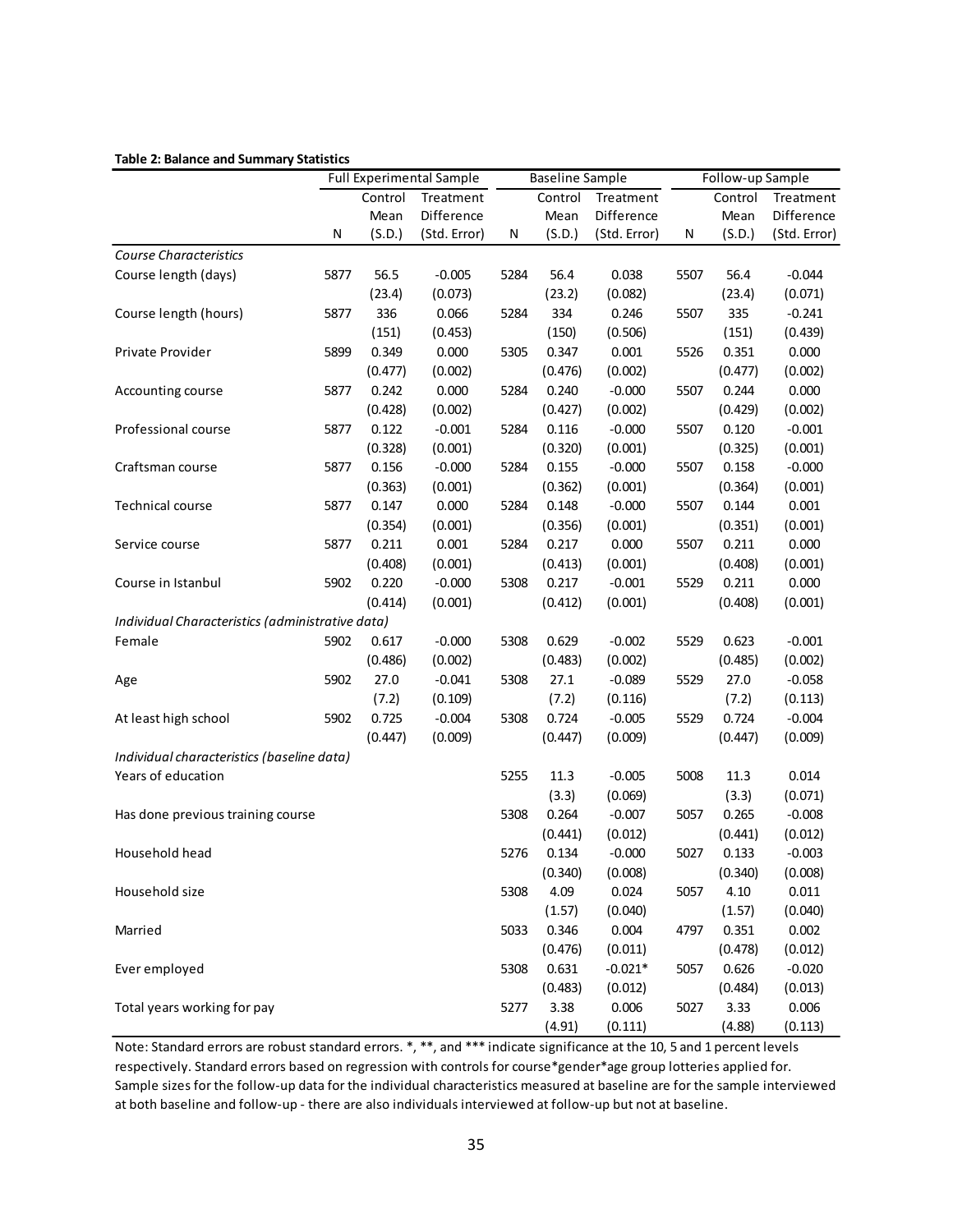|                                   | Transformed |           |              |          |          |               |           | Aggregate |            |
|-----------------------------------|-------------|-----------|--------------|----------|----------|---------------|-----------|-----------|------------|
|                                   | Working     | Employed  | Weekly       | Monthly  | Monthly  | Occupational  | Formal    | Formal    | Employment |
|                                   | at all      | 20 hours+ | <b>Hours</b> | Income   | Income   | <b>Status</b> | Work      | Income    | Index      |
| <b>ITT Estimate</b>               | 0.020       | 0.012     | 0.860        | 17.316   | 0.121    | $0.962*$      | $0.020*$  | 22.166*   | $0.039*$   |
|                                   | (0.013)     | (0.013)   | (0.680)      | (12.271) | (0.093)  | (0.573)       | (0.012)   | (11.965)  | (0.023)    |
| Lee lower bound ITT               | 0.011       | 0.003     | $-0.103$     | $-4.959$ | 0.050    | 0.922         | 0.011     | $-0.231$  | 0.016      |
|                                   | (0.013)     | (0.013)   | (0.668)      | (11.720) | (0.093)  | (0.573)       | (0.012)   | (11.378)  | (0.023)    |
| Lee upper bound ITT               | $0.026**$   | 0.018     | $1.145*$     | 22.592*  | $0.165*$ | $1.242**$     | $0.025**$ | 26.460**  | $0.050**$  |
|                                   | (0.013)     | (0.013)   | (0.684)      | (12.331) | (0.094)  | (0.576)       | (0.012)   | (12.034)  | (0.023)    |
| <b>LATE Estimate</b>              | 0.029       | 0.019     | 1.294        | 25.989   | 0.182    | $1.452*$      | $0.030*$  | 33.243*   | $0.059*$   |
|                                   | (0.018)     | (0.018)   | (0.980)      | (17.624) | (0.134)  | (0.828)       | (0.017)   | (17.184)  | (0.033)    |
| <b>Control Mean</b>               | 0.420       | 0.361     | 17.922       | 299.109  | 2.541    | 17.128        | 0.293     | 257.887   | 0.001      |
| <b>Control Standard Deviation</b> | 0.494       | 0.480     | 25.545       | 464.600  | 3.516    | 21.763        | 0.455     | 448.160   | 0.871      |
| Sample Size                       | 5497        | 5529      | 5439         | 5396     | 5396     | 5418          | 5508      | 5464      | 5497       |

# **Table 3: Impact of Training on Employment Outcomes (Survey Data)**

Notes: Robust standard errors in parentheses. \*, \*\*, and \*\*\* indicate significance at the 10, 5 and 1 percent levels respectively.

All regressions include controls for course\*gender\*age group lotteries applied for.

Appendix A defines the outcome variables.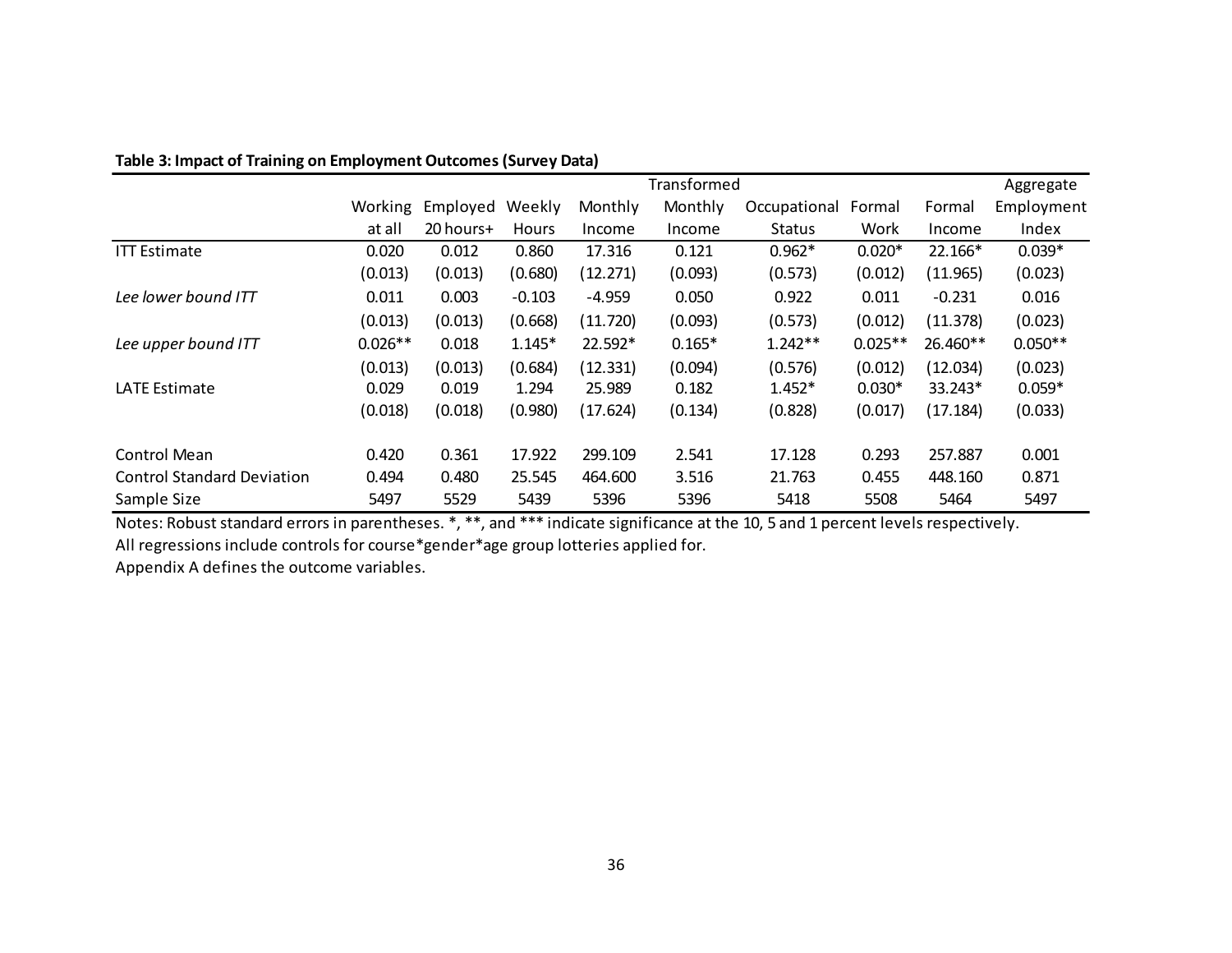|                        | Ever formally employed between | Formally employed in | Formal Income         | Ever formally employed between | Ever left a formal job |
|------------------------|--------------------------------|----------------------|-----------------------|--------------------------------|------------------------|
|                        | course end and Jan 2012        | August 2013          | earned in August 2013 | course end and Nov 2013        | between course end     |
|                        | (time of follow-up survey)     |                      |                       |                                | and Nov 2013           |
| <b>ITT Estimate</b>    | $0.026**$                      | $-0.009$             | $-4.427$              | $-0.005$                       | 0.015                  |
|                        | (0.012)                        | (0.012)              | (19.935)              | (0.011)                        | (0.012)                |
| Control Mean           | 0.424                          | 0.427                | 553.820               | 0.662                          | 0.506                  |
| Control Std. Dev.      | 0.494                          | 0.495                | 796.571               | 0.473                          | 0.500                  |
| Number of Observations | 5896                           | 5896                 | 5896                  | 5896                           | 5896                   |

# **Table 4: Impact of Training on Employment as Measured in Social Security Data**

Notes: Robust standard errors in parentheses. \*, \*\*, and \*\*\* indicate significance at the 10, 5 and 1 percent levels respectively.

All regressions include controls for course\*gender\*age group lotteries applied for.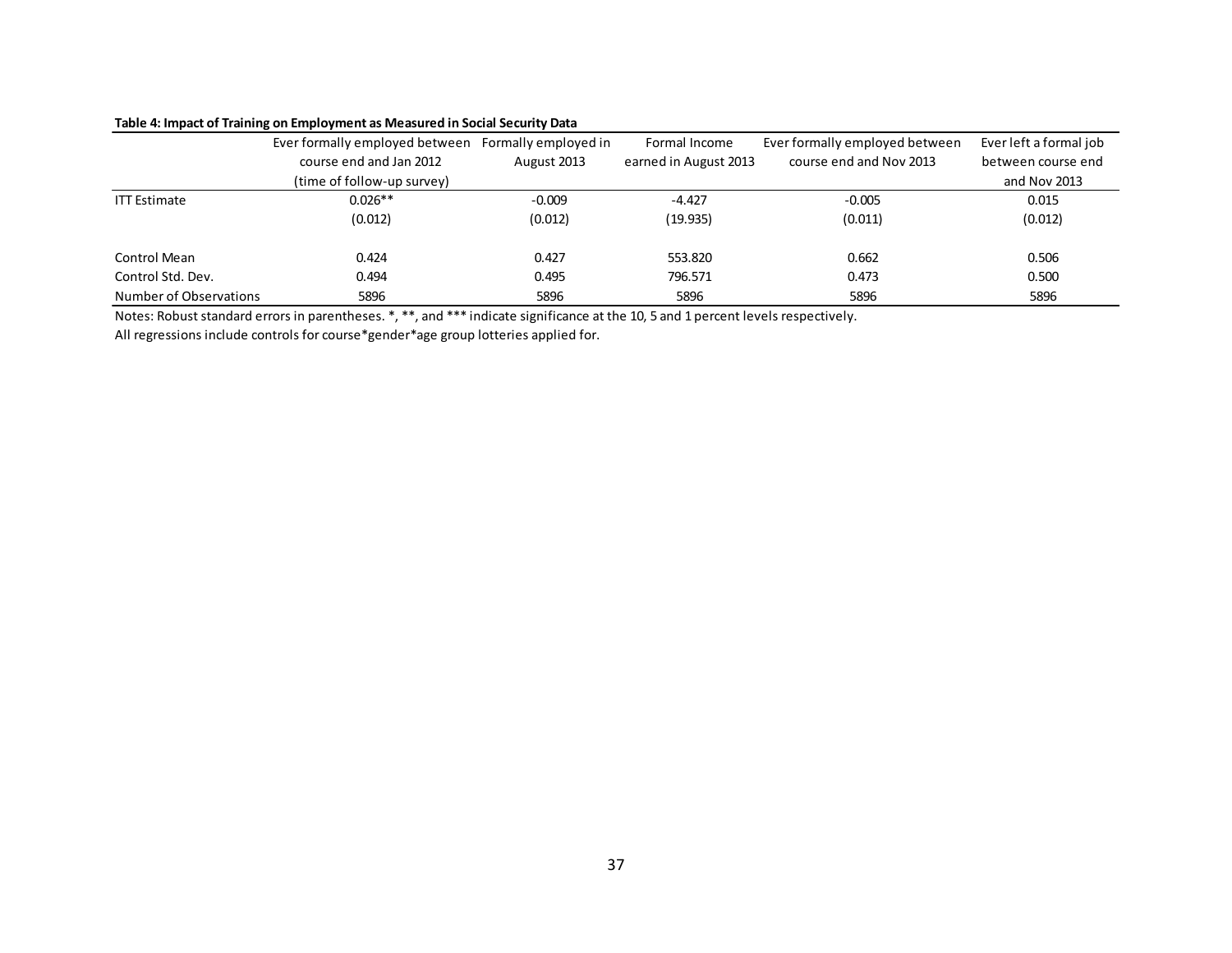|                               |                                     |                    |                |              | Transformed        |                     |                                 |              |
|-------------------------------|-------------------------------------|--------------------|----------------|--------------|--------------------|---------------------|---------------------------------|--------------|
|                               | Working                             | Employed           | Weekly         | Monthly      | Monthly            | Occupational Formal |                                 | Formal       |
|                               | at all                              | 20 hours+          | Hours          | Income       | Income             | <b>Status</b>       | Work                            | Income       |
| ITT for males under 25        | $-0.021$                            | $-0.034$           | $-0.952$       | $-12.112$    | $-0.241$           | $-0.495$            | 0.003                           | 20.734       |
|                               | (0.030)                             | (0.030)            | (1.626)        | (31.384)     | (0.223)            | (1.299)             | (0.028)                         | (30.160)     |
|                               | $[-0.04, -0.01]$                    | $[-0.06^*, -0.02]$ | $[-2.5, -0.3]$ | $[-58**, 1]$ | $[-0.40^*, -0.15]$ | $[-1.4, +0.1]$      | $[-0.02, 0.02]$ $[-24.9, 33.0]$ |              |
| ITT for males over 25         | $0.069**$ (a)                       | 0.047              | $2.917*$       | 35.304       | 0.383              | $2.997**$ (a)       | 0.047                           | 32.019       |
|                               | (0.029)                             | (0.031)            | (1.772)        | (37.501)     | (0.244)            | (1.332)             | (0.032)                         | (36.733)     |
|                               | $[0.06*, 0.10***]$ $[0.03, 0.07**]$ |                    | $[1.0, 4.2**]$ | $[-17, 62*]$ | $[0.23, 0.58**]$   | $[1.4, 4.3***]$     | $[0.03, 0.07**]$                | $[-28, +55]$ |
| ITT for females under 25      | 0.011                               | 0.016              | 0.952          | 14.938       | 0.140              | 0.567               | 0.017                           | 15.571       |
|                               | (0.025)                             | (0.025)            | (1.355)        | (20.999)     | (0.181)            | (1.161)             | (0.024)                         | (20.519)     |
|                               | [0.01, 0.01]                        | [0.02, 0.02]       | [0.8, 1.0]     | [12, 15]     | [0.13, 0.14]       | [0.5, 0.6]          | [0.02, 0.02]                    | [13, 16]     |
| ITT for females over 25       | 0.023                               | 0.018              | 0.761          | 26.052       | 0.174              | 1.034               | 0.019                           | 23.058       |
|                               | (0.020)                             | (0.019)            | (1.001)        | (17.321)     | (0.141)            | (0.917)             | (0.018)                         | (16.788)     |
|                               | [0.02, 0.03]                        | [0.02, 0.02]       | [0.7, 0.8]     | [22, 27]     | [0.16, 0.18]       | [1.0, 1.1]          | [0.02, 0.02]                    | [19, 24]     |
| p-value for testing equality: | 0.188                               | 0.276              | 0.457          | 0.712        | 0.268              | 0.294               | 0.768                           | 0.982        |
| Control Mean: young men       | 0.489                               | 0.407              | 20.1           | 347          | 2.90               | 19.2                | 0.307                           | 275          |
| Control Mean: older men       | 0.621                               | 0.548              | 27.3           | 518          | 3.94               | 24.3                | 0.466                           | 458          |
| Control Mean: young women     | 0.403                               | 0.356              | 18.1           | 269          | 2.50               | 17.3                | 0.295                           | 238          |
| Control Mean: older women     | 0.295                               | 0.247              | 12.0           | 187          | 1.69               | 12.4                | 0.196                           | 161          |
| Sample size                   | 5497                                | 5529               | 5439           | 5396         | 5396               | 5418                | 5508                            | 5464         |

#### **Table 5: Heterogeneity in Employment Outcomes by Age\*Gender Stratifying Variables**

Notes: Robust standard errors in parentheses. \*, \*\*, and \*\*\* indicate significance at the 10, 5 and 1 percent levels respective (a) denotes significant after applying the Benjamini-Hochberg procedure to maintain the false discovery rate across the four Square brackets show Lee upper and lower bounds, along with indicator of their significance.

All regressions include controls for course\*gender\*age group lotteries applied for.

Test of equality tests the null of equality of treatment impact across the four age\*gender strata. Appendix A defines the outcome variables.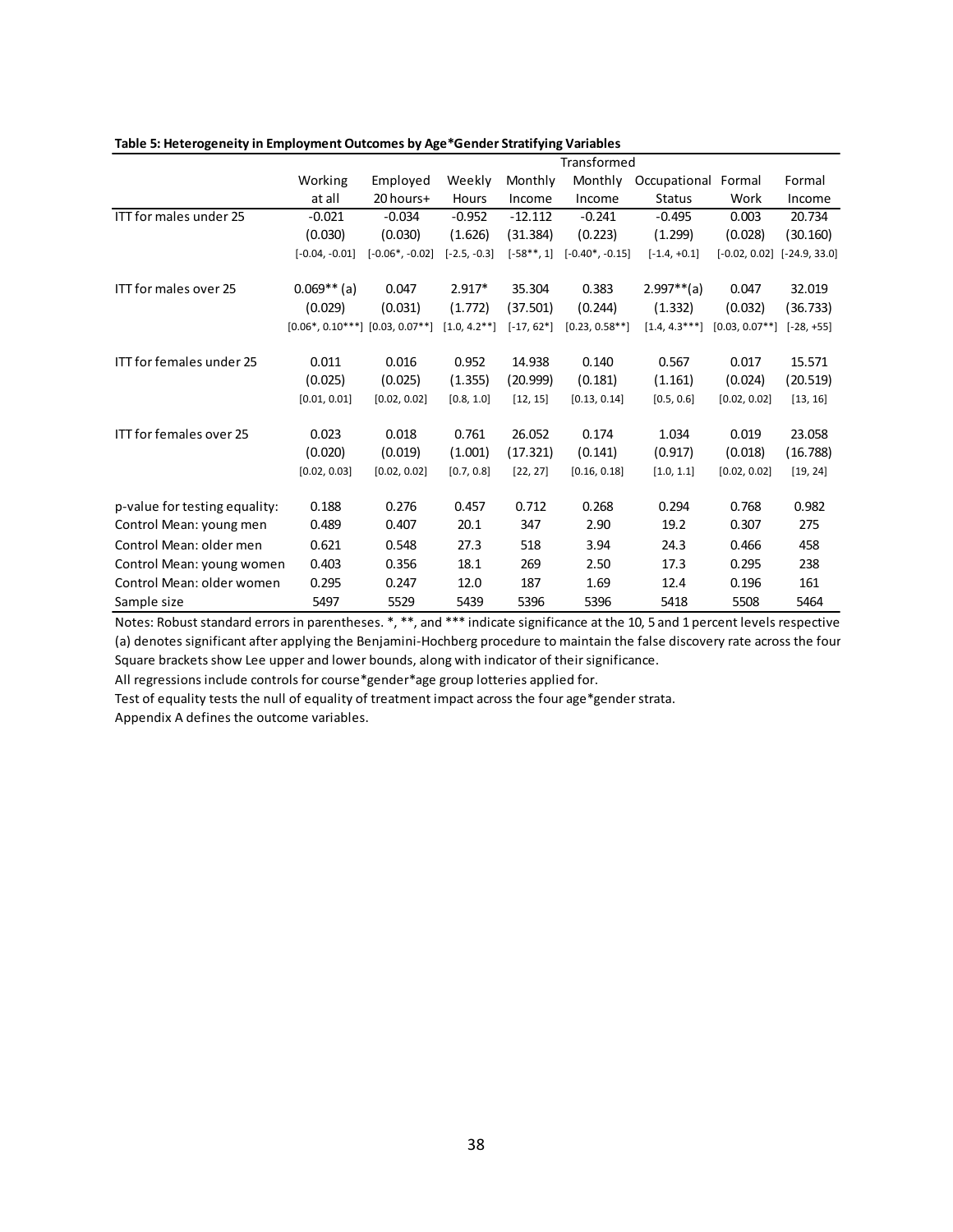#### **Table 6: Heterogeneity with respect to pre-specified individual characteristics**

|                                                  | Differential Impact on:     |           |            |           |             |  |
|--------------------------------------------------|-----------------------------|-----------|------------|-----------|-------------|--|
|                                                  | <b>Control Mean</b>         |           | Aggregate  | Ever      | Currently   |  |
|                                                  | (Std. Dev.) of              | Employed  | Employment | formal    | formal      |  |
| <b>Treatment Interaction with:</b>               | <b>Interacting Variable</b> | 20+ hours | Index      | by Jan 12 | Aug 13      |  |
| Expected benefit from ISKUR training             | 31.9                        | 0.000     | 0.001      | $-0.000$  | 0.000       |  |
|                                                  | (27.3)                      | (0.001)   | (0.001)    | (0.000)   | (0.000)     |  |
| Post-high school education                       | 0.434                       | 0.014     | 0.018      | 0.009     | $-0.017$    |  |
|                                                  | (0.496)                     | (0.027)   | (0.050)    | (0.027)   | (0.027)     |  |
| Previously taken part in a training course       | 0.264                       | $0.062**$ | $0.106*$   | 0.030     | 0.033       |  |
|                                                  | (0.441)                     | (0.031)   | (0.057)    | (0.031)   | (0.031)     |  |
| Has a child aged 6 or under                      | 0.117                       | $-0.047$  | $-0.055$   | $0.070*$  | $-0.029$    |  |
|                                                  | (0.322)                     | (0.040)   | (0.072)    | (0.038)   | (0.039)     |  |
| Is the main decision-maker for whether they work | 0.668                       | $0.050*$  | $0.088*$   | 0.030     | $-0.041$    |  |
|                                                  | (0.471)                     | (0.028)   | (0.050)    | (0.028)   | (0.028)     |  |
| Raven test score                                 | 5.94                        | 0.003     | 0.006      | 0.006     | $-0.004$    |  |
|                                                  | (3.10)                      | (0.004)   | (0.008)    | (0.004)   | (0.004)     |  |
| Numerate                                         | 0.564                       | 0.003     | 0.027      | 0.013     | $-0.020$    |  |
|                                                  | (0.496)                     | (0.027)   | (0.049)    | (0.027)   | (0.026)     |  |
| Work centrality                                  | 4.08                        | 0.023     | $0.045*$   | 0.020     | 0.000       |  |
|                                                  | (0.90)                      | (0.015)   | (0.028)    | (0.014)   | (0.015)     |  |
| Tenacity                                         | 8.37                        | 0.010     | 0.018      | 0.010     | $-0.026***$ |  |
|                                                  | (1.30)                      | (0.011)   | (0.019)    | (0.010)   | (0.010)     |  |
| Unemployed for above the median duration         | 0.467                       | 0.032     | 0.040      | $-0.004$  | 0.015       |  |
|                                                  | (0.499)                     | (0.027)   | (0.049)    | (0.027)   | (0.027)     |  |

Notes: robust standard errors in parentheses, \*, \*\*, and \*\*\* indicate significance at the 10, 5 and 1 percent levels Each row shows the treatment interaction from a regression which includes controls for course\*age\*gender lotteries, and for the level of the variable being interacted.

#### **Table 7: Impact on Individual Well-Being and Household Well-Being**

|                         |          | <b>Individual outcomes</b> |            |            |           | <b>Household Outcomes</b> |           |  |  |
|-------------------------|----------|----------------------------|------------|------------|-----------|---------------------------|-----------|--|--|
|                         | Expected | MHI-5                      | Current    | Subjective | Household | Transformed               |           |  |  |
|                         | Prob. Of | mental                     | Subjective | Well       | Income    | Household                 | Durable   |  |  |
|                         | Working  | health                     | Well       | Being in   | in last   | Income in                 | Asset     |  |  |
|                         |          | in 2 years (higher better) | Being      | 5 years    | year      | last year                 | Index     |  |  |
| <b>ITT Estimate</b>     | 0.923    | $-0.060$                   | $0.066*$   | 0.061      | 485.524   | 0.057                     | $0.106**$ |  |  |
|                         | (0.915)  | (0.092)                    | (0.040)    | (0.053)    | (392.553) | (0.053)                   | (0.044)   |  |  |
|                         |          |                            |            |            |           |                           |           |  |  |
| Control Group Mean      | 54.1     | 18.508                     | 4.436      | 5.822      | 21711     | 10.168                    | $-0.071$  |  |  |
| Control Group Std. Dev. | 33.4     | 3.410                      | 1.514      | 1.980      | 14674     | 1.966                     | 1.734     |  |  |
| Sample Size             | 4878     | 5437                       | 5508       | 5289       | 5396      | 5396                      | 5495      |  |  |

Notes: Robust standard errors in parentheses. \*, \*\*, and \*\*\* indicate significance at the 10, 5 and 1 percent levels. All regressions include controls for course\*gender\*age group lotteries applied for.

Appendix A defines the outcome variables.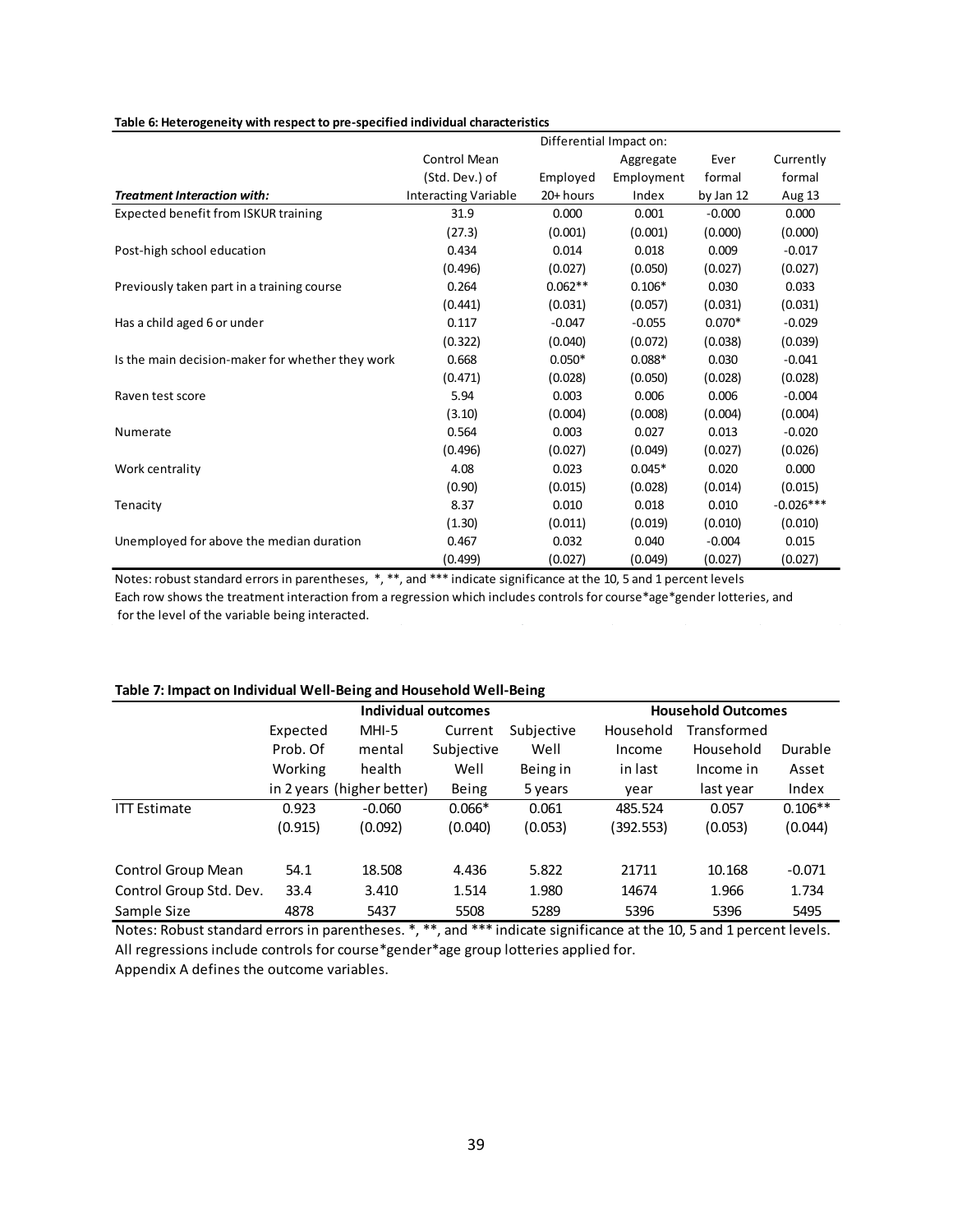|                     | <b>Employment Levels(%)</b> |            | <b>Treatment Impact (Proportion)</b> |            |                      |  |  |
|---------------------|-----------------------------|------------|--------------------------------------|------------|----------------------|--|--|
|                     | Expected                    |            |                                      |            |                      |  |  |
|                     | percent chance              |            | <b>ISKUR staff</b>                   | Individual |                      |  |  |
|                     | of being                    | Actual     | Expected                             | Expected   | Actual               |  |  |
|                     | employed if                 | Control    | Impact                               | Impact     | Impact               |  |  |
|                     | not trained                 | Employment | Mean                                 | Mean       | <b>LATE Estimate</b> |  |  |
|                     | (Std. dev)                  | Levels     | (Std. dev)                           | (Std. dev) | (std. error)         |  |  |
| <b>Full Sample</b>  | 31.3                        | 36.1       | 0.243                                | 0.324      | 0.019                |  |  |
|                     | (24.1)                      |            | (0.239)                              | (0.275)    | (0.018)              |  |  |
| Males under 25      | 35.4                        | 40.7       |                                      | 0.297      | $-0.044$             |  |  |
|                     | (24.6)                      |            |                                      | (0.278)    | (0.047)              |  |  |
| Males 25 and over   | 33.5                        | 54.8       |                                      | 0.302      | 0.081                |  |  |
|                     | (26.1)                      |            |                                      | (0.280)    | (0.054)              |  |  |
| Females under 25    | 31.5                        | 35.6       |                                      | 0.329      | 0.021                |  |  |
|                     | (22.5)                      |            |                                      | (0.266)    | (0.033)              |  |  |
| Females 25 and over | 27.7                        | 24.7       |                                      | 0.346      | 0.022                |  |  |
|                     | (23.5)                      |            |                                      | (0.277)    | (0.027)              |  |  |

# **Table 8: Comparison of Actual and Expected Treatment Impacts**

Notes: individual expectations are those of the treatment group at baseline. Actual control employment level and LATE estimate for employment impact are for the outcome of working 20 hours or more per week.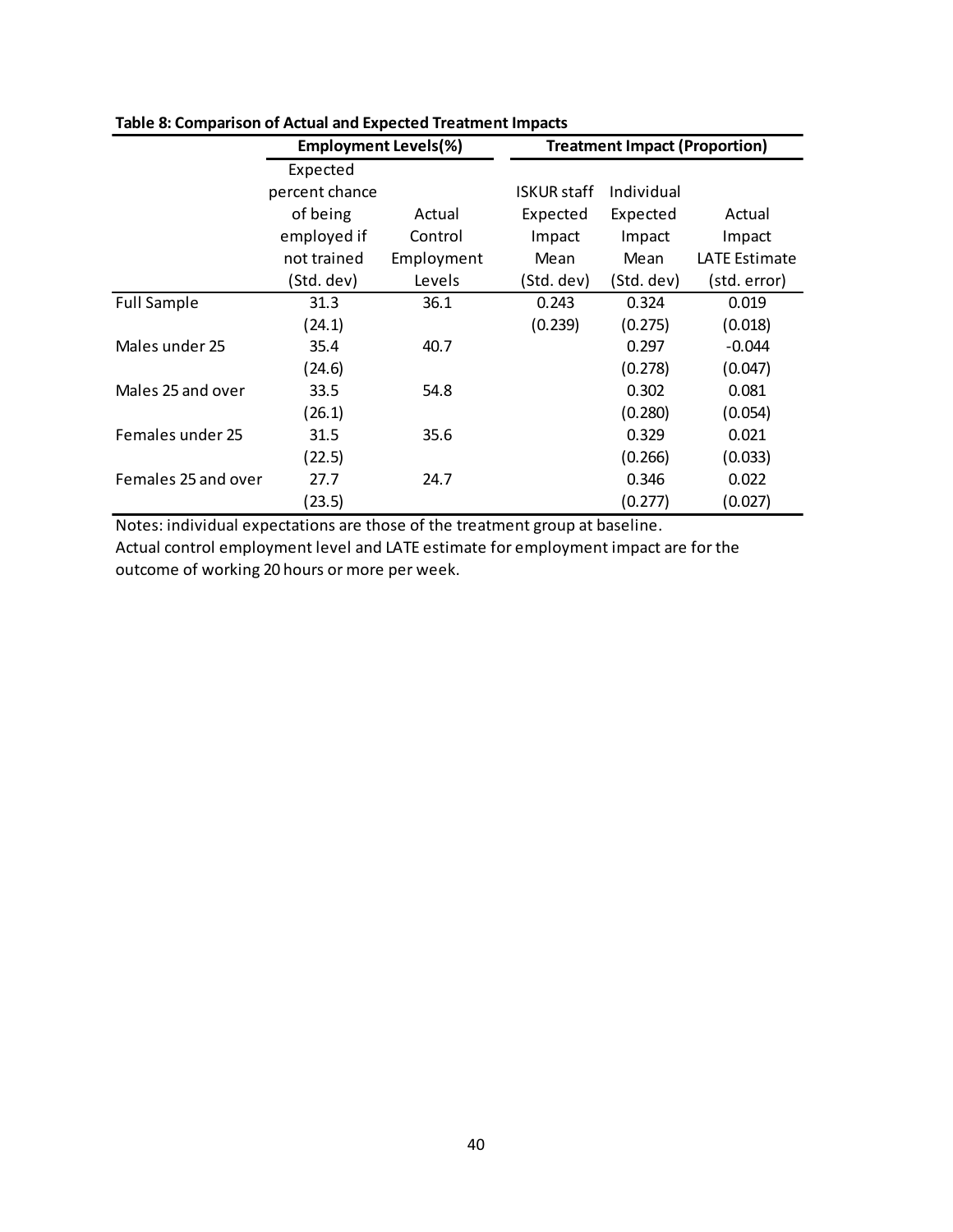| rable 5. Which course characteristics are associated with better impacts: |        |                             | Differential Impact on: |                            |            |           |
|---------------------------------------------------------------------------|--------|-----------------------------|-------------------------|----------------------------|------------|-----------|
|                                                                           |        | Control Mean                |                         | Aggregate                  | Ever       | Currently |
|                                                                           | Sample | (Std. Dev.) of              |                         | Employed Employment formal |            | formal    |
| <b>Treatment Interaction with:</b>                                        | Size   | <b>Interacting Variable</b> | 20+ hours               | Index                      | by Jan 12  | Aug 13    |
| Measures of course attendance rates                                       |        |                             |                         |                            |            |           |
| Proportion assigned to course who attended it                             | 5497   | 0.765                       | 0.114                   | 0.173                      | 0.014      | 0.144     |
|                                                                           |        | (0.140)                     | (0.092)                 | (0.172)                    | (0.117)    | (0.087)   |
| Proportion assigned to course who completed it                            | 5497   | 0.723                       | 0.055                   | 0.118                      | 0.018      | $0.148*$  |
|                                                                           |        | (0.164)                     | (0.083)                 | (0.155)                    | (0.095)    | (0.081)   |
| Proxies for course quality                                                |        |                             |                         |                            |            |           |
| Course length above 320 hours                                             | 5494   | 0.423                       | $-0.042*$               | $-0.082*$                  | $-0.018$   | $-0.024$  |
|                                                                           |        | (0.494)                     | (0.024)                 | (0.044)                    | (0.027)    | (0.023)   |
| Average teacher experience greater than 12 months                         | 4833   | 0.418                       | 0.006                   | 0.017                      | $-0.017$   | 0.030     |
|                                                                           |        | (0.493)                     | (0.026)                 | (0.048)                    | (0.029)    | (0.025)   |
| Percent of course teachers with tertiary education                        | 4833   | 65.0                        | $-0.000$                | $-0.000$                   | $-0.000$   | $-0.000$  |
|                                                                           |        | (43.2)                      | (0.000)                 | (0.001)                    | (0.000)    | (0.000)   |
| Course has two or more competitors                                        | 4833   | 0.674                       | 0.039                   | $0.085*$                   | 0.042      | 0.004     |
|                                                                           |        | (0.468)                     | (0.026)                 | (0.049)                    | (0.030)    | (0.028)   |
| Course offered by private provider                                        | 5494   | 0.348                       | $0.044*$                | $0.117***$ (a) $0.062**$   |            | 0.025     |
|                                                                           |        | (0.477)                     | (0.023)                 | (0.043)                    | (0.028)    | (0.025)   |
| Measures of what trainees thought course did                              |        |                             |                         |                            |            |           |
| Proportion who thought course taught new technical skills                 | 5497   | 0.796                       | $-0.087$                | $-0.209$                   | $-0.134$   | $-0.049$  |
|                                                                           |        | (0.127)                     | (0.093)                 | (0.185)                    | (0.100)    | (0.108)   |
| Proportion who thought course certified skills they had already           | 5497   | 0.842                       | $-0.012$                | $-0.096$                   | $-0.062$   | 0.093     |
|                                                                           |        | (0.103)                     | (0.108)                 | (0.213)                    | (0.104)    | (0.107)   |
| Proportion who thought course taught new job finding strategies           | 5497   | 0.604                       | $-0.025$                | $-0.067$                   | 0.000      | 0.073     |
|                                                                           |        | (0.147)                     | (0.090)                 | (0.166)                    | (0.108)    | (0.084)   |
| Proportion who thought course made them aware of new jobs                 | 5497   | 0.449                       | $-0.052$                | $-0.153$                   | $-0.154**$ | 0.007     |
|                                                                           |        | (0.183)                     | (0.072)                 | (0.140)                    | (0.068)    | (0.060)   |
| Measure of labor market demand                                            |        |                             |                         |                            |            |           |
| Provincial unemployment rate is above median                              | 5497   | 0.463                       | 0.013                   | 0.033                      | $-0.001$   | $0.049**$ |
|                                                                           |        | (0.499)                     | (0.023)                 | (0.044)                    | (0.026)    | (0.023)   |
| Type of course                                                            |        |                             |                         |                            |            |           |
| Accounting course                                                         | 5497   | 0.242                       | $0.059**$               | $0.134**$                  | 0.046      | 0.034     |
|                                                                           |        | (0.428)                     | (0.027)                 | (0.053)                    | (0.031)    | (0.028)   |
| Computer course                                                           | 5497   | 0.153                       | 0.002                   | 0.018                      | $0.080**$  | $-0.039$  |
|                                                                           |        | (0.360)                     | (0.033)                 | (0.063)                    | (0.038)    | (0.035)   |

#### **Table 9: Which course characteristics are associated with better impacts?**

Notes: robust standard errors in parentheses, clustered at the course level. \*, \*\*, and \*\*\* indicate significance at the 10, 5 and 1 percent levels respectively. (a) indicates significance after applying the Benjamini-Hochberg procedure to maintain the false discovery rate over the 12 different interactions at 10 percent.

Each row shows the treatment interaction from a regression which includes controls for course\*age\*gender lotteries, and for the level of the variable being interacted.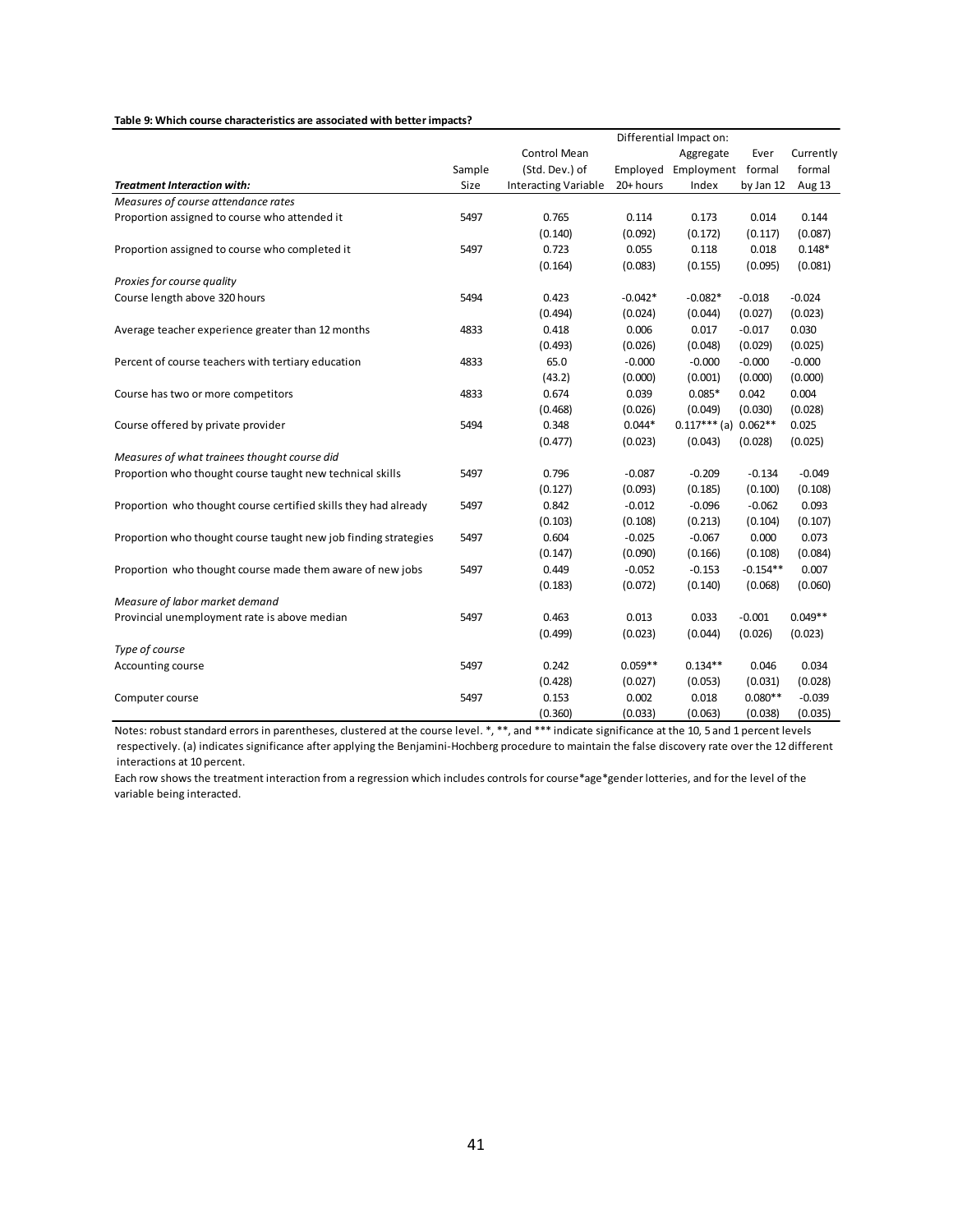#### **Table 10: Propensity-Score Reweighted Interactions with Private Courses**

|                                                                |             | Differential Impact on: |           |           |  |  |
|----------------------------------------------------------------|-------------|-------------------------|-----------|-----------|--|--|
|                                                                |             | Aggregate<br>Ever       |           | Currently |  |  |
|                                                                | Employed    | Employment              | formal    | formal    |  |  |
| <b>Treatment Interaction with:</b>                             | $20+$ hours | Index                   | by Jan 12 | Aug 13    |  |  |
| Course offered by private provider                             |             |                         |           |           |  |  |
| Unweighted (as reported in Table 8)                            | $0.044*$    | $0.117***$              | $0.062**$ | 0.025     |  |  |
|                                                                | (0.023)     | (0.043)                 | (0.028)   | (0.025)   |  |  |
| Propensity-score Reweighted                                    | $0.075**$   | $0.171**$               | $0.070*$  | 0.059     |  |  |
|                                                                | (0.035)     | (0.066)                 | (0.036)   | (0.042)   |  |  |
| Controlling for interaction of treatment with propensity score | $0.069**$   | $0.150***$              | $0.069**$ | 0.034     |  |  |
|                                                                | (0.031)     | (0.057)                 | (0.033)   | (0.035)   |  |  |

Notes: robust standard errors in parentheses, clustered at the course level.

\*, \*\*, and \*\*\* indicate significance at the 10, 5 and 1 percent levels respectively.

Propensity score calculated as a function of personal, course and labor market characteristics reported in Appendix Table 1 Each row shows the treatment interaction from a regression which includes controls for course\*age\*gender

lotteries, and for the level effect of the course being offered by a private provider